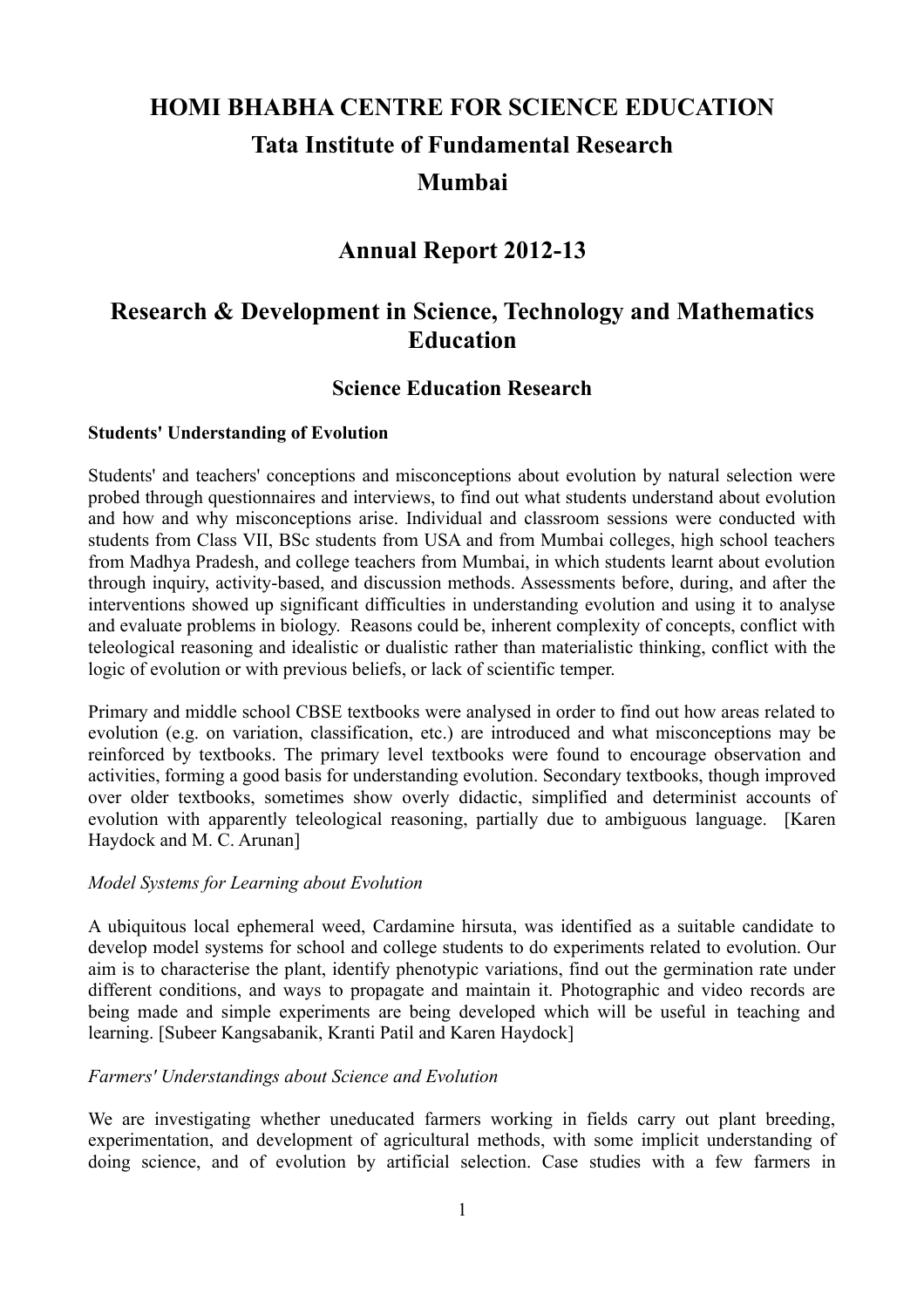Maharashtra, Madhya Pradesh and Kerala indicate that they relate 'science' to new seeds, fertilisers, pesticides, and machinery. They sometimes carry out experiments which however are limited by the risks of economic loss. Hence they must rely on authorities, or take decisions in cooperatives (in Kerala), or fall back on traditions based on rituals or myths. [Rosemary Varkey, Subeer Kangsabanik, Kranti Patil and Karen Haydock]

#### **Students' Misconceptions in Biology**

Students' misconceptions about various life processes and classification were studied resulting in design of remedial teaching material. Concept-based objective tests developed on respiration and photosynthesis; transport of material and excretion; nutrition and growth; reproduction and; classifications of living organisms, were useful for identifying students' misconceptions. Misconceptions were related to common terms in Marathi such as 'shwasan' (respiration), 'kamjor dil' (weak heart), 'hruday' (heart), 'shuddha ani ashuddha rakta' (pure and impure blood), 'pranvayu' (oxygen) and 'ashudha hawa' (impure air). A few textbook descriptions and diagrams were found to be ambiguous and misleading. Remedial teaching based on the developed materials had some positive effect. Structure-function relations and evolutionary perspective were found helpful. [N. D. Deshmukh, Ph.D. work supervised by Veena M. Deshmukh, University of Mumbai]

#### **Middle school student's ideas of about fundamental concepts in biology**

A project to test grade 8 students' ideas of spontaneous generation was completed. Detailed analysis revealed interesting aspects of students' ideas, in particular that they did not adhere to a particular framework to explain the seemingly sudden appearance of life forms, but instead used multiple, inconsistent frameworks such as biogenesis, spontaneous generation or transformation of one species to another. [Jyotsna Vijapurkar and Pooja Konde] A study on the biological cell is in the review process. [Jyotsna Vijapurkar, Aisha Kawalkar and Priya Nambiar]

## **Outcomes of Teaching Science as Inquiry**

Students' reflective writing, in the form of diary entries (learning logs) of two batches of Grade 8 students, each undergoing inquiry or traditional science teaching during a month-long science summer camp, were analysed. The analysis brought out differences in the outcomes of these two teaching modes in a range of aspects - conceptual, affective and epistemic. The differences in how students characterised inquiry teaching and traditional teaching were particularly striking because these aspects were never explicitly addressed in class. [Aisha Kawalkar and Jyotsna Vijapurkar]

#### **Designing learning contexts to facilitate model-based reasoning in the context of researchbased learning**.

We study the processes by which students constantly negotiate and derive meaning from the various kinds of models that are either available to them or are constructed by them while they engage in open-ended research projects. The study would be carried as part of an ongoing project Collaborative Undergraduate Biology Education (CUBE). Apart from the major thrust of the study on model-based reasoning in the context of open-ended research, we also expect the study to throw some light on the effectiveness of research-based learning at the level of undergraduate biology. [Shraddha Ghumre and G. Nagarjuna]

#### **Measurement in elementary school science**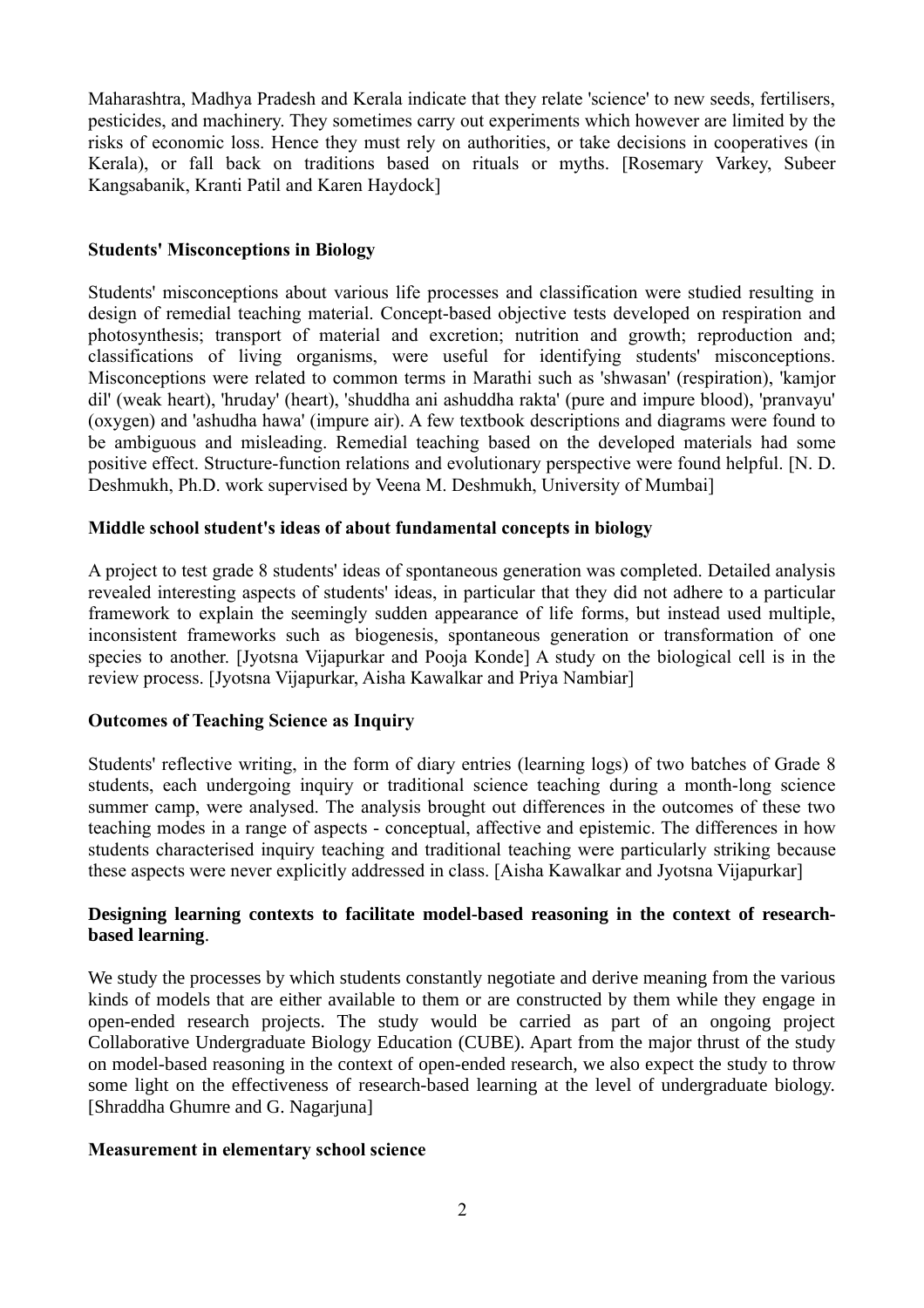Measurement from a mathematics education perspective often overlooks real-world motivations hence it is important to study measurement in the context of science learning. We view measurement as a graded transition from qualitative to quantitative accounts of phenomena and propose that qualitative experiences of attributes of objects could develop into quantitative measures through intermediate steps like comparison, seriation and use of a referent. Strategies of six students were documented, in response to questions and tasks on length measurement, starting from experiencing the attribute qualitatively to quantifying it through the proposed steps. [Prajakt Pande and J. Ramadas]

#### **Concept Inventories in Physics**

A concept inventory is a set of carefully crafted multiple choice questions aimed at probing misconceptions and deficient understanding, and eliciting ill suited reasoning patterns. A concept inventory on rotational kinematics developed last year was administered to around 50 teachers, 200 pre-university students and 75 high ability students (the last had qualified for the final phase of selection to represent India in the international Physics, Mathematics or Chemistry Olympiads). Interesting misconceptions and pitfalls in reasoning were uncovered. The results were presented in international conferences and published in international journals. The final phase of data analysis is under way. A massive pan-Indian survey of our inventory along with three other internationally standardized inventories is currently being carried out. [K. K. Mashood and Vijay Singh].

#### **Transferability of problem-solving skills**

We studied the transferability of general problem solving skills among higher secondary school students. The pedagogic potential of physics in this regard was also investigated. The correlation of physics performance of students with their performance in chemistry and mathematics in highly competitive problem solving examinations was studied using a massive database (half a million students). Encouraged by significant correlations we interviewed 20 students to explore the pedagogic potentials of physics. We report strategies and practices relevant to physics which facilitate transfer. [K. K. Mashood and Vijay Singh].

#### **Addressing misconceptions in Thermodynamics**

After investigating students' conceptions related to pressure, heat, heat transfer, equilibrium and first law of thermodynamics, we focused on designing and building demonstrations and activities to help students in overcoming some of their misconceptions. Specifically, we have designed and built the following activities/demonstrations/devices. 1. Heat flow indicator: a convincing indicator of thermal equilibrium between two bodies. 2. Liquid flow indicator: indicates hydrostatic equilibrium and, in analogy, thermal equilibrium. 3. Transitivity of hydrostatic equilibrium: two liquid reservoirs in equilibrium with a third reservoir are in equilibrium with each other. Transitivity of thermal equilibrium can be argued in analogy to infer the existence of temperature. 4. First law of thermodynamics: work done and the change in the internal energy in the process of air expansion in a heated syringe are calculated to verify whether the sum of the two equals the heat supplied (agreement with the first law within 15%). 5. Pressure: simple models show how pressure arises, that inside a liquid the pressure at a point is the same in all directions and how this pressure varies with depth. [Shirish Pathare, Savita Ladage and H. C. Pradhan]

#### **Project Based Learning**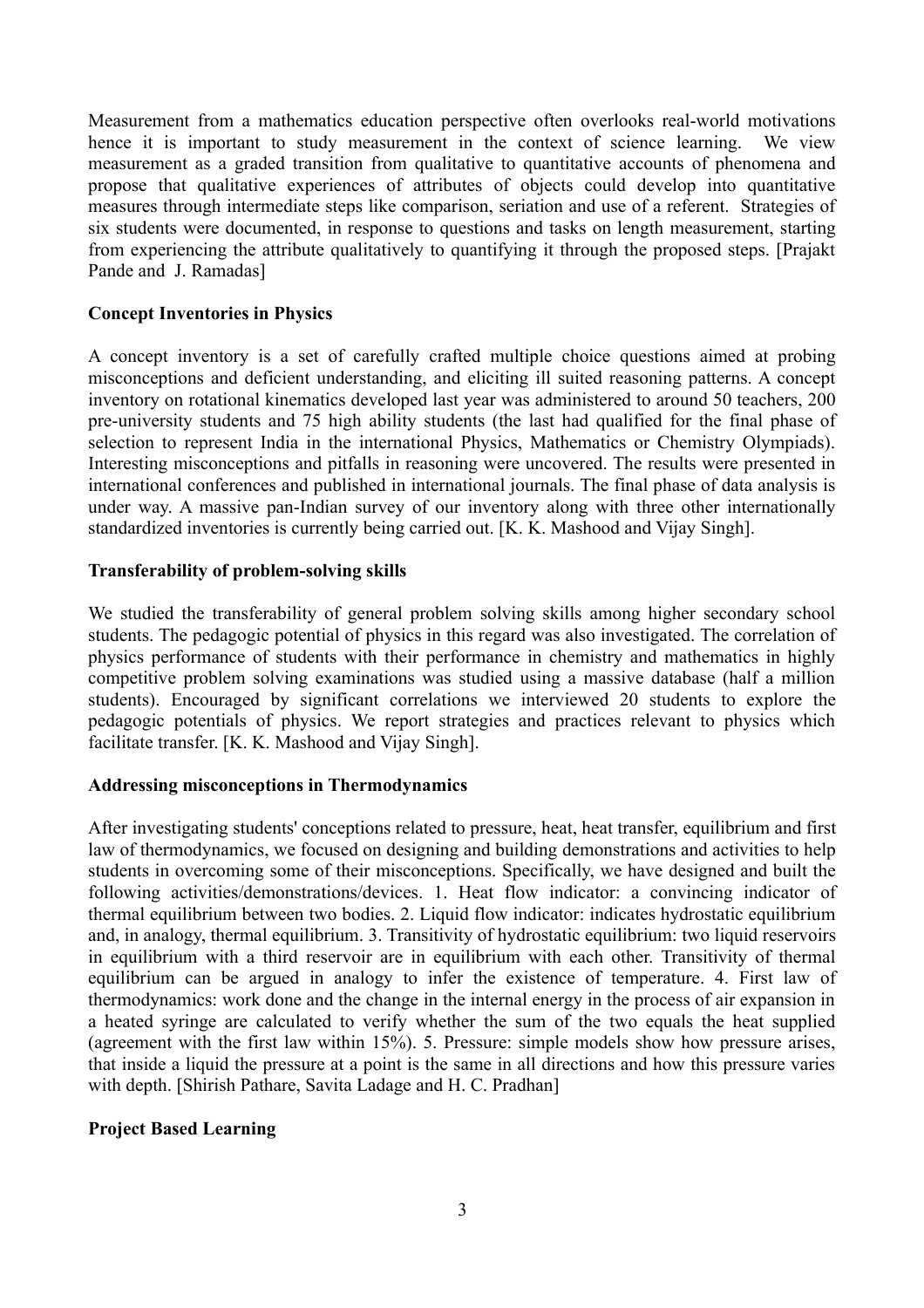We studied ideas on assessment and its practices (a) as expressed by teachers in response to questionnaire, and as recorded in a session on assessment in a project based learning (PBL) workshop, (b) rubrics produced by teachers during the PBL workshop and (c) researcher's observations of assessment practices of these teachers during school visits. Analysis of teacher responses to an initial questionnaire during a series of PBL workshops conducted in 2010 showed that they associate projects with learning but not with assessment of that learning. An exploration of students' ideas of species conducted as part of a workshop on energy and environment among Class VIII students in 2008 was analysed to identify misunderstandings about terms like endangered, extinct and endemic species, as well as other core concepts related to flow of energy in living organisms and in the environment.

Blogs and other online resources were generated to document and support teachers in conducting projects including a booklet for NCERT Class VI Science textbook, analysing it for the materials required for conducting experiments given in it with their estimated cost <www.pblteachers.wordpress.com>, <www.continuinglearning2teach.wordpress.com>. [Saurav Shome and Chitra Natarajan]

#### **Inclusive Science Education**

We study the aspirations in science of students with disability (SWD) and their views on science education and inclusion. The historical background of inclusion in education worldwide and its status in India was analysed to argue that in spite of efforts by the Government and other educational agencies in India, the dream of inclusive education for all students with differential abilities and coming from diverse backgrounds remains unfulfilled. The little available data on the status of students from marginalised backgrounds in India shows that science education is not inclusive, possibly due to: lack of positive attitude towards inclusion; lack of institutionalisation of inclusive strategies; lack of use of adaptive technologies; and low expectations in science from students with disabilities.

An empirical study on the aspirations in science of SWD was conducted among 30 students with different physical disabilities, studying in Classes 6 and 10, from 6 schools. Most SWD had a positive attitude towards science and found it important, interesting and useful. Yet many found science to be difficult. The study throws light on the aspirations (SWD) and indicates importance of making science education more inclusive. [Amit Sharma and Sugra Chunawala]

#### **Socio-Scientific Issues**

Socio-Scientific Issues (SSI) are issues at the interface of science, technology and society, which have ethical, moral, or social dimensions to them. SSI while representing social dilemmas, involve open-ended, debatable and real-world problems subject to multiple perspectives and solutions. Through an empirical study a case is made for fostering critical scientific literacy using SSI for students in the 14-20 age group at school and undergraduate level in India. Five SSIs related to controversial medical technologies were identified from the Indian media and analysed in terms of a theoretical framework proposed by Levinson (2006). The possibility of whether the Indian educational curriculum has space to accommodate SSIs was explored by critically examining curricular documents at the school and the undergraduate level for the vision of scientific literacy and science-technology-society education that they advocate. [Aswathy Raveendran and Sugra Chunawala]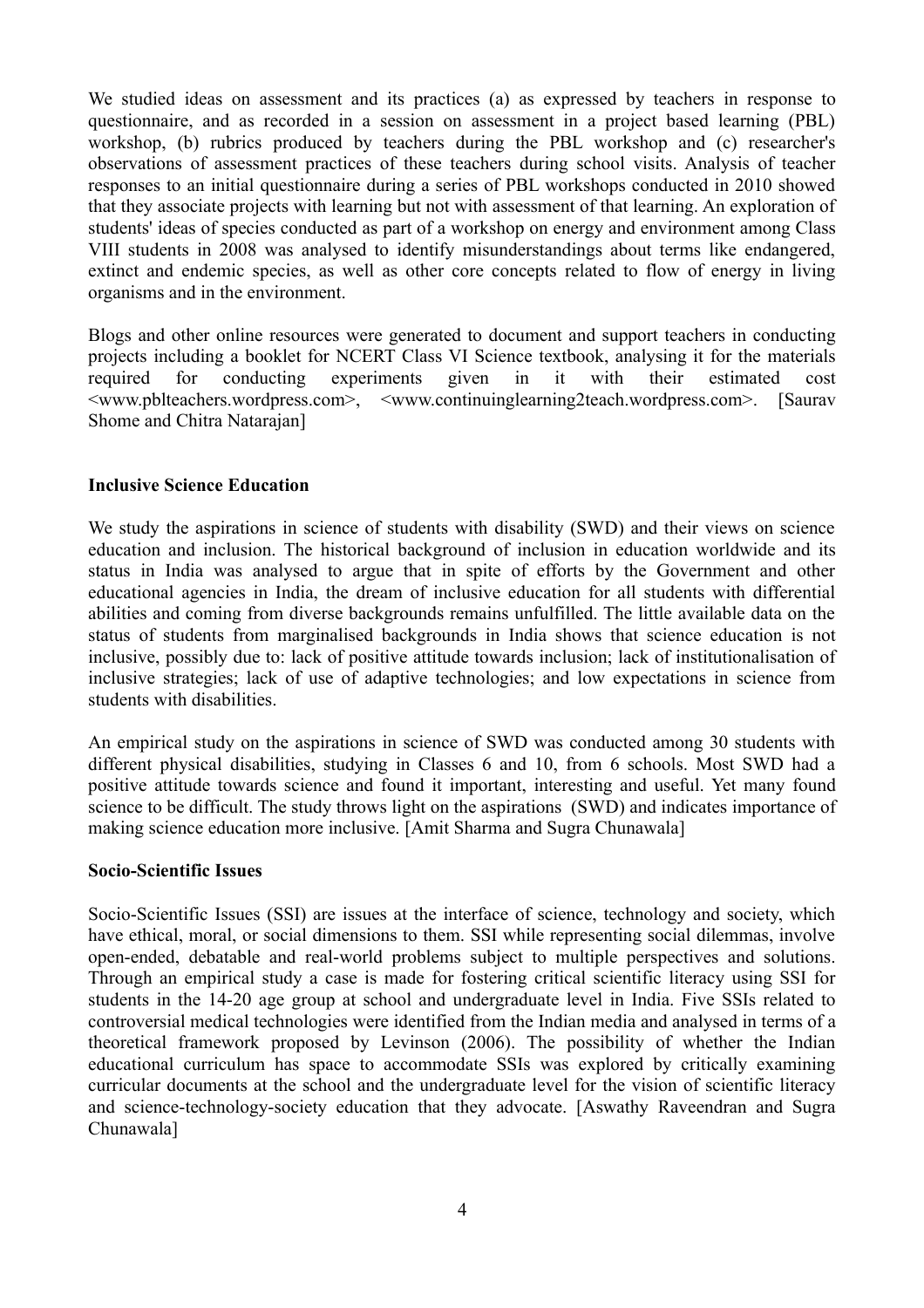#### **Gender Imbalance in Education**

Gender imbalance has social and historical roots. We have examined gender distribution among candidates who have qualified for the Olympiads and the candidates entering both medical and engineering streams. This has involved sifting through a large database of over a hundred thousand students. [Praveen Pathak and Vijay Singh]

#### **Science Education for Diversity**

The project Science Education for Diversity (SED), funded by the European Union's Seventh Framework Programme continued into the third and final year of collaboration among research groups from the University of Exeter, UK, the Netherlands, Turkey, Lebanon, India (HBCSE) and Malaysia. In the first year HBCSE led the literature review and documentary analysis of the status of science education and diversity as well as the policies towards the same in each country. Since then, HBCSE has actively provided country relevant inputs to the other work packages of the project. Surveys were conducted and contribution made in developing a theoretical framework for the relationship between culture and science education and planning interventions in classrooms. Monthly virtual project meetings were held and two face to face meetings at Indianapolis (March 2012) and Malaysia (September 2012). Intervention workshops were held for teachers and a presentation made at NIE Singapore. An India expert panel provided guidance.

#### *Interactions for SED Classroom*

Questionnaire responses from 1522 (Classes V to VIII) students and 48 teachers, and interview responses of 108 students and 11 teachers were analysed. Students were positive about mathematics and science related disciplines and careers, and felt that India would be the S&T leader by 2030. However they were confused about what was science, and half of those surveyed believed that science always or sometimes includes predicting future luck. Most teachers believed that differential academic abilities, and not their ethnic, religious and social backgrounds were an obstacle to the teaching of science and stated that they did not adjust their teaching to take account of cultural differences, reasoning that everybody is equal.

The analysis led to a framework for understanding the relationship between culture and science education within classroom settings. The intervention in 3 schools with 4 teachers, showed that science learning was not seen by teachers and students as involving critical reasoning, argumentation, and dialogue. It is a matter of concern, that even when students face conflicts with the teachings of science, or are unsure, they do not argue or raise questions. However more dialogues - teacher-student, student-student and student-group - occurred during the planned intervention phase. The participating teachers did not comprehend diversity nor pedagogical strategies to address them. Teachers hardly reflected on cultural diversity among their students and the crucial role it could play in planning for the teaching learning process. [Sugra Chunawala, Chitra Natarajan, Pooja Birwatkar, Bandana Thakur, Adithi Muralidhar, Geeta Battin and Devashree Prabhu]

# **Design and Technology Education Research**

The research activities in this area involved either consolidating the data collection and analysis carried out earlier, or development of design and technology (D&T) units and conducting trials by potential entrants to the field of D&T education research.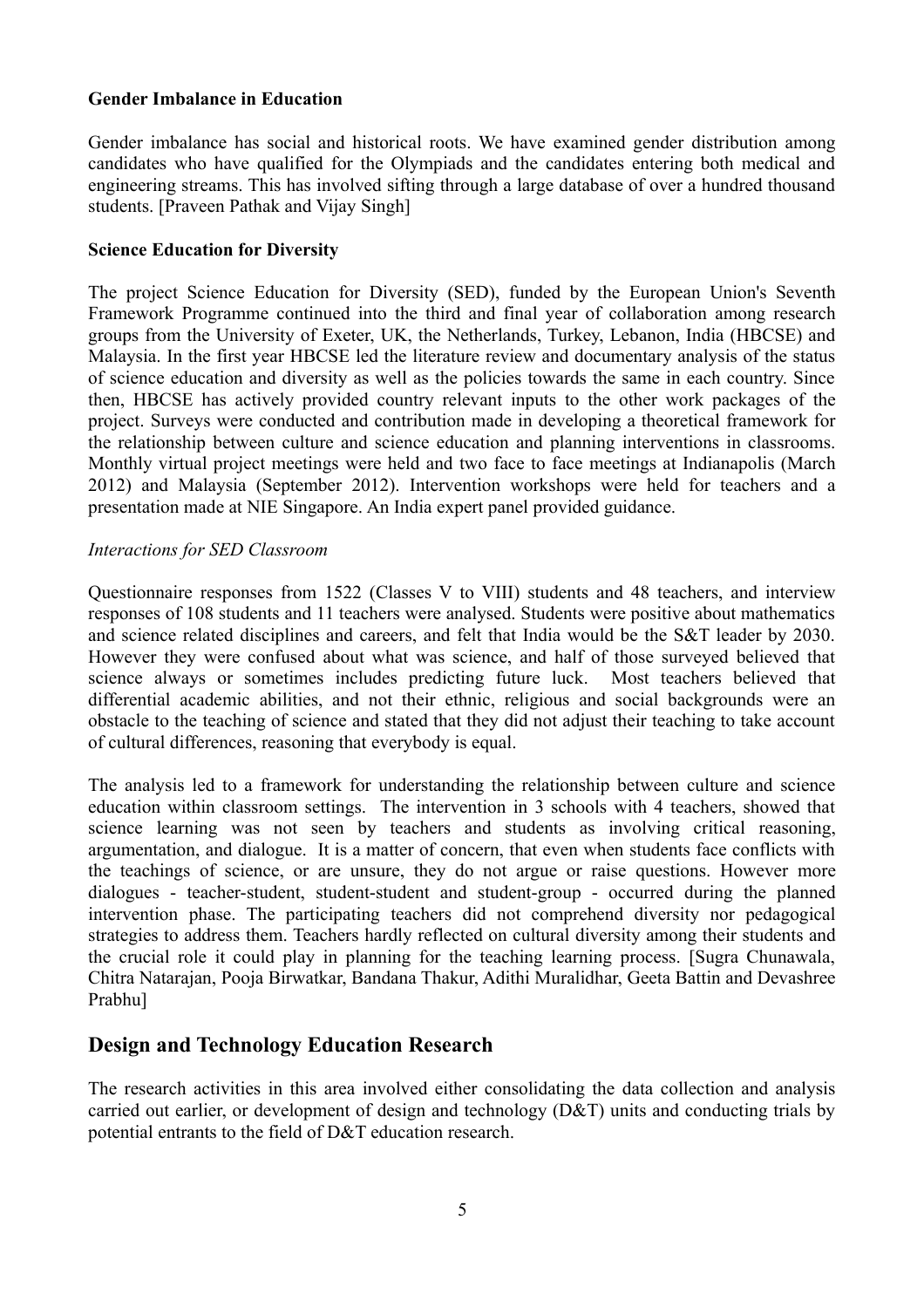#### *Development of D&T units and their trials*

As part of a course conducted during January to May 2012, three D&T education units were planned and implemented by course participants on (a) designing multi-purpose shoes, (b) designing a self-propelled boat and (c) designing the interiors of a friend's room. Course participants worked in groups to plan their lessons as part of the course, discussed the structure, coordinated with schools to invite about 15 to 20 students of Class 8, and each group conducted their planned sessions over 3 days during April 24 to May 6, 2012. Each of the three groups wrote a report and analysed their trials in the light of the goals of design and technology education in schools.

#### *Images of Designers*

Investigation into Indian elementary and middle school students' images of designers using the 'Draw a designer at work' test was conducted with 511 students from Classes 5 to 9 from a school located in Mumbai. Findings indicate that Indian elementary and middle school students, with no experience in D&T, perceive designers mostly as fashion/dress designers or artists. Designing is associated more with arts and less with engineering and technology. These results are consistent with our earlier work on Indian middle school students' ideas about design and designers using written responses, where students demonstrated an incomplete understanding of design and designing. In the present study students, mostly older ones depicted gender and professional stereotypes: design as engineering or building shown more often by boys was mostly associated with male designers. Insights from the study have implications for curriculum development at the school level in India. A paper based on the investigation has been submitted for publication.

#### *Designing with and without make*

A debate in D&T education has revolved around the importance of freedom to design without the constraint of having to make versus the benefits of making. A study of Indian middle school students was undertaken to see the differences between the two situations. Two different sets of students from Class 7, about 14 to 25 in each set, were given the brief to solve the same real-world design problem. One set was told that they would have to make the artefact they has designed, while the other did not have to make their solutions work. Students' design solutions were compared in terms of elements of creativity and their design decision skills. Students unconstrained with making showed more evidences of creativity and risk taking. However, students in a design-withmake activity had and used the greater number of opportunities to make design decisions that were conceptual, technical, constructional, aesthetic or marketing. The making activity also allowed students to recreate the entire design process and develop skills in designing. It is proposed that both the activities need to be used in design education to foster students' creativity and design decision skills. [Farhat Ara, Sugra Chunawala and Chitra Natarajan]

## **Learning and Reasoning with Representations (LRR)**

Much of science deals with entities and mechanisms that cannot be tracked using human sensory and perceptual systems. Learning science therefore calls for understanding, integrating and reasoning with a range of representational systems that stand in for unobservable entities, concepts and mechanisms. Such systems include mathematical equations, chemical structures and symbols, physical models, animations, textual descriptions, computer simulations and combinations of these media. The LRR research area examines how students learn new concepts using different representational systems, limitations of these representations and how these could be addressed, and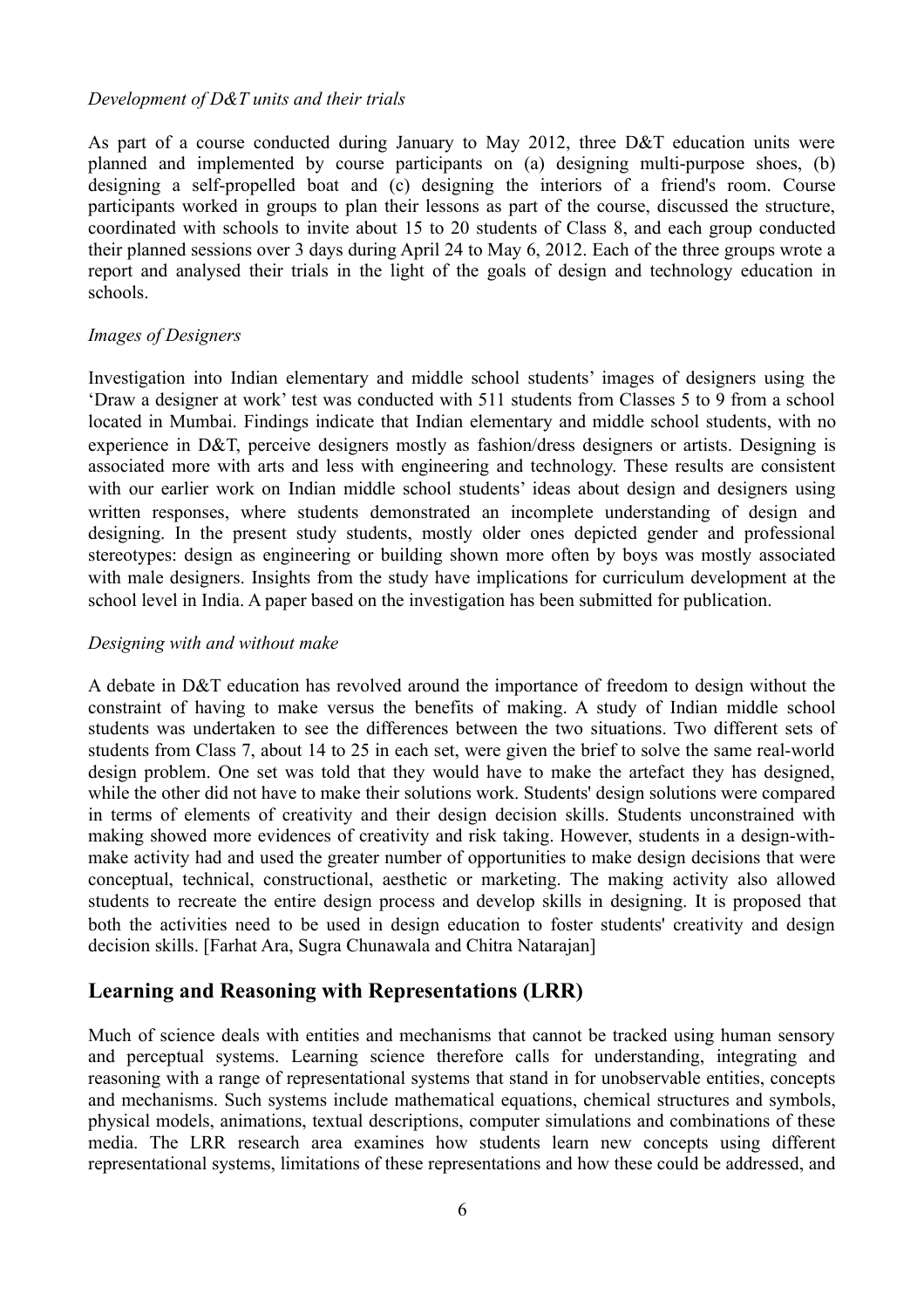how students learn to integrate and reason across different representational systems. The LRR research area widens the scope of the research topic previously titled visuo-spatial reasoning, to include a variety of tools of reasoning, beyond physical models, diagrams and gestures, to model systems, computational models and equations.

#### **Role of multiple representations in understanding DNA structure**

This research explores the difficulties faced by students while understanding the concept of DNA structure and how different external representations (such as concept maps and models) could help in learning different facets of DNA structure. A physical manipulation task was used to study how students conceptualize the inter-linkages between different biological concepts related to the structure of the DNA. 12 biology undergraduate students were provided with 37 type-written concept-cards, and each student was asked to assemble a concept-map of the DNA structure. The building activity required a participant to organize movable materials (concept-cards, chart-paper arrows and stick-it notes). A structural analysis of the generated maps (nodes, links, linking phrases) helped identify two groups of map-builders, 'Concrete' and 'Vague'. A procedural analysis of the task (different actions and moves made in building the map) is ongoing. [Anveshna Srivastava and Sanjay Chandrasekharan]

#### **Representational competence in chemistry**

This research seeks to understand 'representational competence' (RC) in chemistry. RC refers to the ease of handling various representations (chemical equations, graphs, 2D and 3D molecular diagrams, animations, etc.) simultaneously, particularly interlinking multiple representations, transforming among them, and building information through those representations. The main goal is to understand how RC changes over time, especially how academic exposure changes the ability to do representational transformations. A second goal is to explore the cognitive mechanisms underlying representational transformations. These goals are operationalised using a study where categorisation, transformation and equation-balancing tasks are posed to participants with varying academic backgrounds from undergraduate to post-graduate. A preliminary study based on this method has already been conducted. [Prajakt Pande and Sanjay Chandrasekharan]

## **Learning Contexts for Graphicacy**

The ability to read, analyze and make graphs is an essential interdisciplinary skill for science education. The work has the objective of developing learning contexts for these skills by providing students with opportunities to engage with graphs in a meaningful way. Design principles used for these activities include: constructionism (as against instructionism), real-world data, context of calculation and measurement. In designing the activities, connections between the different mathematical modes of representation and their connection to the real world have been made. The tools include GeoGebra, expEYES and GPS units. Development and design of the activities was done through a series of workshops for teachers and students. The activities were replicated for over two years with different set of students ( $\sim$  120 students per year), mostly from IX grade, and from mixed socio-economic backgrounds. The students were given probing questionnaires, also written reports were used as feedback, for enhancing the activities and also to understand the learning of students. The activities include: measuring the average diameter of the mustard seeds, finding the distance to diameter ratio of the Sun, exploring the quadratic function with GeoGebra, physics with GPS Units, exploring AC and DC with expEYES, exploring human sensations with expEYES, electromagnetic induction with expEYES and modelling the geocentric and heliocentric theories with GeoGebra. [Amit Dhakulkar and G. Nagarjuna]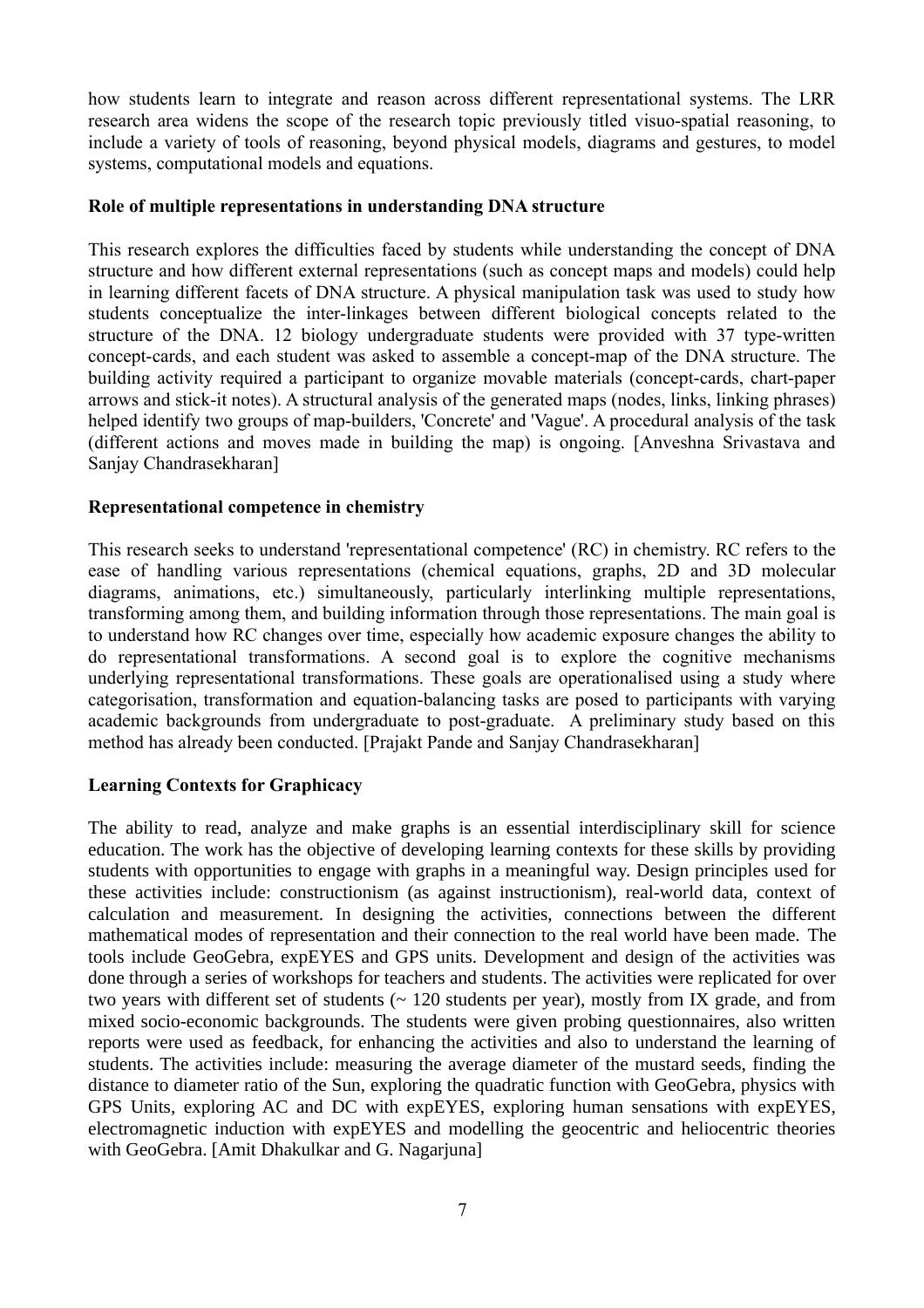#### **Visual Learning and Visual Teaching in Biology**

We propose to investigate how middle school biology teachers could use student drawings to enhance their observation skills, as part of learning science, and how they could assess student learning by analysing and assessing their drawings. Sessions were conducted on students' observation and drawing of plants, and listing similarities and differences between individual plants of the same species before and after drawing. These are motivated by our work in teaching evolution, since variation and similarity is the basis for understanding natural selection. [Karen Haydock]

# **Mathematics Education Research**

## **Teacher Professional Development**

Although school teachers are now increasingly aware of the principles of student centred teaching as recommended in the National Curriculum Framework, they still base their practice on a strong belief in the efficacy of 'telling'. In dealing with errors, teachers focus on correction and repetition of correct solutions, rather than on understanding the origin of the errors in students' thinking. Analysis of the extensive data collected in the project on teacher-researcher collaboration in the classroom has indicated that middle school mathematics teachers need and appreciate specific topic and content related inputs. Focus on interpreting student responses, student questions and student errors arising during classroom teaching is readily taken up by teachers to introduce changes in teaching. The efficacy of tasks related to students' mathematical thinking drawn from the teacher's own classroom teaching practice in improving teaching practice is being explored. [Ruchi Kumar, K. Subramaniam, Shweta Naik and Shikha Takker]

#### **Relating children's out-of-school knowledge to school mathematics**

While children from low income families living in crowded urban areas have extensive exposure to different kinds of work, such exposure may lead to different kinds and degrees of learning. We have hypothesized that knowledge about the network of production relations, sense of ownership, and the diversity of work influence what students learn from work contexts. Familiarity with the 'mathematics of earning' may indicate potential connections between out-of-school knowledge and school mathematics. Exposure to diversity of measurement units and modes have potential in supporting the learning of school mathematics. [Arindam Bose and K. Subramaniam]

#### **Learning trajectories for area measurement**

The school mathematics topic of area measurement has strong connections with other topics such as whole number multiplication, geometry, proportion, fractions and decimals, and also with operational schemes such as unit iteration, unitizing and partitioning. It is conjectured that knowledge acquisition in this topic is better described by a network model, where connections between 'knowledge pieces' are increasingly strengthened, rather than a sequential model of acquiring new concepts. Learning trajectories are currently being explored in the light of this hypothesis. [Jeenath Rahaman, Sanjay Chandrashekaran and K. Subramaniam]

#### **Teaching, learning and assessment of elementary mathematics through a collaborative, constructive and distributed instant messaging environment.**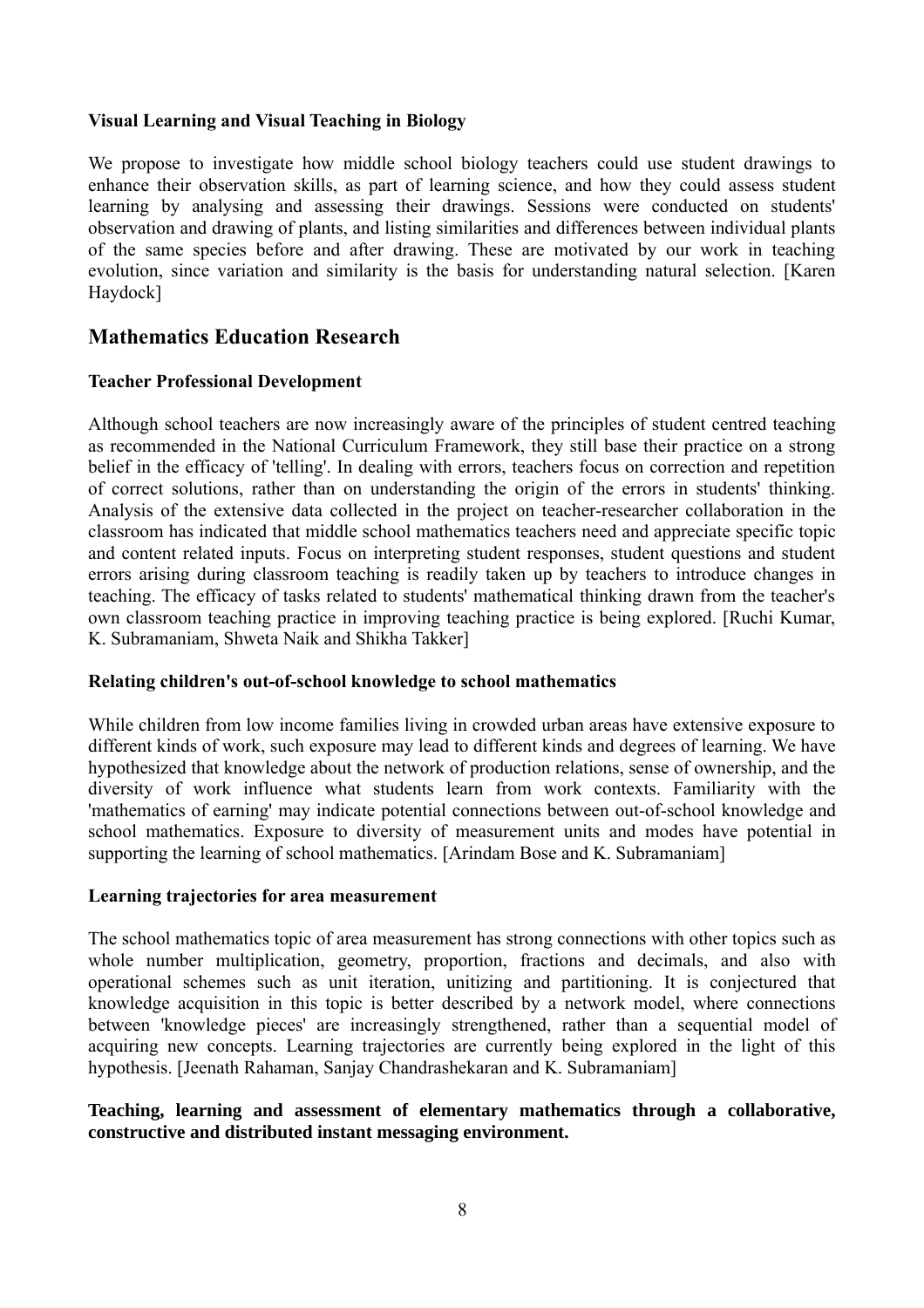The research seeks to find answers for the following specific research questions: (1) Can chat application be used to help primary school students learn arithmetic skills? (2) If yes, can it be extended to other topics in science? The field work is being done in a village named Khairat Dhangar Wada, where OLPC (One Laptop Per Child) laptops are being used to help students learn language and mathematics among other skills. Preliminary results of the work are reported in the epiSTEME-5 conference. [Rafikh Shaikh and G. Nagarjuna]

# **Curriculum and Material Development**

# **School Science Education**

## **Primary School Science Curriculum**

The Marathi translation of the Class 5 TextBook and WorkBook of the Homi Bhabha Curriculum for Primary Science, "Small Science", was updated and finalised; their layout was also completed. The translation of the class V teacher's book was completed by Deepali Palshikar, and layout work on going. The English version of the Small Science class V teacher's book was revised. [Vishaka Bansode, R. S. Patwardhan, Priya Nambiar, Pooja Konde and Jyotsna Vijapurkar]

In a follow-up of the Small Science curriculum, a team from HBCSE worked with Sri Sri Ravishankar Vidya Mandir, Mulund, helping the teachers through the problems encountered on adopting a new curriculum. These pertained to i) teaching an activity-based curriculum with a perceived low factual content ii) continuous assessment while still retaining the school's requirement of exams iii) role and expectations of parents iv) continuity with the ICSE curriculum Class 6 onwards; a detailed report was prepared for the school. Mind maps were developed for Classes 3 and 4, as a part of Teachers Resource section of the website. Two past students of Small Science, now in college, contributed their experiences [<http://coglab.hbcse.tifr.res.in/StudentSpeak>](http://coglab.hbcse.tifr.res.in/StudentSpeak). Al Qamar Academy of Chennai enriched the Small Science website with lively classroom experiences including a musical video on teaching of science [<http://coglab.hbcse.tifr.res.in/view-from-classroom>](http://coglab.hbcse.tifr.res.in/view-from-classroom), [<http://coglab.hbcse.tifr.res.in/teacher](http://coglab.hbcse.tifr.res.in/teacher-resources/multimedia-resources)[resources/multimedia-resources>](http://coglab.hbcse.tifr.res.in/teacher-resources/multimedia-resources) [Vishakha Bansode, Kumar Arunachal, Priya Nambiar, Karen Haydock, Jyotsna Vijapurkar and J. Ramadas]

## **Middle School Inquiry Science Curriculum**

Summer classes were held from May 7 thru June 1 with students of grade 8 in order to test introductory units on electrical circuits and an ecology unit for the series of the Homi Bhabha Middle school inquiry science curriculum. While some units were successful, leading to a plan for curricular material, a large part of the time and effort went into involving students in doing hands on science which proved to be challenging because students had no prior experience of it and equated learning and doing science with looking up information in books.

Transcriptions of audio and video data continued to enable the writing and fleshing out of chapters of text books for grades 6 thru 8; some background material was also collected, from publications in science journals that are of relevance to topics being covered in this series of curricular books. [Jyotsna Vijapurkar, Melissa Tata, Anju Unmesh, Priya Nambiar and Pooja Konde]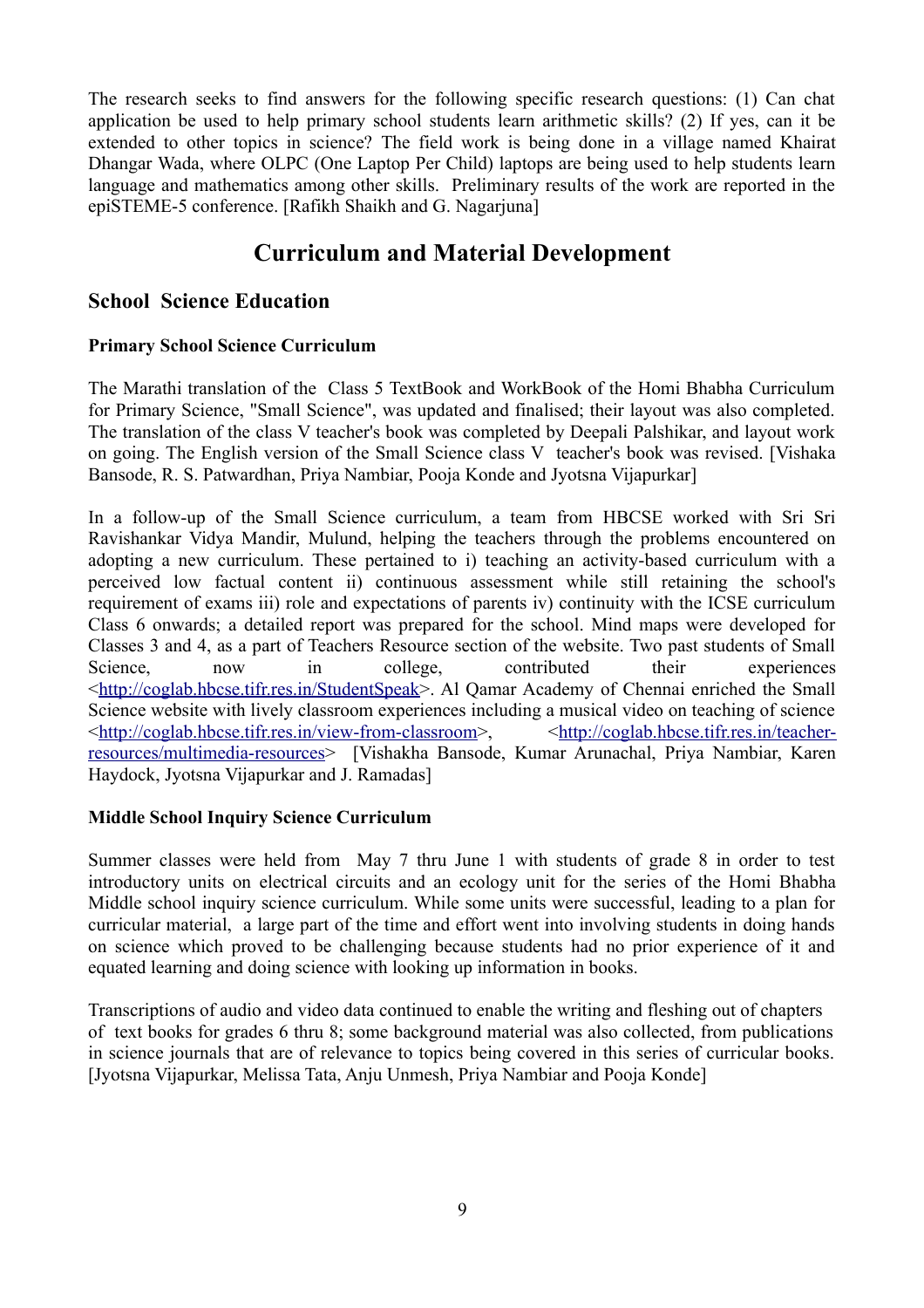#### **Supplementary book on evolution**

A book which is useful as a supplement to biology textbooks in middle school, high school, and at the the mustard family was completed, after testing and revision. The book is written in a manner to encourage classroom discussions in order to understand and compare evolution by artificial and natural selection. It includes an appendix with material relevant for BSc level students and teachers. Publication of the English



version, and its translation into Hindi and Marathi is underway. Versions in full colour and black and white have been prepared so as to provide a low cost alternative - the black and white version can be be downloaded, printed on A3 paper, and cut and stapled to make a low-cost book. [Karen Haydock]

#### **Developing Teaching and Assessment Methods**

Science teaching ideas for primary and secondary schools, including ideas for assessment, have been designed, tested, and made freely available on the internet. Additional materials have been designed specifically for teaching teachers how to teach, and they are being used in teacher education workshops.

Sessions on the topic of assessment, and in particular, on "How to Ask Good Questions" were conducted for teachers and teacher educators at HBCSE as well as at a DIET workshop in West Bengal The participants were offered a wide range of concrete suggestions for everyday classroom use, and they tested and evaluated various methods of teaching and assessing. Methods of both formative and summative assessment, and the reasons for their use were discussed and compared.

Different sets of questions and activities were developed in teacher education workshops about innovative teaching methods, and discussions about epistemology, pedagogy, the nature of science, and various social problems related to caste and class were generated using the film *'Young Historians'* by Deepa Dhanraj. The responses of different teachers of both natural and social science education were recorded and compared in order to investigate what participants learn by watching and discussing the film. Thus material was developed to be used with teacher educators, in-service and pre-pre-service teachers. [Karen Haydock, M. C. Arunan and G. Nagarjuna]



In workshops, teacher educators had discussions and developed ways to assess whether students are learning by doing science.

## *Knowledge Laboratory*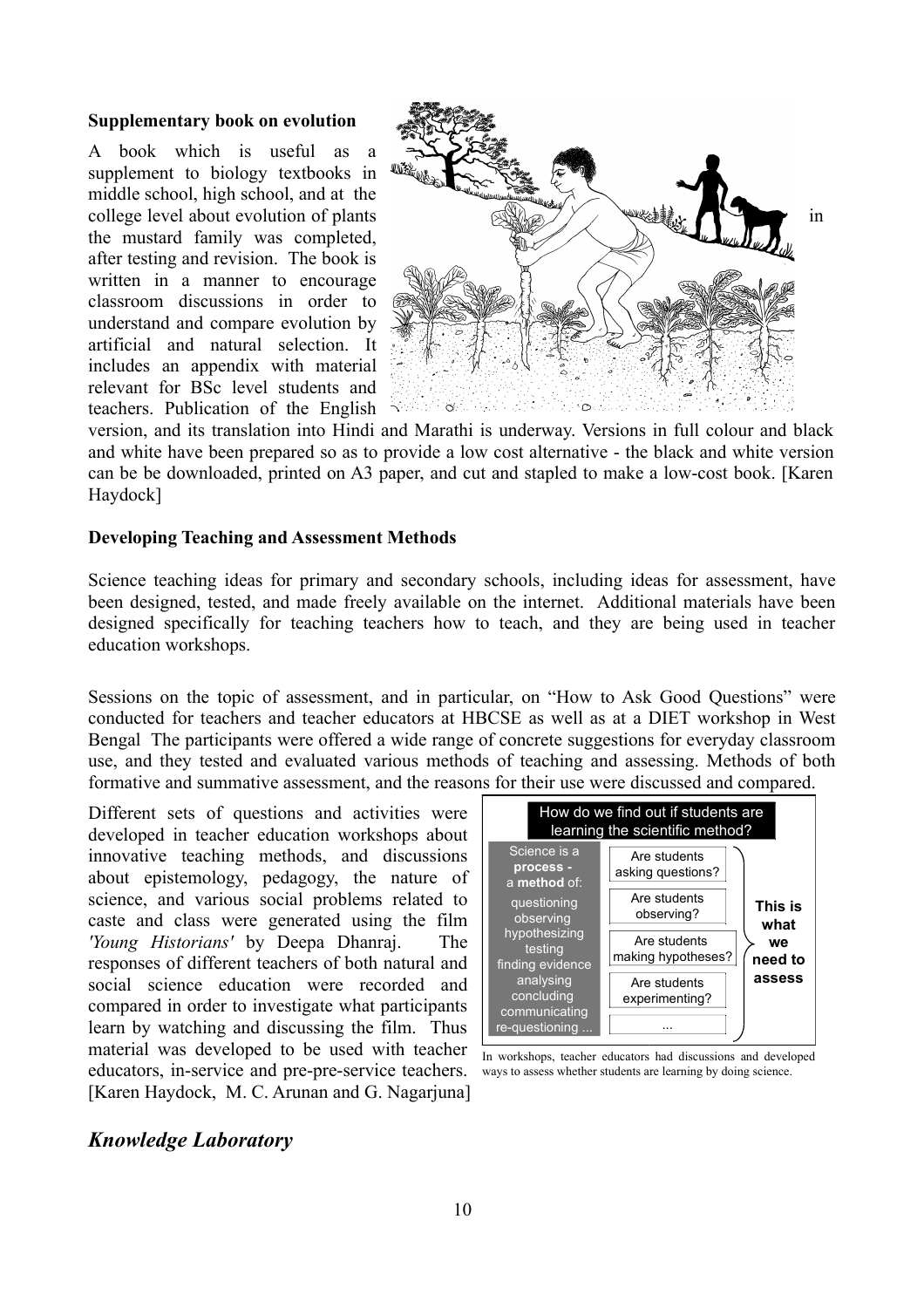#### **Software Development**

GNOWSYS data model for collaborative construction of knowledge networks has been fully developed. During this year the focus shifted from developing a network based storage model to implementing applications based on the network model. Three main portals have been developed based on the architecture: (1) beta.metaStudio.org as the main community portal (2) cube.metaStudio.org for the [behaviorWatch@Home](mailto:behaviorWatch@Home) project and for the Collaborative Undergraduate Biology Education and (3) NROER.metaStudio.org a portal developed for CIET (Central Institute of Educational Technology) of NCERT. These portals offer a multimedia library (supporting sharing of videos, pictures, simulations and other digital creations), collaborative authoring of educational content, discussion forums and facilities for conducting online courses. The platform integrates video archiving features of Pan.do/ra which was used in creating video portal http://wetube.gnowledge.org/. This work consolidates several years of effort in creating semantic web ready knowledge and publication in an open standard. [Nagarjuna G., Anuja G, Supriya Sawant, Dhirendra B. Singh, Krishna Kumar Pal in collaboration with Johnson Chetty, Kabir Kukreti and student project interns from MET Bandra and BITS Pilani.]

#### **Learning Studios DVD**

An updated version of live and installable DVD called *learning studios* has been created based on Fedora GNU/Linux distribution, to include all the updated digital workspaces for teaching and learning based on a constructionist model of education. Special features of this DVD include Indian language support, Sugar Learning Platform, simulating scientific models using Netlogo, GeoGebra environments, Stellarium, Step, eToys, Logo, GNOWSYS- studio among many others. [Rupesh Shewalkar and Nagarjuna G.]

#### **Collaborative Undergraduate Biology Education (CUBE)**

CUBE (Collaborative Undergraduate Biology Education) program was launched in the summer of 2012 to create a few hubs to nurture the functional networking of undergraduate students and faculty for doing proto-scientific research. The cardinal point was maintaining a simple model organism and conducting collaborative research using the organism. CUBE Summer workshop (from 23 April to 30 May 2012) was followed by CUBE Diwali workshop in November for 12 days and CUBE X'Mas workshop for 6 days at the centre. Old students became mentors for subsequent workshops. The students and teacher mentors set up simple model systems based research in their colleges. Participants communicated through an email list. Obaid Siddiqui Collaborative Undergraduate Biology Research Start-up Award was given as an incentive and recognition to a few colleges. The program spread to six different colleges with active collaborations among them. An important outcome of the project is inclusion of Behavior Watch of Animals and Drosophila as model organisms in the Mumbai University syllabus for undergraduate Biology programs. [M.C. Arunan, Nagarjuna G., Shraddha Ghumre and Rafikh Shaikh]

## **Taxonomic Profiling of Motor Actions**

The gnowledge lab is preparing to launch a citizen science project on Behavior [Watch@Home.](mailto:Watch@Home) The general objective is:

- to make citizens develop interest in animal behavior
- to encourage groups of people to collaborate on a science project
- to facilitate collecting and organizing data
- to create a functional network of citizens interested in the area of animal behavior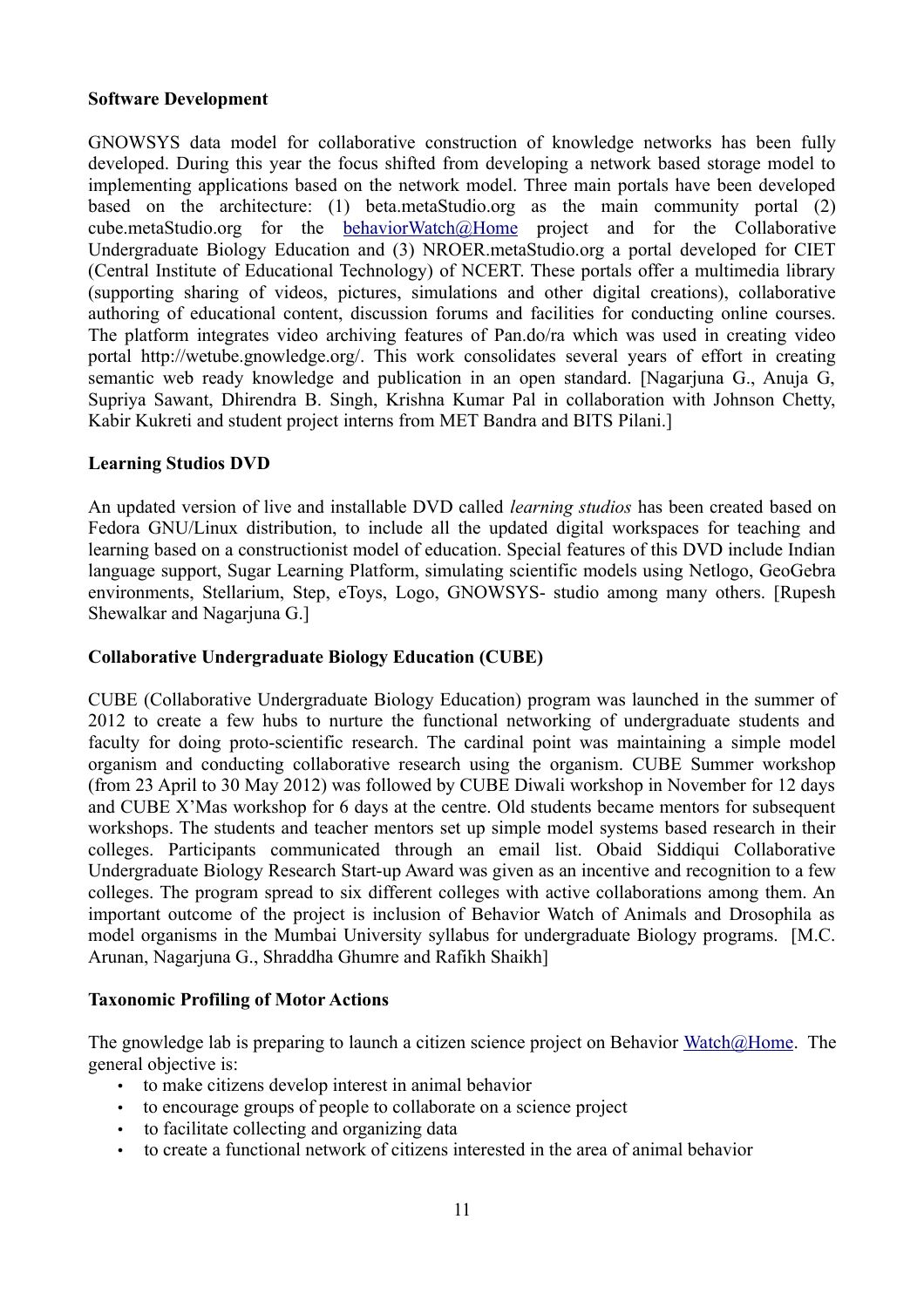- to harness the creative potential of people
- to collaboratively analyse the data and publish the results and make them accessible to everyone.

A pilot study was carried out with a group of ten students and three faculty from Acharya Narendra Dev College, New Delhi, on birds. Birds show a varied repertoire of motor actions across different species. In the study we observed 128 birds in 30 orders of the standard bird classification. About 400 video observations were made. The motor actions were tagged from the clips in about 20 different categories: walking (sideways, backwards), hopping, preening, bathing, swimming, running, jumping, disengaged motor actions, tail movements, etc. The data was collected by video recording of birds, uploading the clips to the collaborative portal [http://cube.metaStudio.org,](http://cube.metaStudio.org/) searching for birds on online video repositories like YouTube, and embedding the videos on a wiki page at the portal. The project was awarded "Innovation Project" by the Delhi University during 2012-2013 and the participating students were given scholarships to encourage undergraduate research. This study will be extended to other animal species as a citizen science project in August 2013. [Nagarjuna G., M.C. Arunan, (Savithri Singh, M.S. Rajeswari, Rajesh Choudhary and College Delhi.)]

# **Collaboration with government and other agencies**

## **NCERT**

#### *Certificate Programme for Teaching of Elementary School Science*

Sample lessons were designed for teacher educators to use to teach their student teachers at a workshop on the Certificate Programme for Teaching of Elementary School Science (CTES), an initiative by the Department of Education in Science and Mathematics, NCERT. designed for both pre-service and in-service teachers. This is intended to be a purely online, interactive course with visual/video contents, where learning materials, assessments, feedback etc. are given online to the learner. They are on topics such as, "How to Design an Educational Game", and "How to Teach Students to Ask Questions". These ideas have been developed based on some classroom tests with children and teachers. [Karen Haydock, M. C. Arunan, G. Nagarjuna, Jyotsna Vijapurkar with other non-HBCSE participants]

#### *Continuous and Comprehensive Evaluation in schools*

Examplar material on Continuous and Comprehensive Evaluation (CCE) was developed so as to make it an integral part of the teaching learning process in different curricular areas at the elementary school stage. An HBCSE member was invited to work with the NCERT to evolve and finalise the draft to be tested by teachers in a pilot programme resulted in exemplar material for implementing CCE in Science at the Middle school. [Jyotsna Vijapurkar]

#### **Karnataka SCERT**

SCERT, Karnataka is developing Mathematics textbooks at the high school level. A member continued as Chair of the mathematics textbook committee which brought out textbooks for grades 8 and 9. [B. J. Venkatachala]

#### **Andhra Pradesh SCERT**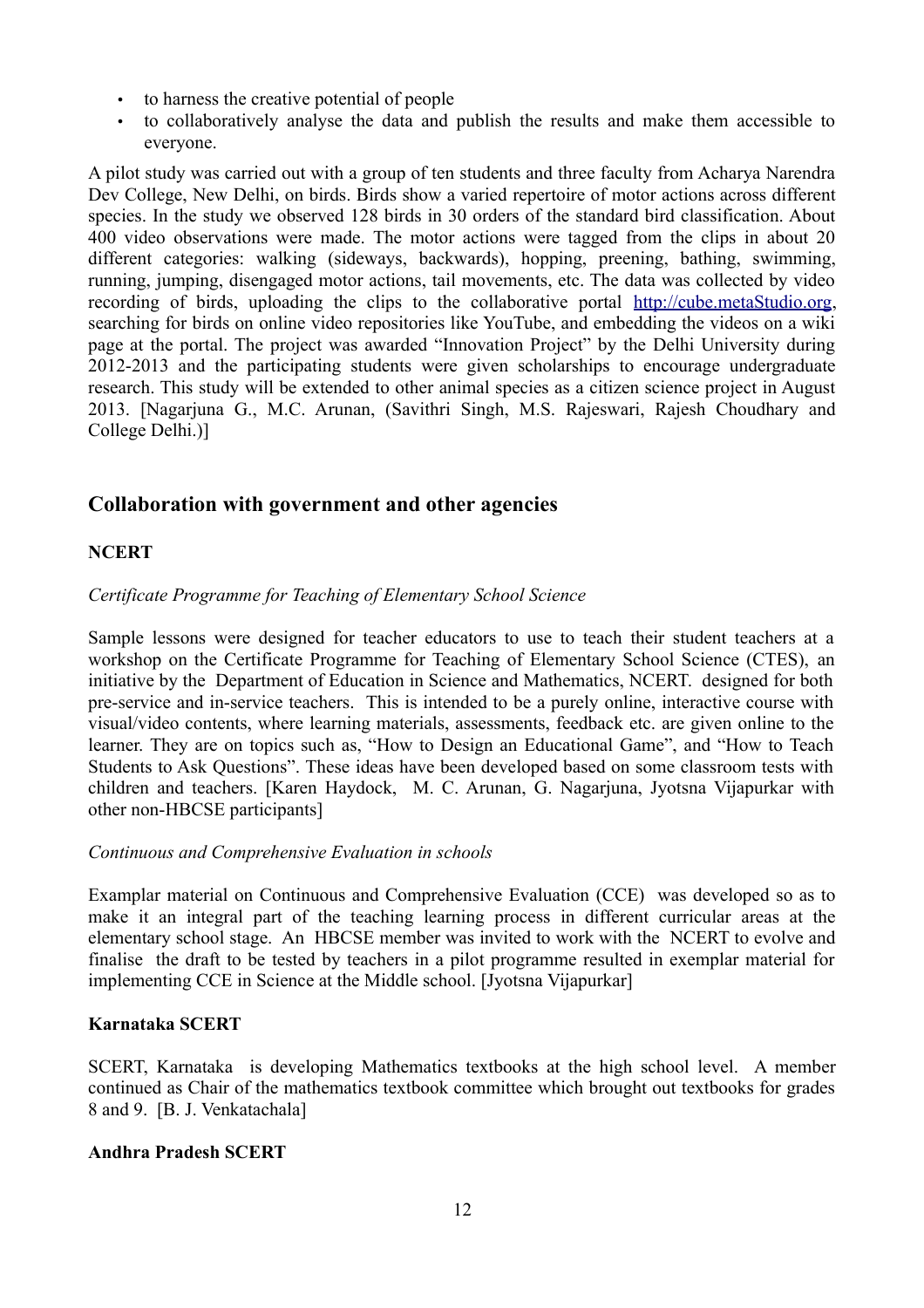HBCSE continued to work with the Andhra SCERT, which has undertaken a major revision of its school science curriculum and sought guidance at the primary level. Workshops were conducted with textbook writers to design the overall syllabus as well as detailed content for grades 4 and 5 that were appropriate for the cognitive level of students. The consultations helped shape the material more as activity based and inquiry oriented science and social studies lessons than the traditional expository ones. [Jyotsna Vijapurkar]

#### **Collaboration with Maharashtra State agencies**

At the elementary school level HBCSE collaborates with three agencies of the Government of Maharashtra: the State Council of Educational Research and Training (SCERT) which prepares the curriculum framework and the syllabus, Balbharati, which produces the textbooks and allied materials, and the Maharashtra Prathamik Shikshan Parishad (MPSP), an autonomous body which has been entrusted the implementation of Sarva Shiksha Abhiyan (SSA) programme in Maharashtra State.

HBCSE members contributed to the revision of the school curriculum and syllabus in order to align with the approach to education represented by the National Curriculum Framework (NCF 2005). Two members worked on the curriculum and syllabus committee for elementary school mathematics and one member was the reviewer for the environmental studies syllabus for SCERT as well as Balbharati. [K. Subramaniam, Aaloka Kanhere and J. Ramadas]

MPSP and Balbharati produced two handbooks for activity-based science, mathematics and work education at the primary and upper primary level, titled "Chala Khelu Karu Shiku", to which several HBCSE members contributed. [N. D. Deshmukh, Aaloka Kanhere, Arun Mavalankar, V. C. Sonawane, P. K. Nawale and J. Ramadas]

National Institute of Open Schooling (NIOS) organized a three-day workshop every month in Pune for the past year to develop Open Educational Resources for Vocational courses of Rural Technology, Hospitality and Hotel management, and ICT. [Narendra Deshmukh]

## **HBCSE-YCMOU PG Research Programme**

HBCSE is the study centre for Yashwantrao Chavan Maharashtra Open University (YCMOU), Nashik, Post Graduation Research Programme (PGRP) in Mumbai. The YCMOU offers post graduation courses in subject communication and educational communication. This collaboration is now over a decade and a total of 25 students were enrolled for M.Sc., M.Com. & M. A, for the academic year 2012-13. This year 5 interactive workshops for students of 2 days each were held. Besides organising these workshops, wherein counsellors guide students, the Centre is involvement in assessing student assignments and providing help to students in formulating their research problems and in developing their research projects. [Sugra Chunawala, Pooja Birwatkar, N.D. Deshmukh, Geeta Battin, Adithi Muralidhar and Nikhat Shaikh]

#### **Other**

A 3- Day workshop was conducted at the Muktangan Exploratory Science Centre (MESC), Pune, from April 2-4, 2012 to help MESC use their resources for better practice of science education, in particular on ways to incorporate the teaching and learning of science as inquiry. A pedagogic review done by us in the previous year had highlighted areas where improvement was needed; this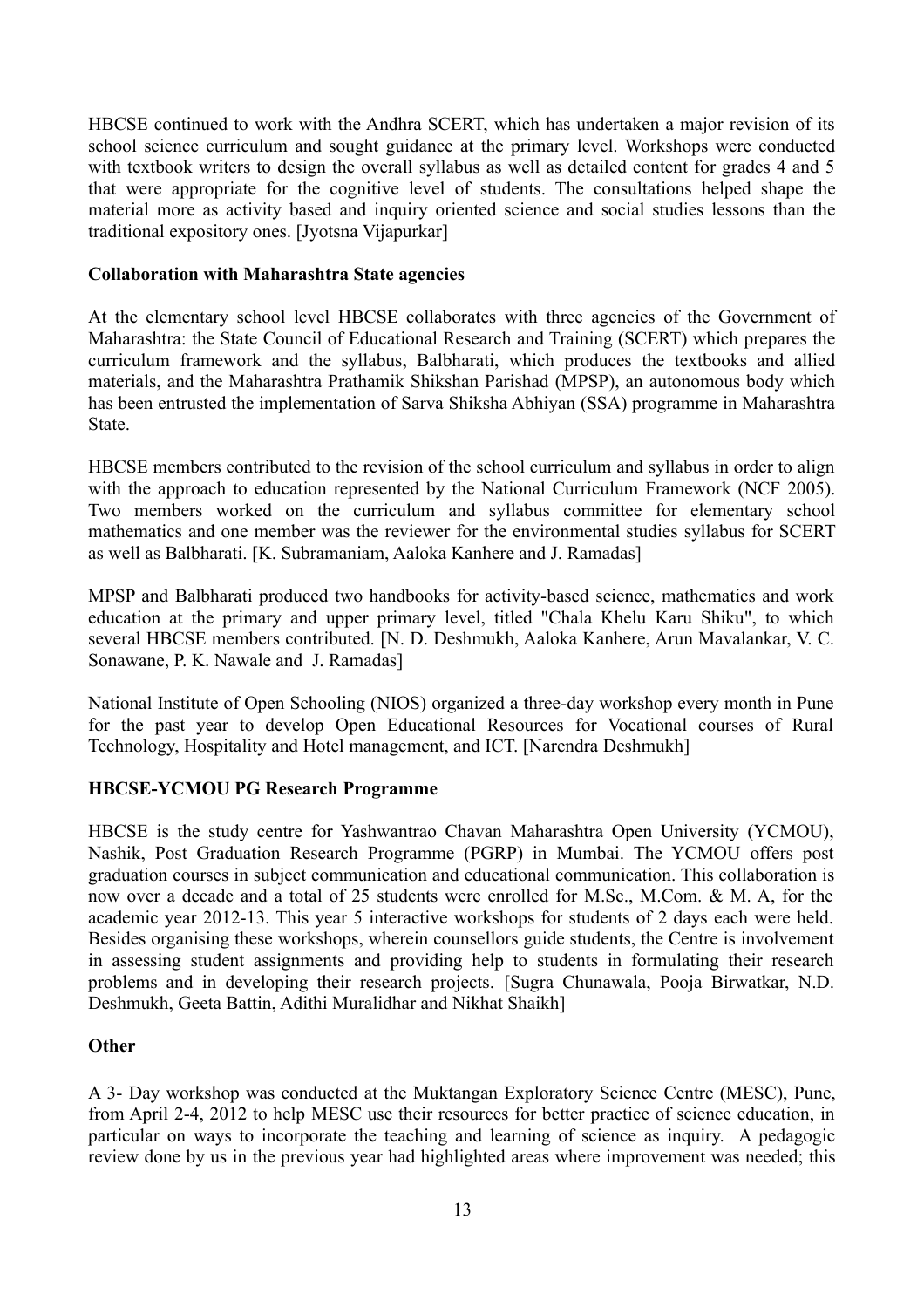workshop was organised to help implement changes. [Jyotsna Vijapurkar with Pooja Konde and Aisha Kawalkar]

A field project of a Master's student at Azim Premji University, Bangalore on CCE was conducted at HBCSE. The project, included classroom observations and interviews of students, teachers and parents. [Jyotsna Vijapurkar, Santosh Sharma and Indira Vijaysimha, Azim Premji University]

#### *Ramanujan Science and Mathematics Project*

The programme by the Employees' Union of Pune Municipal Corporation to give in-service training to High School Teachers mainly from schools situated in the slum areas, in and around Pune Corporation area was organized for the second year. A total of 98 teachers participated in two-day workshop organised every month to help them overcome their teaching difficulties. [A. D. Ghaisas]

# **Olympiads and Related Activities**

The Olympiad effort was supported by the DAE as well as Dept. of Science and Technology, the Ministry of Human Resource Development and the Dept. of Space. Out of the 30 student team members who represented India in the International Olympiads in Physics, Chemistry, Biology, Mathematics, Astronomy and Junior Science, 29 bagged medals and this included 11 coveted gold medals. Like the sports Olympics, nations are not officially ranked in the Olympiads. However, based on aggregate scores, India is generally among the top ten nations in the Physics, Chemistry, Biology, and Astronomy Olympiads. Over 200 of the best students from across the nation were given experimental and theoretical training.

By designing conceptual and challenging problems, developing novel experiments, actively participating in book writing for Olympiads, national and state bodies, participating in assessment committees [KVPY (DST), Proficiency Test (CBSE), NEST (DAE), NTSE (NCERT), etc.] among others, the cell members of the Olympiad programme have provided a benchmark for quality education at the Higher Secondary and Undergraduate level in the country. They have contributed research articles in peer-reviewed technical journals. More than three hundred teachers attended resource generation and exposure camps, some from Bangladesh, Sri Lanka, Nepal and Thailand. Thus, by organizing teacher and scientist Resource Generation and Exposure Camps and further by providing meaningful support to voluntary Teacher Associations, the programme has disseminated the quality material developed as well as striven to evolve a positive atmosphere for excellence in science.

The Olympiad selection procedure at HBCSE in all the six subjects (mathematics, physics, chemistry, biology, astronomy and junior science) has now been standardized. Briefly, for science and astronomy Olympiads, it consists of: two theory tests conducted all over the country with the assistance of the Indian Association of Physics Teacher (IAPT), Association of Chemistry Teachers (ACT) and Association of Teachers in Biological Sciences (ATBS). The first test, conducted in over 900 centres all over the country, has mainly objective type questions; the second test conducted at 15 centres and by HBCSE, has subjective problems, and is of high difficulty level comparable to the international Olympiads. This constitutes the Indian National (Physics / Chemistry / Biology / Astronomy / Junior Science) Olympiad Examinations (INPhO, INChO, INBO, INAO and INJSO respectively). While the participation in the first test runs into tens of thousands (the enrolment in the year 2012-13, was about 41000 in Physics, 35,000 in chemistry, 14,300 in biology, 11,800 in astronomy, 25,000 in junior science and 30,000 in mathematics), the second test sees the participation of the top 300 students in each subject except mathematics which has 750 students. We also note that in mathematics the first stage is organised regionally and the second stage is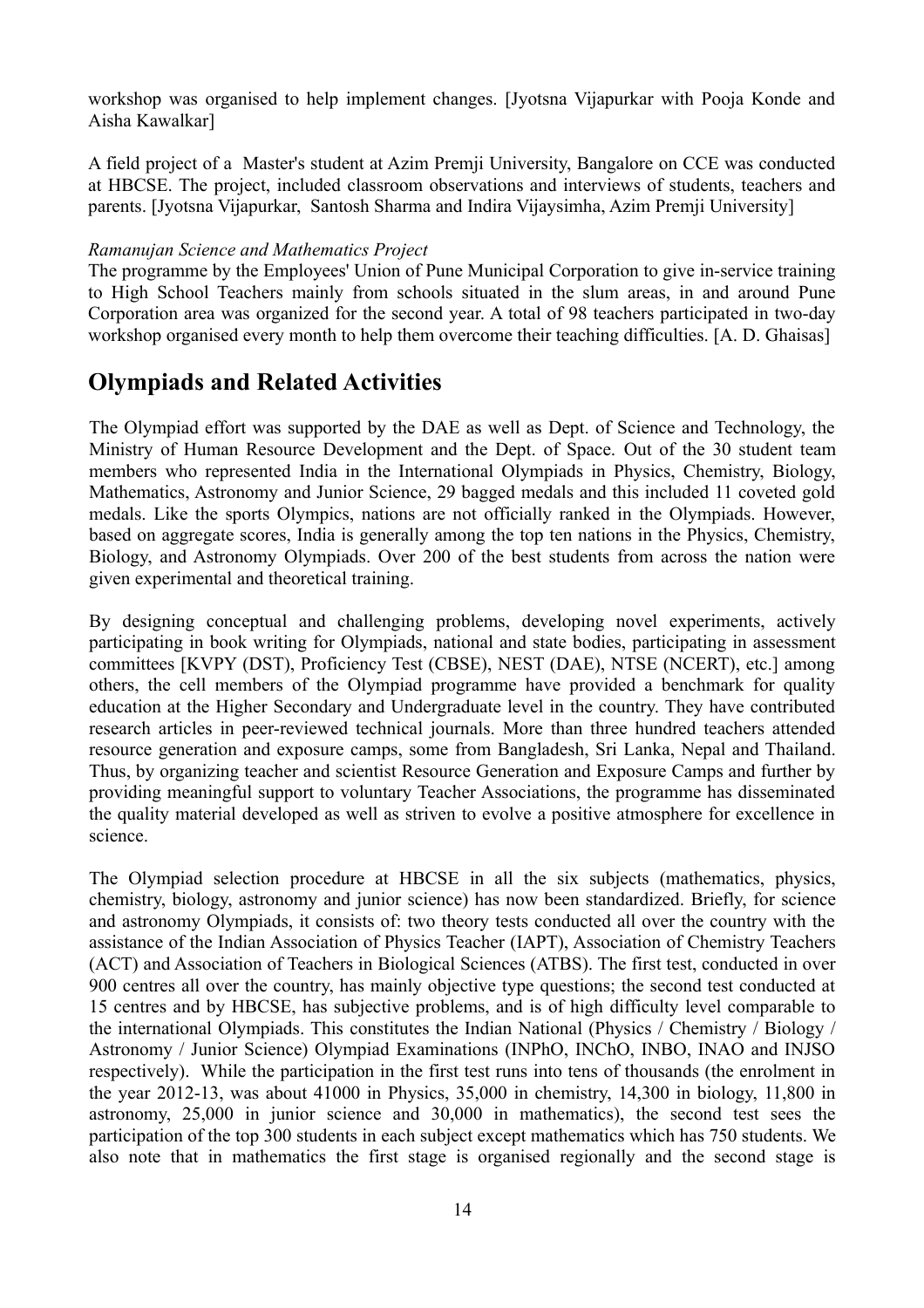organised by HBCSE and both stages have subjective questions. In the next phase of selection, about forty students in each subject are selected from the Indian National Olympiad examinations and are invited for orientation-cum-selection camps held at HBCSE. Students appear for several theoretical and experimental tests, leading to the selection of Indian Teams for the final international Olympiads. The selected teams for international Olympiads again go through two weeks of pre-departure training at HBCSE.

[V.A. Singh: National Coordinator (*Science Olympiads: Biology, Chemistry, Physics and Junior Science*), M.N. Vahia: National Coordinator (*Astronomy Olympiads*), C.R. Pranesachar and B.J. Venkatachala, Prithwijit De (*Mathematics*); Praveen Pathak (*Physics theory*); S.R. Pathare (*Physics experiment*); I. Das (Sen), S. Narvekar and S. Ladage (*Chemistry*); V. Ghanekar, A. Ronad and R.R. Vartak (Biology), A.P. Sule and A. Ghaisas (*Astronomy and Astrophysics*) and P.K. Joshi and P.K. Nawale (*Junior Science*).]

# **Orientation-cum-Selection Camps and International Olympiads**

## **Physics**

The Physics Olympiad cell conducted OCSC during May 12 - 23, 2012 and the Pre-Departure Training (PDT) for the Indian Team in July 2012. 37 students attended the OCSC. Lectures were taken on advanced topics such as Special Relativity and Quantum Physics. Theoretical problems in the test were of high standard and included topics such as the Bohr Wheeler Fission Limit, the Stern-Gerlach Experiment and the Space Elevator. A theoretical problem related to the Opera Experiment which stunned the world by announcing that neutrinos travel faster than light was set with assistance of Dr. Praveen Pathak, Prof. Uma Shankar and Prof. Vijay Singh. This problem was selected for the Indian Physics Association award for theory. The five-member team was selected at the end of the camp to represent India at the International Physics Olympiad held at Tartu and Tallin, Estonia in July 2012.

A set of three experiments were designed and developed by Shri Shirish Pathare. These experiments were: (a) Mechanical Black Box: This Mechanical Black Box is a rectangular box which consists of two unequal masses (58.0g and 29.0g) placed at distance  $L$  (= 15.0cm) from the midpoint of the box. The task is to determine the masses and the distance L. (b) Two- Dimensional Diffraction Grating: Students were asked to study a two-dimensional diffraction grating pattern. They were asked to determine the grating element and the angle between the two grating elements. (c) Heat – transfer mechanism using tungsten filament bulb: This experiment deals with heat loss mechanisms from a body at different temperature regimes. At low temperature, the heat loss through the tungsten filament in a bulb is due to the conduction and convection mechanisms whereas at high temperatures it is purely due to radiation. The experiment gives students a simple way in which this can be understood. It also involves a rigorous data analysis with some good insights into the heat transfer mechanisms.

Prof. Jayanta K. Bhattacharjee, Director (HRI, Allahabad) was the chief guest for the OCSC (Physics) Valedictory Function.

On the basis of camp performance, a team of 5 students was selected. The team underwent predeparture training camp at HBCSE in July 2012. The 5 member Indian physics team at the 43nd International Physics Olympiad held at Tartu and Tallin, Estonia in July 2012 won one gold, three silver and one bronze medals. Prof. Patrick Das Gupta (University of Delhi, Delhi) and Dr. M. K. Raghavendra (IISc, Bangalore) were the team Leaders and Shri Shirish Pathare (HBCSE, Mumbai)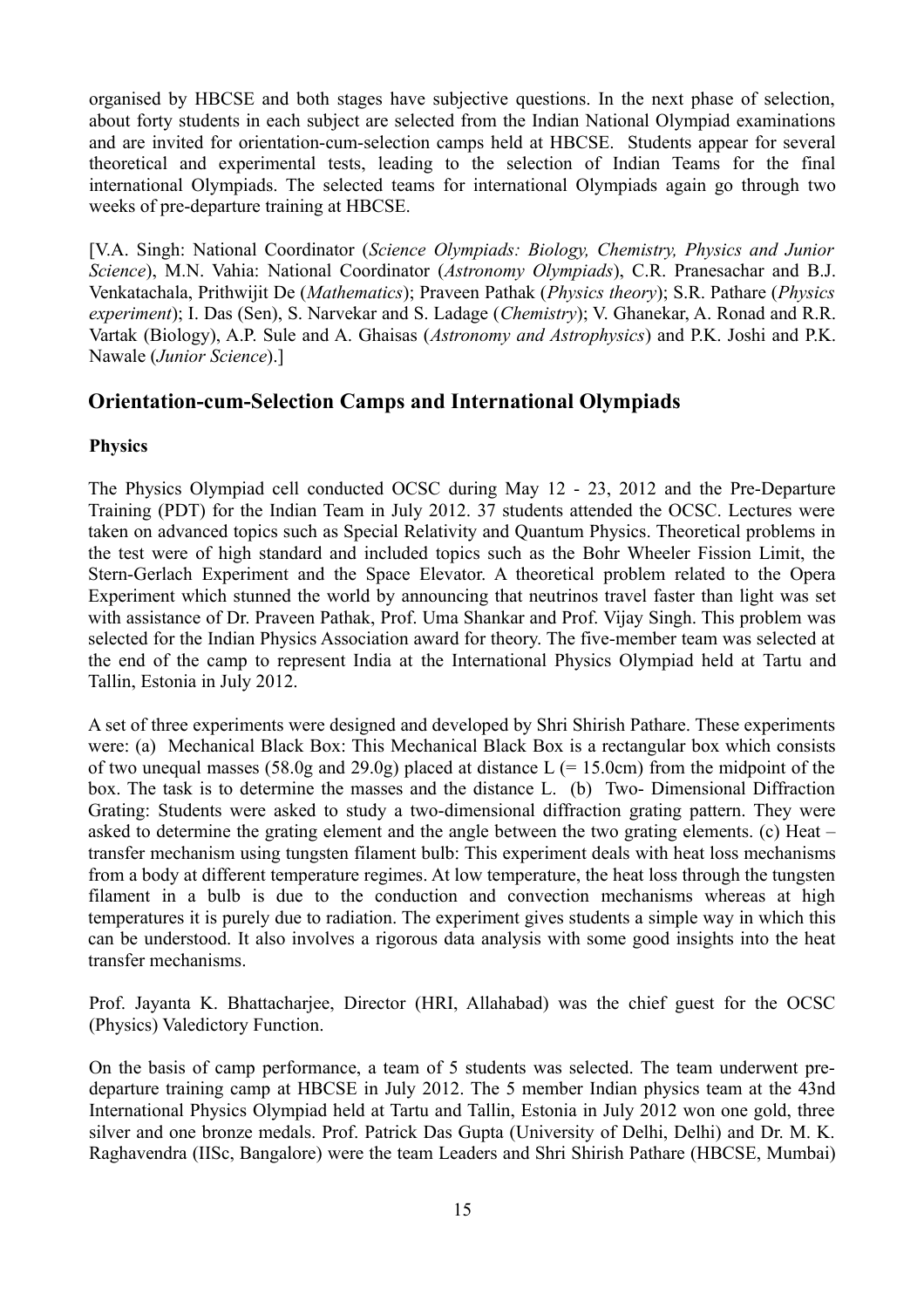was the Scientific Observer.

## **Chemistry**

The Chemistry Olympiad cell conducted OCSC during April 23 – May 3, 2012 and the PDT for the Indian Team in July 2012. 35 students attended the OCSC. The theoretical sessions at OCSC 2012 involved problem solving in areas of chemical thermodynamics, chemical kinetics and quantum mechanics, enzyme catalysis, stereochemistry, carbohydrate chemistry, chemistry of main group elements along with transition elements was also discussed. Stereochemistry and isomerism in coordination compounds and solubility equilibria were also a part of these sessions. The fourmember team was selected at the end of the camp to represent India at the International Chemistry Olympiad held at Washington, USA in July 2012.

The experiments that were developed and standardized for experimental examinations at OCSC 2011 covered the following areas: (a) Analysis of copper and zinc contents of the brass sample using complexometric titration, (b) Estimation of ferrous and ferric ions in a mixture, (c) Synthesis of an imine and its reduction using sodium borohydride, (d) Synthesis of a chalcone followed by its epoxidation using hydrogen peroxide, (e) Qualitative organic and (f) Synthesis of a Fe-acetyl acetonato complex. The organic synthesis experiment used TLC technique.

On the basis of camp performance, a team of 4 students was selected. Dr. Prabodh Chobe (BASF India Ltd.) was the chief guest for the OCSC (Chemistry) Valedictory Function. The team underwent pre-departure training camp at HBCSE in July 2012. The 4 member Indian chemistry team at the 44th International Chemistry Olympiad held at Washington, USA in July 2012 won three gold and one silver medals. Prof. Savita Ladage (HBCSE, Mumbai) and Ms. Gomathi Shridhar (V. K. Menon College, Mumbai) were the team Leaders and Dr. Prabhakar Rohankar (Jagadmaba Mahavidyalaya, Amravati, Maharashtra) was the Scientific Observer.

## **Biology**

The Biology Olympiad cell conducted OCSC during June 4 - 13, 2012 and the PDT for the Indian Team in July 2012. 35 students attended the OCSC. Problem solving sessions in Cell Biology, Plant Sciences, Animal Sciences, Genetics and Evolution, Ecology and Ethology were conducted. Experimental tasks for orientation and selection tests were standardized in the areas of Plant Diversity, Anatomy and Physiology, Animal Anatomy and Ecology, Molecular and Cell Biology and Microbiology and Biochemistry. The students were given two theoretical tests and four experimental tests during the camp. The four-member team was selected at the end of the camp to represent India at the International Biology Olympiad held at Singapore in July 2012.

On the basis of camp performance, a team of 4 students was selected. Prof. Vidyanand Nanjundiah (IISc, Bangalore) was the chief guest for the OCSC (Biology) Valedictory Function. The team underwent pre-departure training camp at HBCSE in July 2012. The 4 member Indian Biology team at the 23rd International Biology Olympiad held at Singapore in July 2012 won four silver medals. Prof. P. V. Balaji (IIT–Bombay) and Prof. Dharmendra Shah (M. S. University of Baroda, Vadodara) were the team Leaders and Ms. Anupama Ronad, HBCSE, the Scientific Observer.

#### **Junior Science**

The Junior Science cell conducted OCSC during May 14 – June 2, 2012 and the PDT for the Indian Team was held from November 21 – 30, 2012. 32 students attended the OCSC. Lectures were taken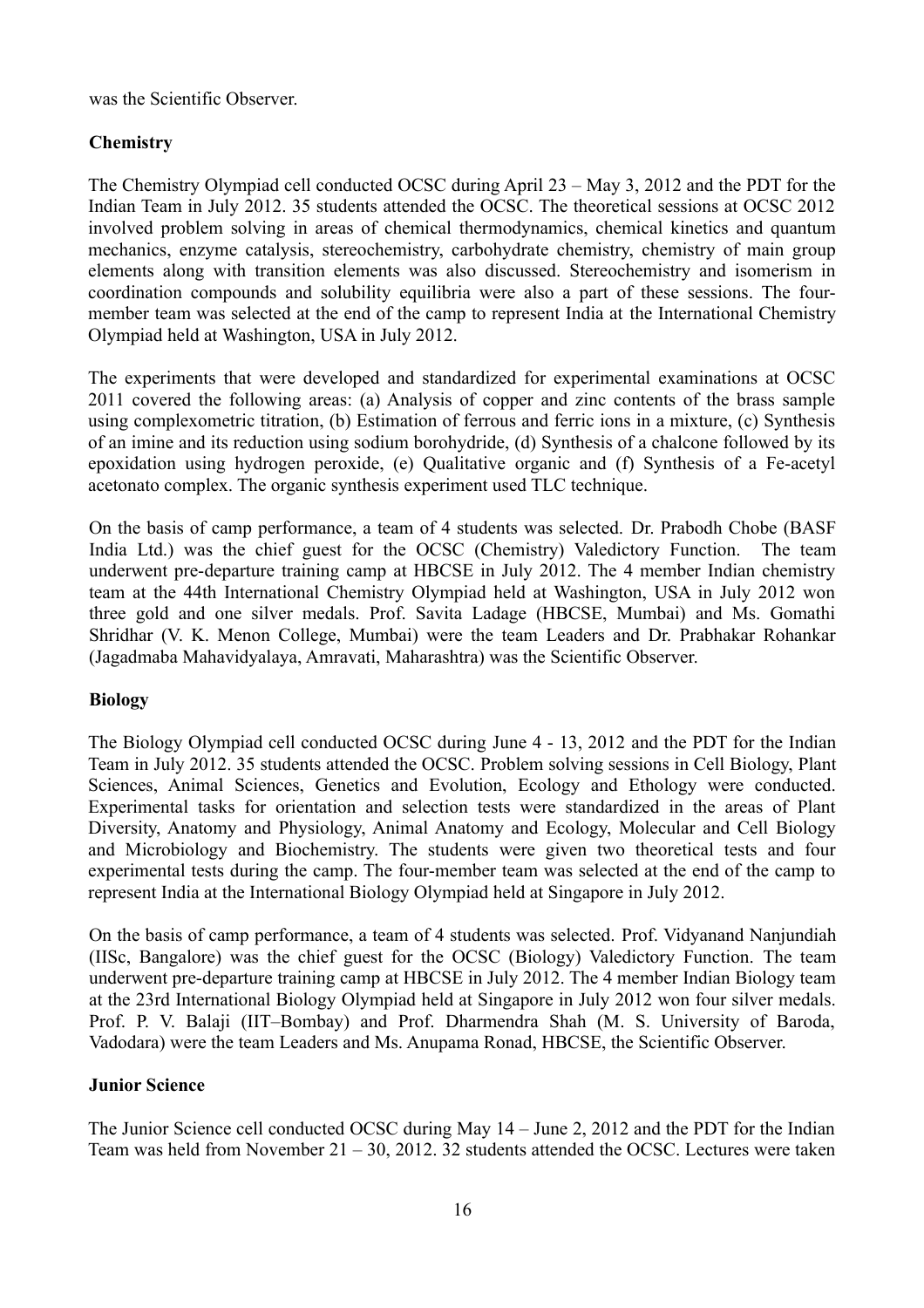on advanced topics in Biology, Chemistry and Physics at the Class X level. Problems of high standards where set for theoretical and practical exams. The six-member team selected at the end of the camp to represent India at Tehran, Iran in December, 2012. Prof. Deepak Mathur (TIFR) was the chief guest for the Junior Science OCSC (Junior Science) Valedictory Function.

The six-member team at the 9th International Junior Science Olympiad held at Tehran, Iran in December 1 -10, 2012 won six silver medals, Dr. Paresh K. Joshi (HBCSE, Mumbai), Mr. Prakash K. Nawale (HBCSE, Mumbai) and Ms. Smita Shyam Marathe (Bhavan's Hazarimal College, Mumbai) were the team Leaders and Prof. Vijay Singh (HBCSE, Mumbai) and Prof. Deepak Mathur (TIFR, Mumbai) were the Scientific Observer.

The International Junior Science Olympiad will be hosted in Pune, India from December 3 – December 12, 2013, where approximately 60 countries are expected to participate. The event will be organized by Homi Bhabha Centre for Science Education. The International Academic Committee for International Junior Science Olympiad 2013 met on six different occasions to formalize the academic tasks for the event. The Organizational work has begun.

## **Mathematics**

The Mathematics Cell conducted IMOTC during April 30 to May 28, 2012 and Pre–Departure Training (PDT) for the Indian team during June 28 to July 07, 2012. A total of 47 students attended IMOTC. The six-member team was selected at the end of the camp to represent India at the International Mathematical Olympiad held at Mar del Plata, Argentina in July, 2012. Prof. S. G. Dani, TIFR was the chief guest for OCSC (Mathematics) valedictory function.

The six-member team at the International Mathematical Olympiad held at Mar del Plata, Argentina from July 4 – 16, 2012 won two gold and three silver medals and one honorable mention. Prof. B. J. Venkatachala (HBCSE, TIFR, IISc - Bangalore) and Dr. Narasimhan Chari were the team leaders and Prof. S. S. Sane (IIT – Bombay) was the Scientific Observer.

# **Astronomy Olympiads**

The Astronomy Olympiad Cell conducted OCSC during April 27 – May 14, 2012 and Pre-departure training (PDT) for the Indian team in July-August 2012. A total of 30 students attended OCSC. Astronomy OCSC programme covers a wide range of topics in Astrophysics from positional astronomy, stellar and solar physics to large scale structure of the universe and cosmology. The students were evaluated on basis of 3 theoretical, 2 practical and 2 observation tests conducted during the camp and top 5 students were selected for merit awards. The five-member team was selected at the end of the camp to represent India at the International Astronomy and Astrophysics Olympiad held at Rio De Janeiro and Vassouras cities, Brazil in August 2012. Prof. S. K. Ghosh, Centre Director, NCRA (TIFR) was the chief guest for OCSC (Astronomy) valedictory function.

The five-member team at the 6<sup>th</sup> International Astronomy and Astrophysics Olympiad held at Rio De Janeiro and Vassouras cities, Brazil in August 2012 won three **gold** and one **silver,** one **bronze** medals. Dr. Aniket Sule (HBCSE) and Dr. Yogesh Wadadekar (TIFR, Pune) were the team Leaders and Prof. Mayank Vahia was the Scientific Observer.

# **Junior Mathematics and Science Olympiad – 2012**

The Atomic Energy Educational Society (AEES) and HBCSE continue to collaborate in several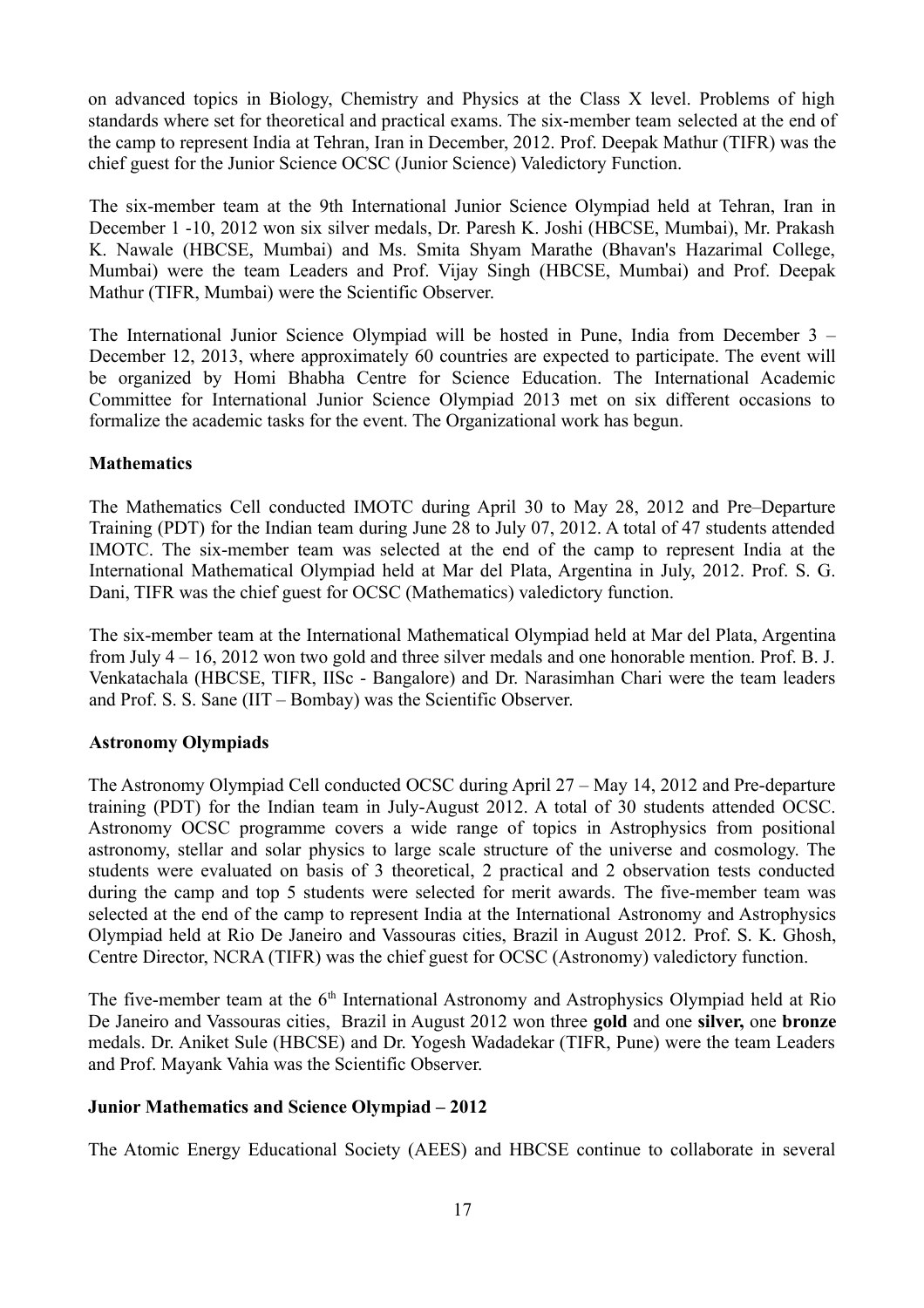areas. The junior mathematics and science Olympiads, which is the first stepping stone for the National Olympiads, draw some of the best students of the Atomic Energy Schools from all over the country. The camp was conducted in May under the guidance of the Olympiad faculty at HBCSE and the academic unit of AEES. Several members of HBCSE conducted enrichment and problem solving sessions. [Meenakshi Bhattacharya, Arindam Bose, M. Chaudhary, Indrani Das (Sen), Prithwijit De, Vikrant Ghanekar, P. K. Joshi, Alaloka Kanhare, Savita Ladge, Swapna Narvekar, Saptarshi Paul, Anupama Ronad, Ebie Sam, V.C. Sonawane, A. Sule, Rekha Vartak]

#### **Asian Physics Olympiad**

India hosted the Asian Physics Olympiad in New Delhi from April 30th to May 8th 2012. The Homi Bhabha Centre for Science Education collaborated with Indian Association of Physics Teachers to make this event an academic success. The International Academic Committee was chaired by Prof. Vijay Singh and ably assisted by Dr. Rajesh Khaparde, Dr. Anwesh Mazumdar, Dr. Praveen Pathak and Shri Shirish Pathare of HBCSE. Two of the challenging theoretical tasks prepared for the students were inspired by Indian Scientists S. Chandrashekhar and S. Pancharatnam. The experimental kits developed for APhO 2012 were distributed to the Leaders of the 21 participating countries as well as to approximately 150 teachers across India at no cost. 155 students participated. The India student team with 8 members bagged 2 Gold, 4 Silver and 2 Bronze Medals.

# **Resource Generation Camps (RGC)**

Resource Generation Camps in which teachers and scientists from across the nation gathered at HBCSE for development of curriculum and Olympiad material were held in Physics, Chemistry, Biology and Mathematics. A number of faculty members from Nepal, Bangladesh and Sri Lanka participated in the Astronomy and Astrophysics as well as in the Physics Olympiad Exposure camps. A proactive attempt was made to invite faculty from Jammu & Kashmir, Uttaranchal and North-east.

*Physics:* There were three Resource Generation Camps: two theory camps during Dec  $26 - 28$ , 2012 for 7 participants and during Feb  $6 - 11$ , 2013 for 11 participants; an experiments camp during Jan 14 – 18, 2013 for 25 participants.

*Chemistry:* There were two Resource Generation Camps, each for 14 participants during September 25 – 29, and September 29 – 31, 2012.

*Biology:* There were five Resource Generation Camps, each for 5 participants during August 13 – 17, 2012 on Cell Biology; August 30 – 31, 2012 on Plant Science; October 10 – 12, 2012 on Ecology; November  $1 - 2$ , 2012 on Genetics; and December  $3 - 4$ , 2012 on Animal Sciences.

*Junior Science:* There were three Resource Generation Camps: two for 12 participants on October 14, and November 12, 2012, and one for 15 participants on April 24, 2012.

*Astronomy:* A Resource Generation Camp was held on November 11, 2012 for 20 participants.

*Mathematics:* A Resource Generation Camp was held on October 20 – 23, 2012 for 5 participants.

*The Madhava Mathematics Competition* (MMC) 2013 was organized for undergraduate students in mathematics. Last year (2012), the programme was conducted in 12 regions viz., Pune, Mumbai, Ahmednagar, Nasik, Ahmedabad, Baroda, Nanded, Kolkata, Hyderabad, Ernakulum, Allahabad and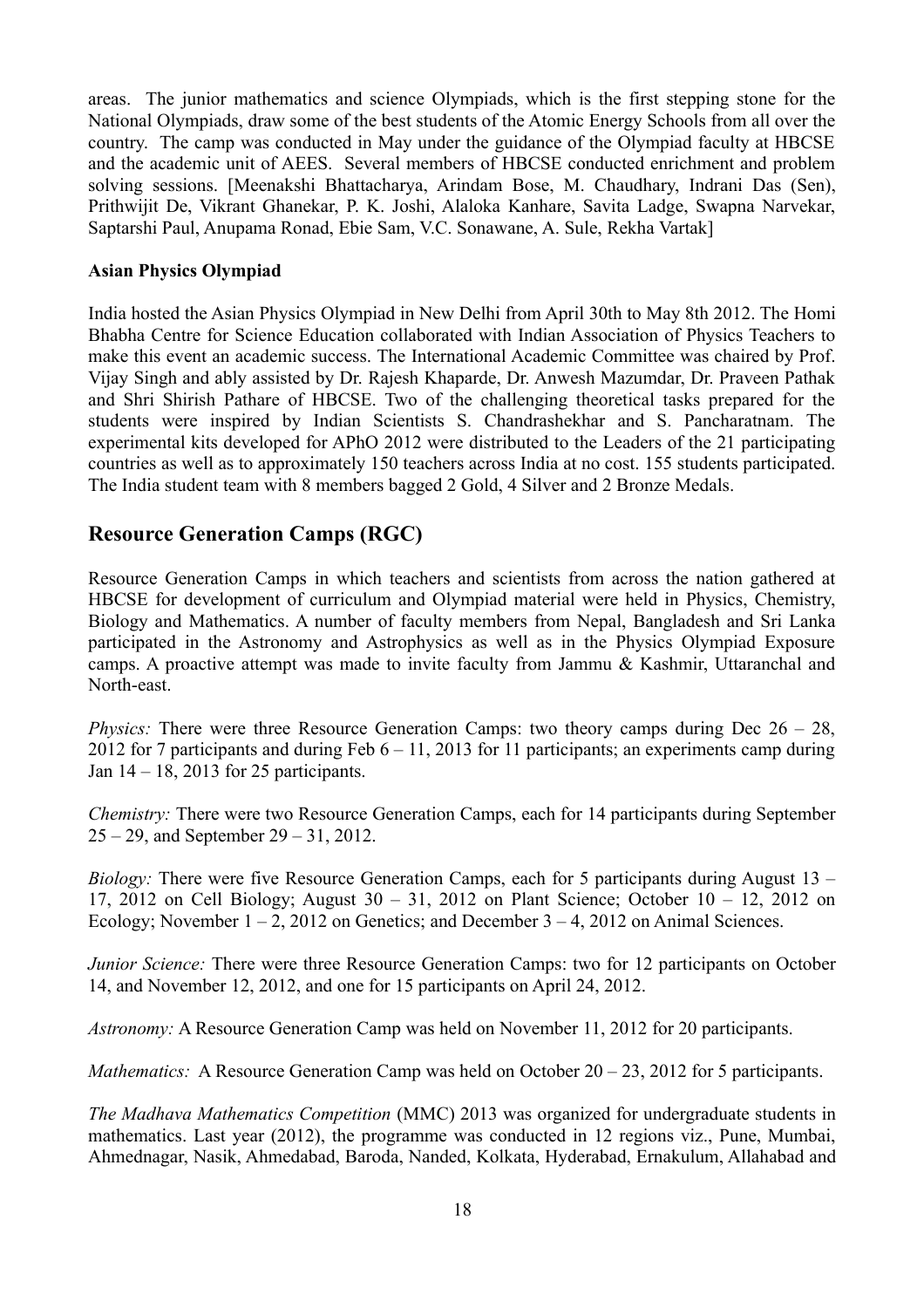Goa. This year the five more regions were added viz., Varanasi, Indore, Chattisgarh, Bhubaneswar, Almora. Thus, MMC-2013 was conducted in 17 regions under the aegis of NBHM on January 6, 2013. [V. M. Sholapurkar, S. P. College, Pune, J. Ramadas and M. D. Mastakar, HBCSE, Mumbai, Coordinators].

# **Olympiads Exposure Camps**

There has been a long standing suggestion that a larger number of teachers be involved in the Olympiad effort. Since 2009, we have held shorter 3 day exposure camps where a large number of school and college teachers would be invited. Some were outstation camps. About 35 participants attended each of the camps in Biology, Chemistry and Physics during Sept 4 to 6, Nov 25 to 27 and Dec 26 to 28, 2012. The Astronomy exposure camp held during Nov 13-17, 2012 had 70 participants.

## **Kishore Vaigyanik Protsahan Yojana**

KVPY is a prestigious scholarship scheme for meritorious students at the Higher Secondary School and College level instituted by the Govt. of India. From 2006, HBCSE has become a zonal centre of KVPY. Accordingly, the Centre oversaw the conduct of the Aptitude Test held in November 2012 and participated in the development of assessment resources. [Vijay Singh (Convenor, Physics), Praveen Pathak and Anwesh Mazumdar]

## **Nationwide Education and Scholarship Test (NEST)**

HBCSE faculty has participated in NEST giving it structure and shape since its inception. Like the previous years, they were part of the academic committee [Aniket Sule, Prithwijit De and Vijay Singh]

## **National Talent Search Examination (NTSE)**

NTSE is a prestigious scholarship scheme for meritorious students at Secondary School level instituted by the Govt. of India. An HBCSE member was involved in the review of NTSE and in designing assessment tasks. [Vijay Singh]

## **Central Board of Secondary Education (CBSE): Proficiency Test in Science and Mathematics**

The CBSE has entrusted the academic task of designing the assessment tasks for the High School Proficiency test (PT) for Science and Mathematics to HBCSE. HBCSE faculty have been involved in this task since the inception of PT in 2010. This collaboration between CBSE and HBCSE will soon be formalized by a memorandum of understanding. This year HBCSE members once again designed the assessment tasks. [A. Mazumdar (Convenor), Prithwijit De, Vijay Singh, Swapna Narvekar, Rekha Vartak and Anupama Ronad]

# **National Initiative on Undergraduate Science (NIUS)**

The National Initiative on Undergraduate Science programme was launched in summer 2004. Till date over 800 undergraduate students have been exposed to this programme (under the aegis of an exposure-cum-enrichment camps). The main thrust of the programme is to promote undergraduate research. Development of theoretical and laboratory courses, preparation of lecture notes, R&D in science education/laboratory training and training of students and teachers in experimental science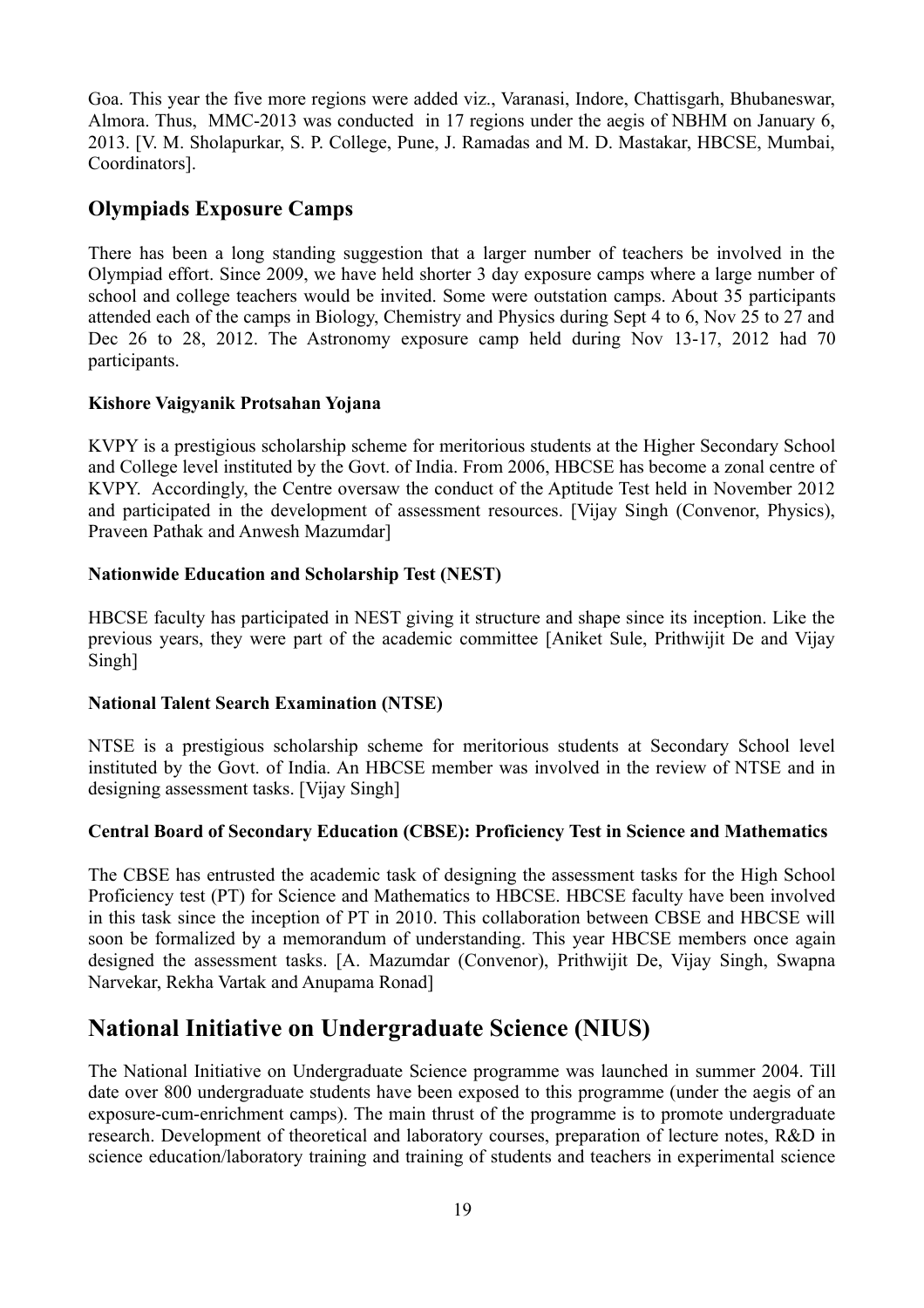are other equally important aspects of NIUS programme. The administrative responsibilities of the programme involve co-ordination with scientists and students, organizing nurture camps and purchase of equipments, etc. Another facet of the programme has been to assist college teachers in setting up modest research programs at their own institutions which is further helping in mentoring undergraduate students at local levels.

This year about hundred and fifty undergraduate students were invited to attend the NIUS exposurecum-enrichment camps. A fair fraction of the students were from non-metropolitan colleges. In these camps, leading scientists and researchers lectured on diverse topics and lecture notes have been prepared for some of these topics. Such lecture notes are useful resources for Curriculum Development at the undergraduate level. Some of the project work carried out by students were of sufficiently high standards and were published in international journals. Special effort has been made to reach out to the college teachers in the non-metropolitan areas of Uttarakhand, Madhya Pradesh, Uttar Pradesh, Bihar and Maharashtra.

## **NIUS Physics**

The NIUS camp for Physics (IX.1) was held at HBCSE from 18th June 2012 - 30th June 2012. Out of 69 students invited, 67 students attended the first camp. These students were from three streams i) regular B. Sc; ii) integrated M. Sc. and iii) B. Tech/B. E.

The speakers for the camp were Drs. Ajith Kumar B.P. (IUAC, New Delhi), Sudhir Jain (BARC, Mumbai), Subhendra Mohanty (PRL, Ahmedabad), Prasanta Panigrahi (IISER, Kolkata), A.N. Ramprakash (IUCAA, Pune), Vivek Vyas (PRL, Ahmedabad), Latha Warrier (HBCSE, Mumbai), Rajeev Bhalerao (TIFR, Mumbai), Arvind Kumar (HBCSE,Mumbai), D. P. Roy (HBCSE, Mumbai), S. M. Roy (HBCSE, Mumbai), Anwesh Mazumdar (HBCSE, Mumbai), Vijay Singh (HBCSE, Mumbai), Rajesh B. Khaparde (HBCSE, Mumbai) and Praveen Pathak(HBCSE, Mumbai).

The theoretical sessions at the camps were Introduction to Quantum mechanics, Stellar Structure and Stellar Oscillations, Adaptive Optics in Astronomy, Introduction to ExpEyes, Basic Constituents of Matter and their Interactions, Introduction to Quantum Computation Language (QCL), Realizing entangled states in physical systems and application for quantum computation, Thermodynamics for Quarks and Gluons, Introduction to Experimental Physics, Training in Experimental Physics, Dynamical Systems, Dark Matter in Cosmology and Astrophysics, Quantum Foundation and Quantum Information, Electronic Properties of Nanostructures, Connection between solitons and Elliptic functions and Physics Education Research. The short laboratory course at the camp covered experimental problems related to optics, mechanics, electronics, electricity and magnetism etc.

TIFR is a prominent centre for Astronomy and Astrophysics. More than two national centers are dedicated to this area. NIUS (Physics) has utilized this opportunity by guiding several students in this field and linked them to various experts in these centers.

From this batch, 30 students are currently pursuing NIUS projects. 25 students from previous batches are continuing physics projects at HBCSE and with mentors in Delhi University, Patna Science College, Harishchandra Research Institute (Allahabad), IISER (Kolkata), Physical Research Laboratory, (Ahmedabad), Chennai Mathematical Institute (Chennai), TIFR and BARC. The areas covered are as varied as mentioned above.

Another enrichment course that is conducted as part of NIUS physics is the Summer Course in Experimental Physics. This course is open to undergraduate students and is based on Experimental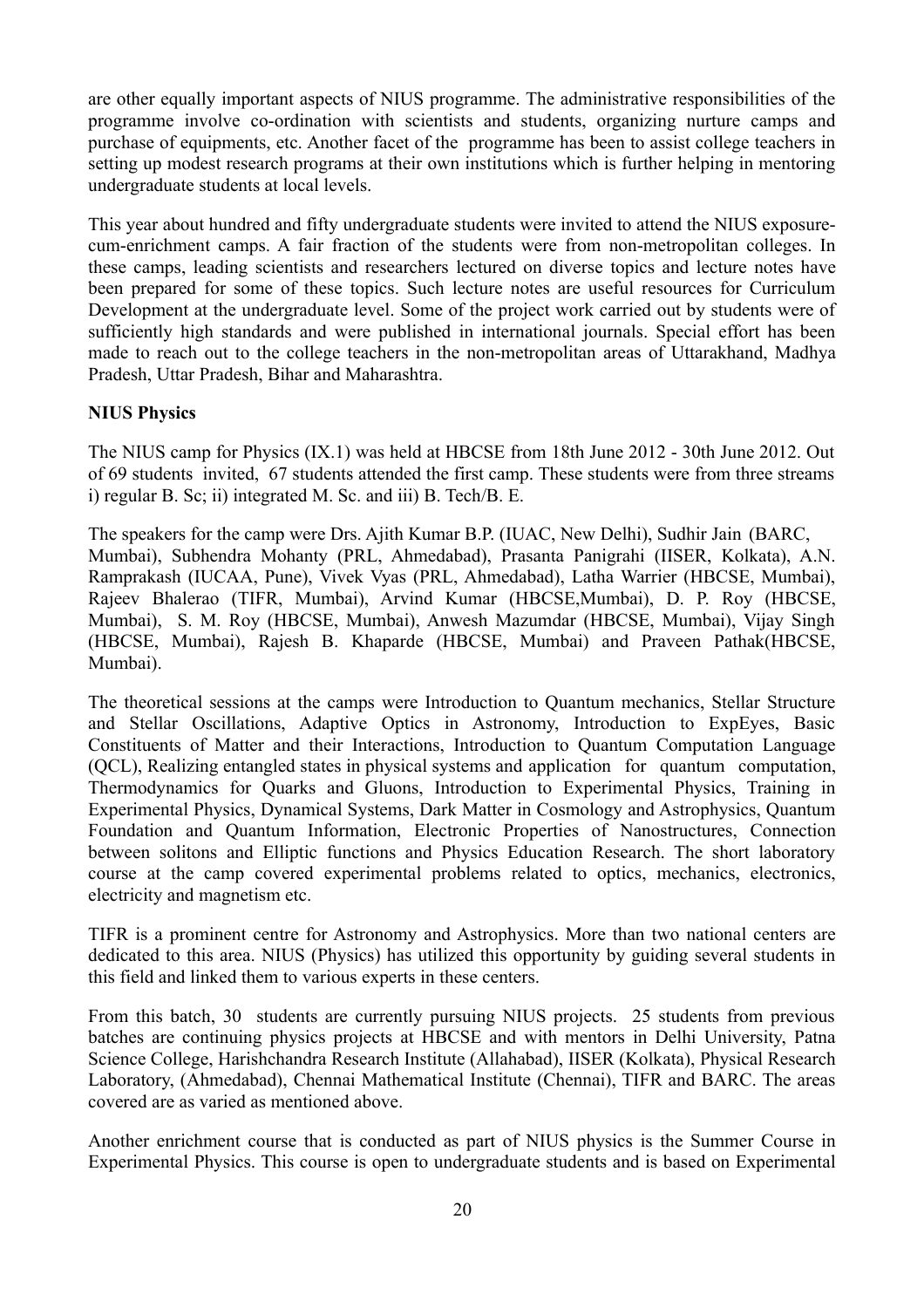Problem Solving approach that has been developed at HBCSE. It encourages students' independent thinking in physics laboratory and foster their procedural understanding. 48 students from the second year B.Sc./BS/ Integrated M.S./ M.Sc. participated in this course held at HBCSE from June 4 - 15, 2012. A three-day preparatory workshop for teachers was conducted prior to this summer course and had participation of eight undergraduate teachers from different parts of India. The workshop involved discussion sessions regarding procedural understanding and experimental problem solving in physics. These teachers then acted as resource persons for the summer course.

#### *NIUS Astronomy Winter School*

Like every year, past astronomy Olympiad students were invited to participate in a 2 week winter school at HBCSE, Mumbai from 10 to 21 December 2012. The 20 students, who participated this year were involved in various projects like study of Herbig Ae-Be stars, study of x-ray binaries, solar MHD simulations and open cluster observations using 2mt IGO telescope. (M. N. Vahia - TIFR, A. Sule)

#### **NIUS Chemistry**

The NIUS camp for chemistry  $(IX,1)$  was held at HBCSE from  $21<sup>st</sup>$  December to  $31<sup>st</sup>$  December, 2012. Out of 53 students selected for the camp, 48 attended the camp. All students were from regular B.Sc./BS or integrated M.Sc. courses.

*The theoretical sessions at the camp covered core and advanced areas in chemistry. The theoretical sessions were Chemical Thermodynamics, Chromatographic Separation Techniques in Analytical Chemistry, Stereochemistry, Chemical Kinetics and Catalysis, Symmetry Elements in inorganic chemistry, Green Chemistry, Organometallics, Enzyme Catalysis, Soft Condensed Matter, Overview of Computational Chemistry, Designing and Synthesis of Dendritic Materials, and Application of Nanochemistry in Medicine and Latest Innovations in Chemistry and Chemical industries.* 

The laboratory sessions of NIUS chemistry had activities/experiments related to organic synthesis, TLC technique, analysis of an inorganic complex using different titrations, identification of given unknown compounds using qualitative analysis and separation of mixtures of organic compounds. Some laboratory sessions were group activities and were aimed at understanding the variables involved in experimental studies. We have been conducting laboratory sessions in computational chemistry. This year these laboratory sessions were conducted at the computational laboratory that has been set up at HBCSE and has become functional now. The sessions involved use of Gaussian program to study properties of small molecules. Students were given short computational calculations related to different conformations of molecules such as water, ethane and butane and were expected to determine the energies of their stable structures.

NIUS chemistry camp participants this year visited the chemical plant of the BASF located at Thane-Belapur Road, Mumbai. Students were able to visit various production plants and the Quality Control laboratories and the effluent water treatment plants. *The visit also covered lecture sessions related to safety aspects regarding chemical industries, overview of chemical industries particularly in India and career opportunities in chemistry.* 

Towards the end of this camp, 21 students were selected and currently these students are in the process of completing assignments related to the prospective projects. In addition, 24 students from earlier batches of NIUS Chemistry also visited HBCSE to complete their projects and prepare manuscripts for publications and conferences**.**

The resource persons for the camp were Drs. K.G. Akamanchi (ICT), Jayesh Bellare (IIT Mumbai),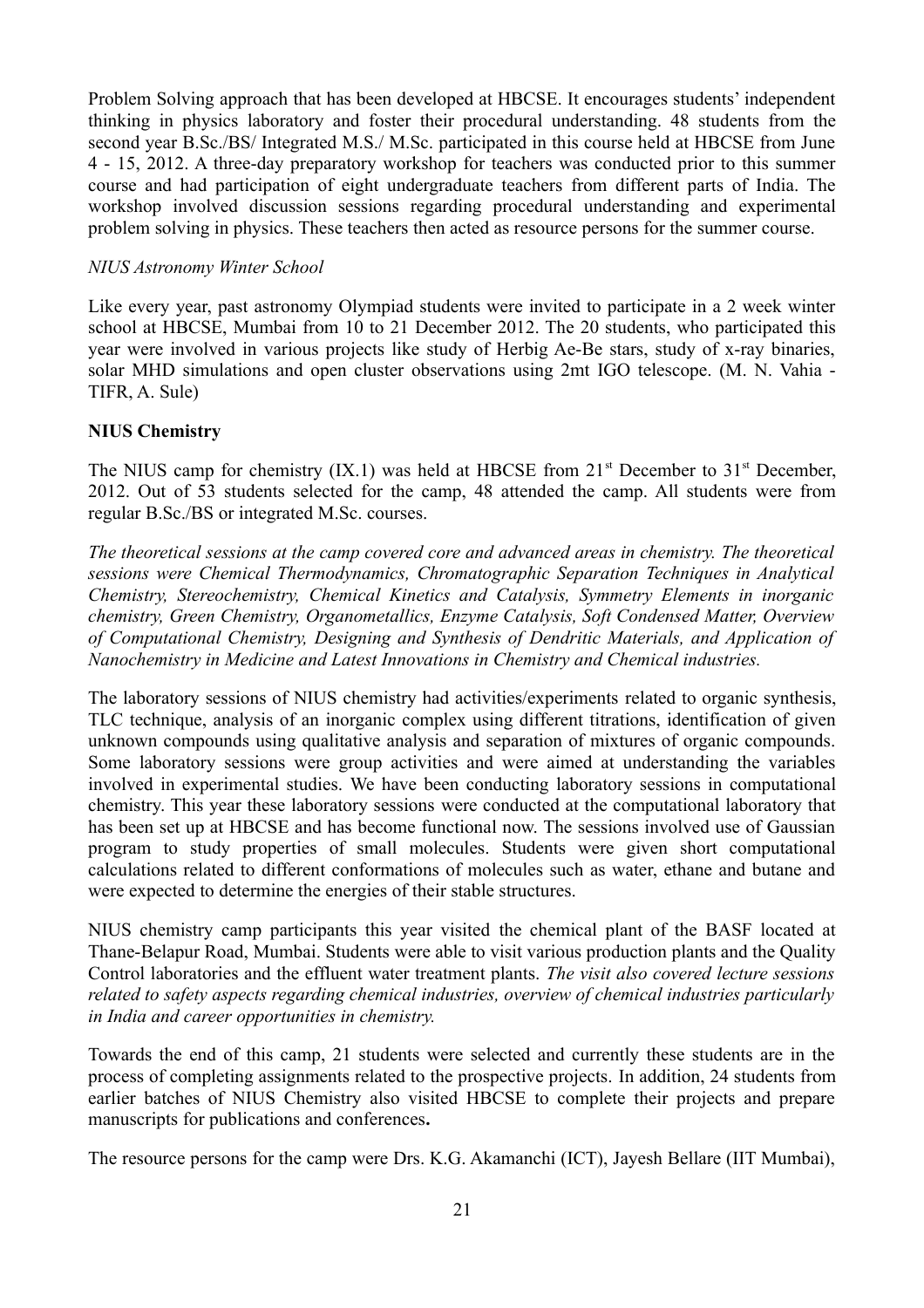S. S. Bhagwat (ICT, Mumbai), M. Balakrishnan (IIT Mumbai), Prabodh Chobe (BASF India Ltd.), Anindya Datta (IIT Mumbai), P. A. Hassan (BARC, Mumbai), Radha Jayaram (ICT, Mumbai), A. Karnik (Univ. of Mumbai), Rajiv Kumar (Tata Innovation Centre, Pune), Dilip Maity (BARC, Mumbai), A. A. Natu (IISER, Pune), S. D. Samant (ICT, Mumbai), R. T. Sane (GNIRD, Mumbai), M.Sunderajan (BARC, Mumbai), Arvind Kumar (HBCSE), Savita Ladage (HBCSE), Ms. Swapna Narvekar (HBCSE) and Ms. Indrani Das (Sen) (HBCSE).

#### **NIUS Biology**

The NIUS camp for biology (Batch IX.1) was conducted at HBCSE from  $29<sup>th</sup>$  Oct 2012 -  $2<sup>nd</sup>$  Nov 2012. Out of 38 students invited for the camp, 31 students attended the camp. All students for the camp were from regular B.Sc. or integrated M.Sc. courses.

The theoretical sessions at the camp were related to Basic concepts of biology and Biostatistics, Scaling laws in biology, Introduction to DNA Technology , Gene to Genome and Gene mapping, Tools and Techniques for chromosome studies and Response of Protists to environmental stimuli.

The laboratory sessions covered experiments related to Biochemistry, Molecular Biology, Ethology and Genetics.

From this batch, 9 students have been selected to pursue NIUS projects. In addition, 3 students from earlier batches of NIUS Biology are also visiting HBCSE to complete the projects and prepare manuscripts for publications and conferences.

The resource persons for the camp were Drs. Madan Mohan Chaturvedi (University of Delhi), B. B. Nath (Pune University), Jacintha D'souza (UM-DAE CBS, Mumbai), Ansuman Chattopadhyay (Santiniketan, Kolkata), Vijay Singh (HBCSE), Saptarshi Paul (HBCSE), Rekha Vartak (HBCSE), Ms. Anupama Ronad (HBCSE) and Mr. Vikrant Ghanekar (HBCSE).

## **Computational Facility**

Computational science at the undergraduate level is one of the planned thrust areas of NIUS. For this purpose, a computational laboratory in the classroom setting has recently been installed in the NIUS building at HBCSE. This facility, equipped with thirty high-end computers is being used for student and teacher training purposes. Undergraduate student participants in the NIUS Chemistry winter camp used this facility for a computational chemistry module. At the same time, it is also being used as a high-CPU facility by NIUS Physics students for their research work.

[**Physics:** Vijay Singh, D. P. Roy, S. M. Roy, Rajesh Khaparde, Anwesh Mazumdar, Praveen Pathak; **Chemistry:** Savita Ladage, Swapna Narvekar, Indrani Das (Sen); **Biology:** Rekha Vartak, Anupama Ronad, Vikrant Ghanekar]

#### **NIUS Seminar Series**

As a part of NIUS programme, a new series of seminars has been initiated from this year. The idea of this seminar series is to stimulate scientific discourse at the undergraduate level and thus these seminars are open to students from local colleges. So far three seminars in the areas of astronomy, physics and chemistry have been held as part of this series.

# **Teacher Development and Science Popularization**

**In-service Teacher Professional Development in Elementary Education in Collaboration with**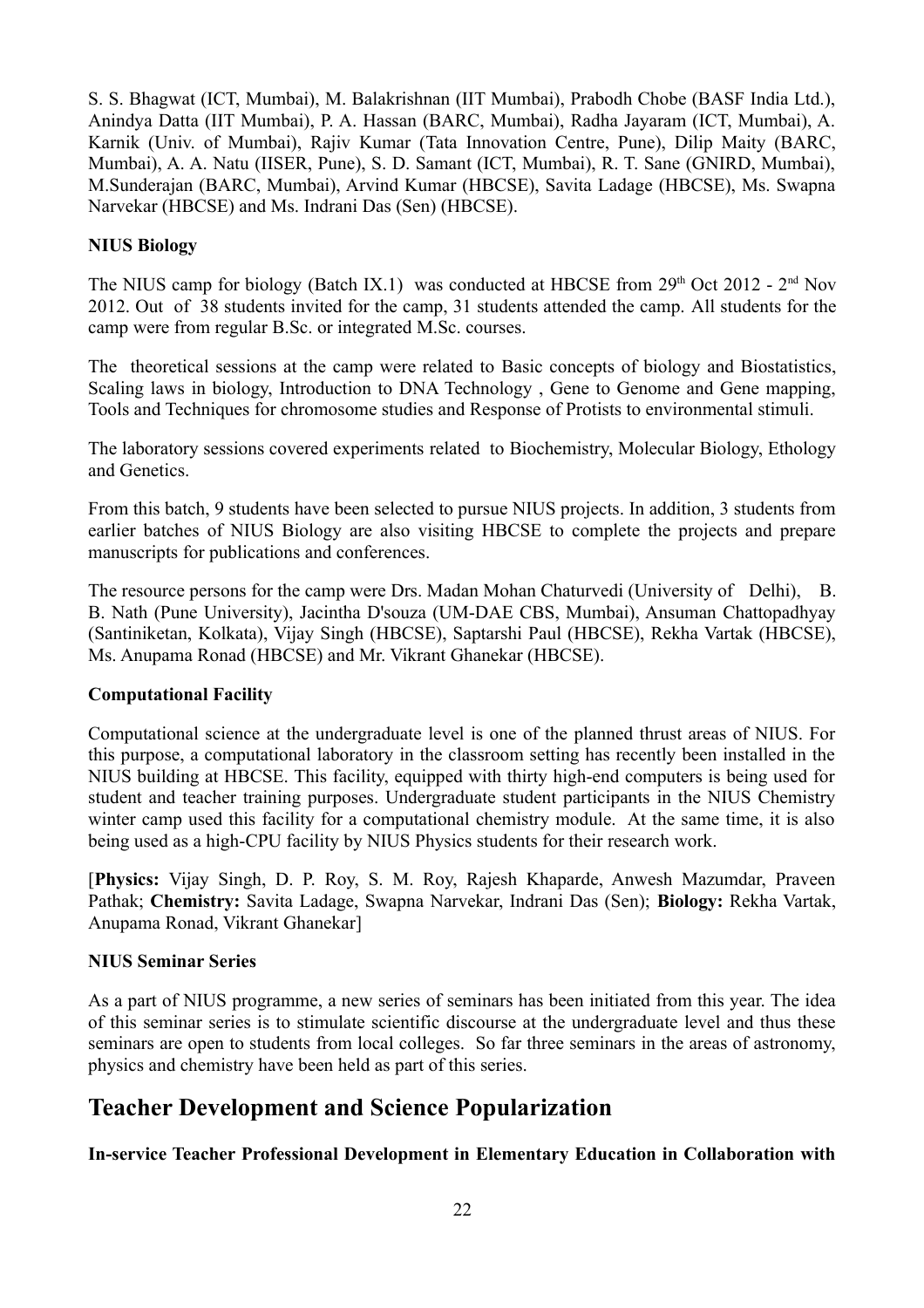#### **MHRD and SCERTs/DIETs (Bihar & West Bengal)**

#### *Capacity Building Workshops*

Contact programs with faculty of the District Institutes of Education and Training (DIETs) of Bihar and West Bengal continued with two 2-week capacity building workshops at HBCSE. There were 39 participants from Bihar (August 2012) and 25 from West Bengal (September 2012). Sessions were based on analysis of textbooks and curricular / policy documents, reflections on classroom teaching (live and video recordings), understanding students' thinking, readings of pedagogical research. One of the notable and successful components of the workshop was setting up and completing an investigative science project, done by groups of teacher educators. The emphasis was on creating an interface between elementary school education and teacher education at D.Ed. level. For the West Bengal workshop an online e-learning Moodle platform <https://tpd.hbcse.tifr.res.in> was set up for holding discussions, uploading presentations, resource materials, assignments and project works. Reports of the project are at <http://teachered.hbcse.tifr.res.in/documentation>. Resource materials are to be developed further into a form suitable for dissemination. [K. Subramaniam, Meena Kharatmal, Minakshi Bhattacharya, Kumar Arunachal, Karen Haydock, Sugra Chunawala and J. Ramadas] [Resource persons for the workshops: S. C. Agarkar, Pooja Birwatkar, Arindam Bose, Indrani Das, N. D. Deshmukh, Rajkumar Diwakar, Vikrant Ghanekar, Akshay Gole, K. T. Hambhir, P. K Joshi, Rakesh Joshi, Rajendra Kadam, Aaloka Kanhere, Tuba Khan, Rajesh Khaparde, Ruchi Kumar, A. T. Mavalankar, K. K. Mishra, Adithi Muralidhar, Manoj Nair, Swapna Narvekar, Chitra Natarajan, Shirish Pathare, Prajakt Pande, Praveen Pathak, Jeenath Rahaman, D. P. Roy, Riyazzudin Shaikh, Saurav Shome, Gurinder Singh, Vijay Singh, Himanshu Srivastava, V. C. Sonawane, Shikha Takker and Arsheya Taskeen]

#### *Working Group Meeting*

To review interventions in teacher education and development in different parts of the country, a 2 day working group meeting was held at HBCSE in June 2012. The 15 outside participants were from Central Institute of Education, University of Delhi, Tata Institute of Social Sciences, NCERT, Regional Institutes of Education, SCERT Bihar, DIETs West Bengal and Maharashtra, NGOs Eklavya, Vidya Bhavan Society, Digantar and Science Communication Forum. The themes related to restructuring and strengthening of DIETs, teacher professional development in science and mathematics, needs-based resources, and linkages of teacher education with science teaching and research institutes. These formed the foci of discussions. [K. Subramaniam, Meena Kharatmal, Minakshi Bhattacharya, Kumar Arunachal, Karen Haydock, J. Ramadas and others]

#### *Follow-up Visits and Workshops*

A one week workshop for DIETs and PTTIs was conducted by DIET Nadia with HBCSE from 17- 22 December 2012. Teacher educators who had participated in earlier workshops were mentored to conduct sessions for their peers (59 participants - 23 DIET, 30 PTTI, 6 teachers). Themes of the workshop were related to action research, constructivism, assessment and students' misconceptions.

A week-long workshop for DIETs and PTECs was conducted at SCERT Patna in Bihar from 4-9 March, 2013. Two-day sessions for the older batch of 32 were followed by four days in which a new batch of 10 teacher educators joined the group and were mentored by the former. Themes were related to learning and teaching science and mathematics, constructivism, continuous and comprehensive evaluation, students' thinking, classroom analysis, science through investigation and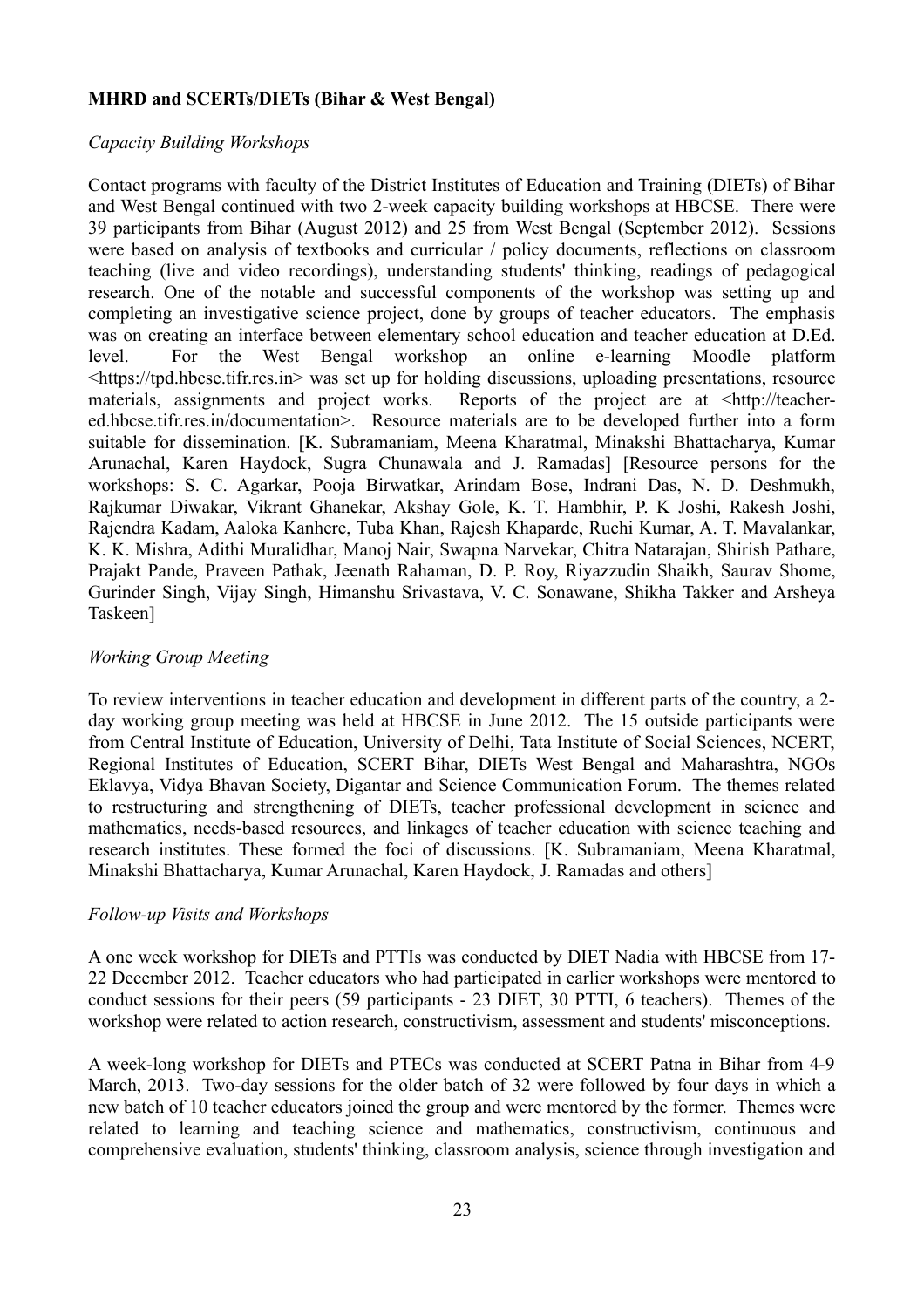textbook analysis based on the National Curriculum Framework 2005 and Bihar Curriculum Framework 2008. [Kumar Arunachal, Minakshi Bhattacharya, N. D. Deshmukh, Rajkumar Diwakar, Karen Haydock, Meena Kharatmal, K. K. Mashood, Jayashree Ramadas, Riyazuddin Shaikh and Vijay Singh]

#### **Teacher Education Conference**

Poster and slides on HBCSE's teacher education programs over the years were presented at the "Fourth International Policy Dialogue Forum on Teacher Challenges for Education for All in India" held in New Delhi on May 28-30, 2012. The materials related to HBCSE's perspective on teacher education, resources developed, capacity building program for DIETs, collaborative approaches, project-based learning, inquiry and argumentation in science classrooms and past projects in teacher professional development <http://teacher-ed.hbcse.tifr.res.in/documentation>.

[K. Subramaniam, Meena Kharatmal, Ruchi Kumar, Saurav Shome, Aisha Kawalkar, N. D. Deshmukh and J. Ramadas]

#### **Workshops for DIET faculty from Gujarat**

On the request of the State Council of Educational Research and Training, government of Gujarat courses were arranged for teacher educators working in District Institute of Education an Training (DIET) in the state of Gujarat. A week long course was arranged at HBCSE for educators in science while another course was devoted to educators in mathematics. In both these courses an attempt was made to provide inputs in content, pedagogy, experimentation and evaluation to make science and mathematics education in schools meaningful. The five day course in science education included sessions on unified concepts at the elementary school level, continuous comprehensive evaluation, teaching science through investigations, and constructivism, an educational tour and science demonstrations. The feedback received from the teacher educators was encouraging.

[S. C, Agarkar, A. Bose, S. Chunawala, I. Das (Sen), P. De, N. D. Deshmukh, K. T. Hambir, P. K. Joshi, M. Kharatmal, C. Natarajan, S. Narvekar, J. Rahman, J. Ramadas, V.C. Sonawane, K. Subramaniam, A. Sule and S. Takker]

#### **Collaboration with other agencies**

A two-day teacher workshop was held at Matushri Rampyaribai Sarda Kanya Vidyalaya, Nashik, in collaboration with and organised by Nashik Education Society during October 17 -18, 2012. A total of 47 Science Teachers participated in this workshop. [N. D. Deshmukh, V. D. Lale, V. C. Sonawane and K. T. Hambir]

*Rayat Vidnyan Parishad* : Rayat Shikshan Sanstha, Satara, and HBCSE jointly organized a science conference under the aegis of the *Rayat Vidnyan Parishad* on 'Let's Understand and Use Constructive Approaches" during March 02-04, 2013 at Satara. More than a thousand science teachers from the schools of the Rayat Shikshan Sanstha around Maharashtra participated in this mega event. An exhibition including projects by students and teachers, HBCSE's demonstration activities titled, Yes, You can do it! and its publications stall were visited by several thousand students and teachers from the vicinity. HBCSE's stalls were special attractions. [N. D. Deshmukh-Coordinator, Jayashree Ramadas, Chitra Natarajan, Sudhakar Agarkar, Savita Ladage, Karun Hambir and Tilottama Shirodkar].

#### *Student programmes*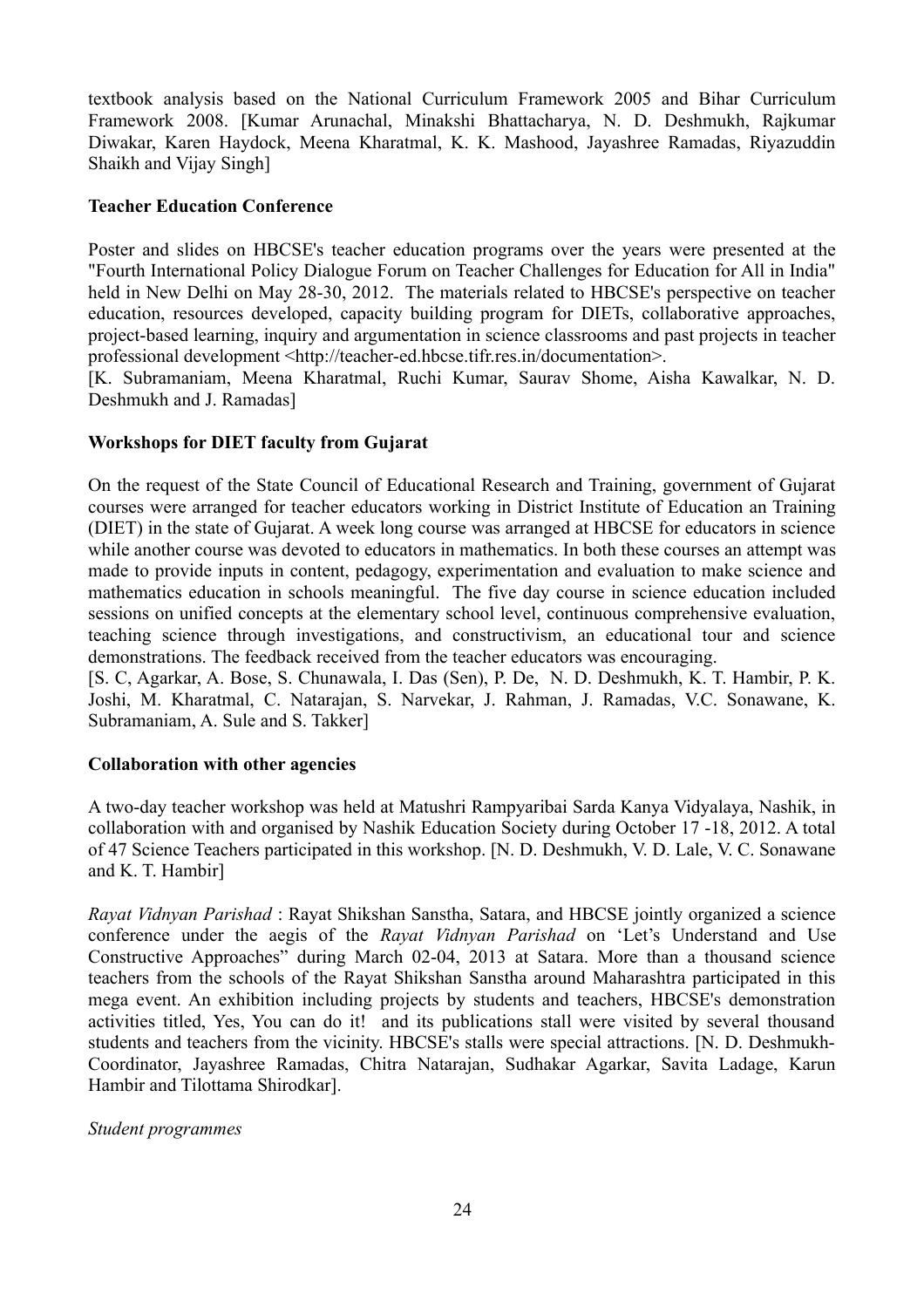Mumbai Science Teacher Association (MSTA) organized two-day camp at HBCSE on April 19 and 20, 2012 for the recipients of the Homi Bhabha Young Scientist award. More than 98 students of VII Std. participated in this camp. [N. D. Deshmukh-Coordinator, S.C. Agarkar, Rajkumar Diwakar, A.D. Ghaisas, K.T. Hambir, Aloka Kanhere, V.D. Lale, Hema Patil and V.C. Sonawane]

Science activity demonstrations were conducted at the Brihanmumbai Municipal Corporation school at Shivaji Nagar, Govandi, on February 12,14 and 22, 2013 as part of the Doorstep School Programme. [N.D. Deshmukh and P.K. Nawale]

#### **AEES Community Development Programme 2012-13**

HBCSE, in collaboration with Atomic Energy Education Society conducts a community development programme every year since 1999 aimed at identifying talented students in the vicinity of Atomic energy projects, from rural or tribal belts, who are socially, educationally and economically disadvantaged and provide them free education and financial support. The programme is currently running in 10 centres around the country (Narora, Kakrapar, Tarapur, Rawatbhata, Kaiga, Managuru, Kalpakkam, Kudankulam, Jaduguda and Narvapahar). Children selected for the programme get free education up to Class XII, a monthly scholarship (rupees 300 for boys and rupees 400 for girls), uniforms and books, as well as, medical benefits. The students are selected for the scholarship on the basis of oral tests developed at HBCSE and written tests developed by AEES. Other selection criteria are also utilised that give weight to socio-economic factors. At each of the 10 sites, 8-16 students are selected and a follow-up of the selected students is also done to assess if they are facing any problems. [Sugra Chunawala, Geeta Battin, Adithi Muralidhar, Bandana Thakur, D.D. Pednekar, V. D. Lale, N.D. Deshmukh,, Pooja Birwatkar, Devashree Prabhu, Rafikh R. Shaikh, Sandhya Rajshekhar and Nikhat Shaikh]

#### **Visits to HBCSE**

Over 850 visitors to the Centre during the year included school and college teachers, student teachers and teacher educators from B.Ed. and D.Ed. colleges, students who design science projects for exhibition in their schools or colleges, children from schools and NGO's. There were a few visitors from outside India. Visitors are exposed to hands-on science and mathematics activities. [V. C. Sonawane (Coordinator) and all HBCSE staff]

#### **National Science Day 2013**

As every year, the National Science Day was celebrated by having an "open house" that witnessed over 1250 visitors to the Centre. Several new experimental demonstrations and demonstrations of working of gadgets were added, and project staff members were trained for effective demonstrations. Deflection of electron beam with the help of magnet and electromagnet, Robotics education corner, glass blowing, computer corner and botanical garden were a few of the attractions of the day. Some brainstorming activities in mathematics were designed to engage young students. A handout on "Simple science activities" with 13 experiments in science for young students was distributed to all the school students. [V. C. Sonawane (Coordinator) and all HBCSE staff ]

#### **Participation in Science Fairs**

HBCSE set up a variety of displays and activities at a 'Mega Science Fair' organized by Nehru Science Centre, Mumbai, from 20 to 23 February 2013. Thousands of people visited HBCSE's pavilion during the four day science fair. [K. K. Mishra (Coordinator), V. C. Sonawane, Kumar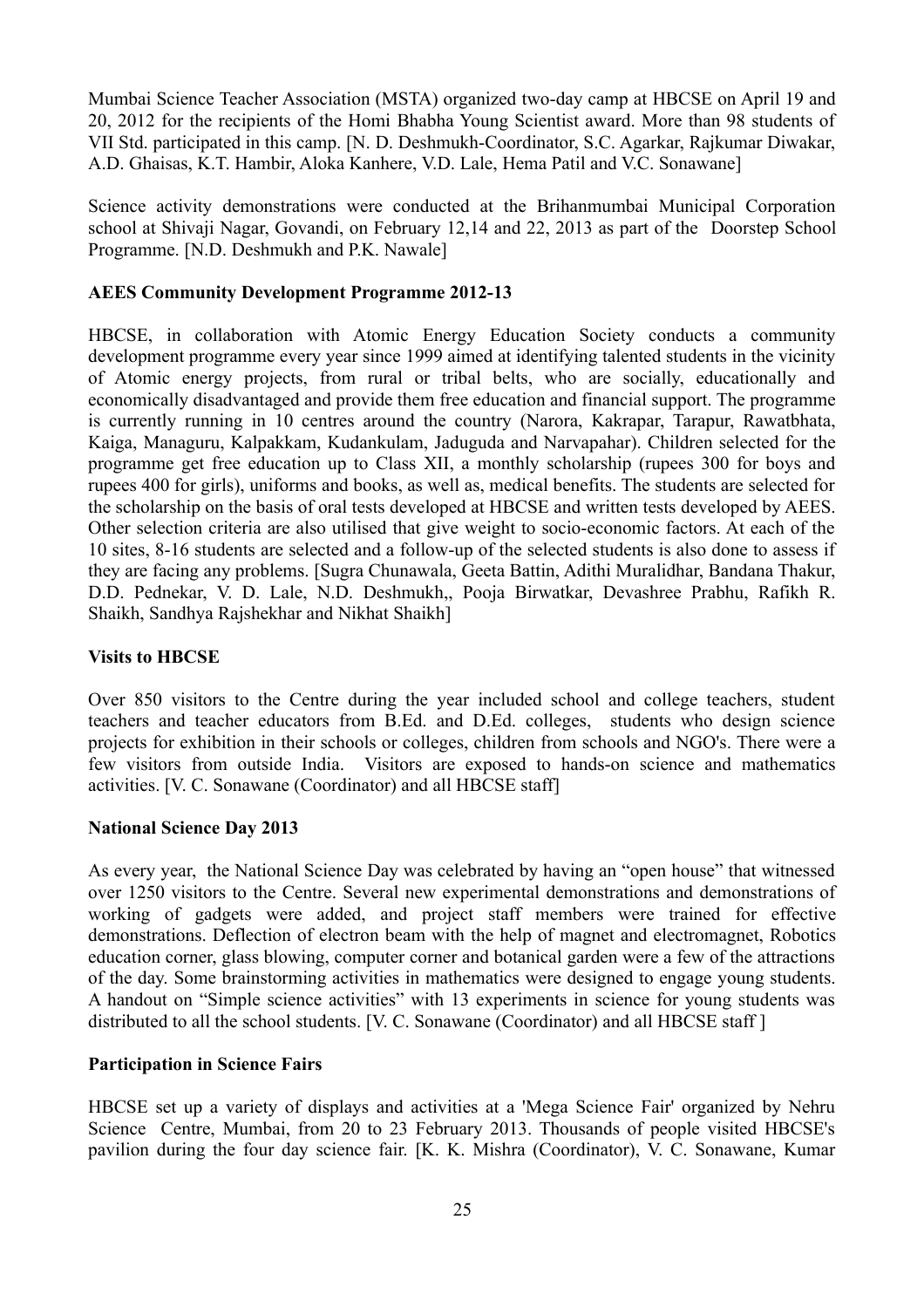Arunachal, Rajkumar Diwakar and Vishakha Bansode]

Navi Mumbai Science Foundation' (NMSF) organised the "Navi Mumbai Science Utsav – 2013" on 9 and 10 February 2013, where school students exhibited their science experiments. HBCSE helped coordinated the exhibitions, and displayed some general science experiments, a poster on ' Introductory Robotics', and experiments in environmental science. [K. K. Mishra (Coordinator), V. C. Sonawane, K. T. Hambir, Rajkumar Diwakar and Vishakha Bansode]

# **5. Staff List**

 *Academic Members* :S. C. Agarkar, S. I. Chunawala, S. Chandrasekharan, P. De, K. Haydock, P. K. Joshi, R. B. Khaparde, S. A. Ladage, A. Mazumdar, K. K. Mishra, G. Nagarjuna, C. Natarajan (*Dean*), C. R. Pranesachar (upto 30/04/2013), J. Ramadas (*Centre Director*), V. A. Singh, K. Subramaniam, A. Sule, R. R. Vartak, B. J. Venkatachala, J. Vijapurkar

 *Scientific Members* : N. D. Deshmukh, A. D. Ghaisas, V. S. Ghanekar, M. B. Kharatmal, V. D. Lale, K. R. Manoj, A. T. Mavalankar, S. S. Naik, S. M. Narvekar, P. K. Nawale, R. P. Nichat, P. P. Pathak, S. R. Pathare, R. S. Patwardhan (upto 02/03/2013), D. D. Pednekar, T. S. Rajashekar, A. Ronad, A. K. Sankhwar, I Ddas (Sen), V. C. Sonawane

 *Technical Members* : V. P. Ahire, S. S. Chavan, K. T. Hambir, V. C. Jacob, S. D. Pardeshi, H. H. Rane, N. Y. Tribhuvan

 *Visiting Fellows:* M. Bhattacharya, P. Birwatkar, A. Jamakhandi, A. Kanhere (upto 04/10/2012), T. Navilarekallu, S. Paul, E. Sam

 *Research Scholars* : F. Ara (up to 31/07/2012). A. Bose, A. R. Dhakulkar, G. Date, R, D'Souza, S. Ghumare, A. M. Kawalkar (upto 31/01/2013), R. Kumar, K. K. Mashood, Rosemary V., P. Pande, A. Raveendran, J. Rehaman, B. J. Ramrao, R. Shaikh, A. Shrivastava, S. Shome, H. Srivastav, S. Thakar, G. Singh

*Raja Ramanna Fellows:*Arvind Kumar, D.P. Roy, H.C. Pradhan, S.M. Roy

 *Administration* :S. V. Amin, M. B. Bamne, S. N. Burli, S. K. Desai, M. B. Deshmukh, M. D. Gaitonde (SAO), A. W. Joshi (up to 31/01/2012), R. S. Korgaonkar, M. D. Mastakar, M. M. Mastakar, D. R. Mhapsekar, H. M. Mandlik, C. S. Pawar, V. N. Purohit (up to 31/01/2012), S. L. Rasam, V. P. Raul, M. G. Shinde, R. A. Shrotri, T. S. Shirodkar, M. S. Thakur. G. A. Tawate

 *Auxiliary* :B. S. Bhagit, N. K. Kadam, G. V. Mestry, R. G. More, U. V. Shenoy, J. J. Tambe, N. S. Thigale, B. L. Valvi, J. Waghmare

# **6. National and International Involvement (Professional and Academic)**

**S. Chunawala** is (a) reviewer for Indian Educational Review, NCERT, *National Council of Educational Research and Training, New Delhi, India (b)* Executive *Council Member of the Peoples Council of Education for the year 2012-2015.* **N. D. Deshmukh** *is (a)* nominated as Executive Committee Member of Asian Association of Biology Education (AABE) (b) Asian Journal of Biology Education (AJBE) Editorial Board Member (c) Member, executive committee of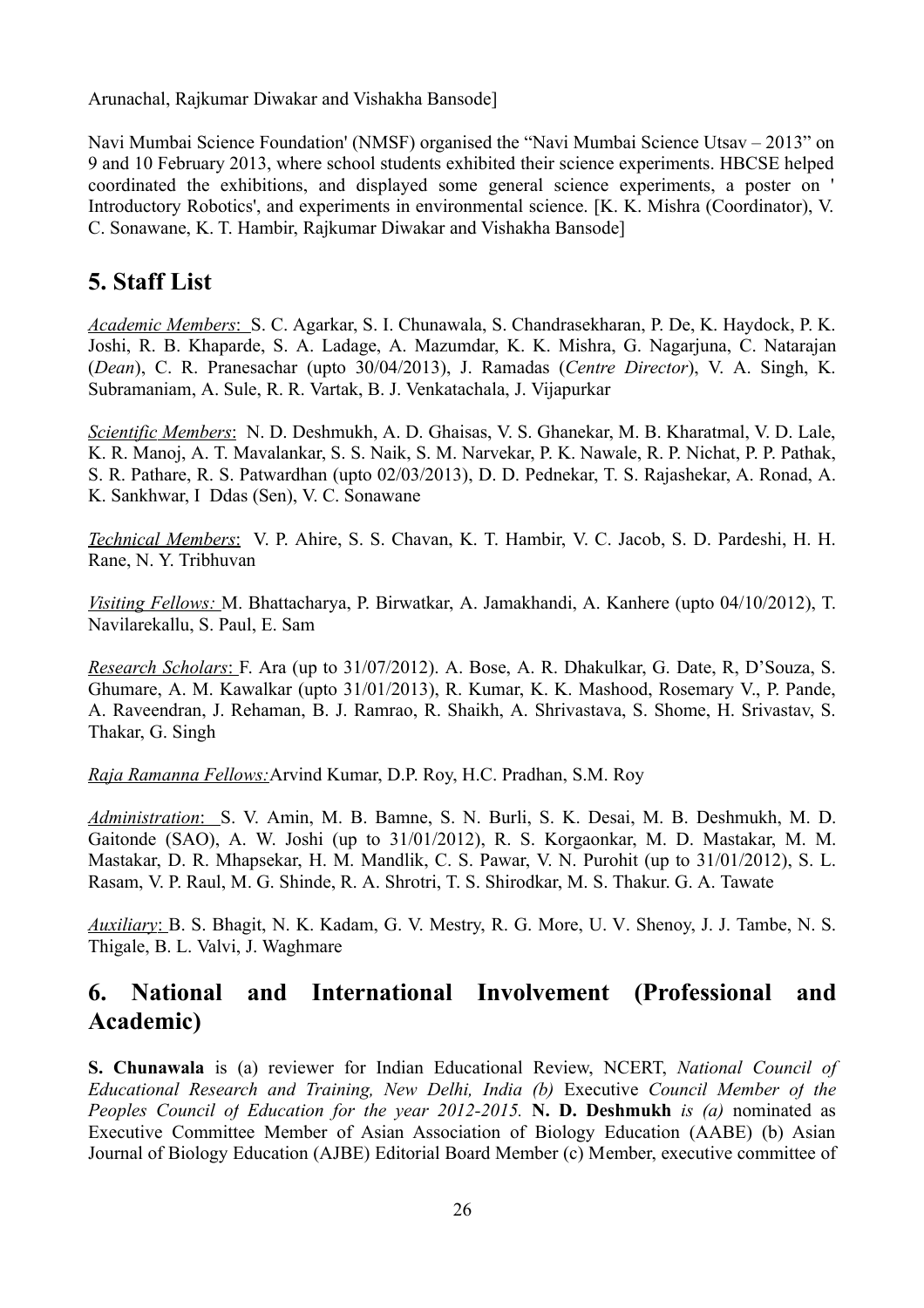All India Association for Educational Research (d) Joint Secretary of Maharashtra Association for Educational Research. (e) listed a member of visiting team for inspection of B.Ed and D.Ed. by Western Region Committee of National Council for Teacher Educator **A. D. Ghaisas** was (a) Member of coordination committee for Government of Assam to design and implement the Mobile Laboratory project in Assam. **S. Ladage** is (a) Co-opted member of International Steering Committee for International Chemistry Olympiad, 2012-2013 (b)Vice president, West Zone, Association of Chemistry Teachers (ACT) (2010-) **A. Mazumdar** (a) member of the Committee for National Innovation Scholarships under the Office of Adviser to Prime Minister on Public Information, Infrastructure and Innovations, (b) member of the International Astronomical Union. (c) the convener of the Joint Board of Paper Setters for the Proficiency Test in Science and Mathematics held by the Central Board of Secondary Education in July 2012. Eight other HBCSE staff members and three external members were part of the joint board. **K. K. Mishra** (a) Member, Vigyan Parishad Prayag, Allahabad (b) Member, Advisory Board of Vigyan Ganga, a science journal of Banaras Hindu University (BHU), Varanasi, (c) Member (Editorial Board) Vigyan Prakash, a quarterly science magazine brought out by the World Hindi Foundation, Oswego, New York, USA. (d) Joint Secretary, Peoples Council of Education, Allahabad. **G. Nagarjuna** (a) Member, Institutional Advisory Board, Central Institute of Educational Technology, NCERT, New Delhi. (b) Associate Editor, International Journal of Conceptual Structures and Smart Applications (IJCSSA), an Official Publication of the Information Resources Management Association, (c) Reviewer, Science & Education, Springer (d) Chair, Free Software Foundation of India (e) Member, Board of Software Freedom Law Centre of India, New Delhi (f) Member, Advisory Board, K.J. Somaiya College of Engineering, Mumbai (g) Member, Web Server Committee, National Board of Higher Mathematics (h) Convener, epiSTEME-5 conference, 7-11 January 2013, Mumbai (i) General Chair, 20<sup>th</sup> International Conference on Conceptual Structures, 10-12 January 2013 Mumbai. **S. Narvekar** (a) Executive Council Member, Association of Chemistry Teachers (ACT) (2010-). **C. Natarajan** (a) Member, Editorial Board of International Journal of Technology and Design Education, Springer, Netherlands (b) Editorial Board, Design and Technology Education: An International Journal, Trentham Books Ltd., UK (c) Member *of Executive* Council *of the Indian Physics Association (d)* Member *of the NCERT Establishment Committee(e)* Chair *of the committee formed by the National Steering Committee for Olympiads to review first stage of Olympiad selection.* **J. Ramadas** (a) Member, IUPAP International Commission on Physics Education (ICPE) for the period 2011-13 (b) reviewer for the International Journal of Science Education (Taylor and Francis) (c) Member, Central Advisory Board on Education (CABE) Committee for developing a framework and processes of the National Mission on Teachers and Teaching (d) Member, Committee of Experts to oversee and mentor programmes of the National Council for Science & Technology Communication (NCSTC), Department of Science and Technology (e) Member, Consultation group for the Justice J. S. Verma Commission on Teacher Education appointed by the Hon'ble Supreme Court (f) Member, National Advisory Committee and National Scientific Committee for the Kishore Vaigyanik Protsahan Yojana (KVPY), DST (g) Member, Expert Committee for the "Rajat Jayanti Vigyan Sancharak Fellowship" of Department of Science and Technology (NCSTC Division) (h) Member, Governing Council of the Atomic Energy Education Society (AEES). **V. Singh** *(*a) Adjunct Professor and Member Academic Advisory Committee, UM DAE CBS (University of Mumbai – Department of Atomic Energy Centre for Excellence in Basic Sciences) (January 2011 -) (b) Adjunct Professor, IIT Bombay (January 2011 -) (c) Chair, Physics Question Bank Committee, Kishore Vaigyanik Protsahan Yojana (KVPY) (d) Member, Examination Board for Proficiency Test, Central Board of Secondary Education (CBSE), (e) Panel of Judges: Aditya Birla Scholarships (f) Panel of Judges: Times Scholar (g) Member, Academic Committee for Scholastic Aptitude Test (SAT), National Talent Search Examination (NTSE), Member, Review Committee on National Talent Search Examination (NTSE) (h) Scientific Observer in IJSO – December 1-12, 2012 (Tehran, Iran) (i)Faculty Selection Committee for: Mumbai University and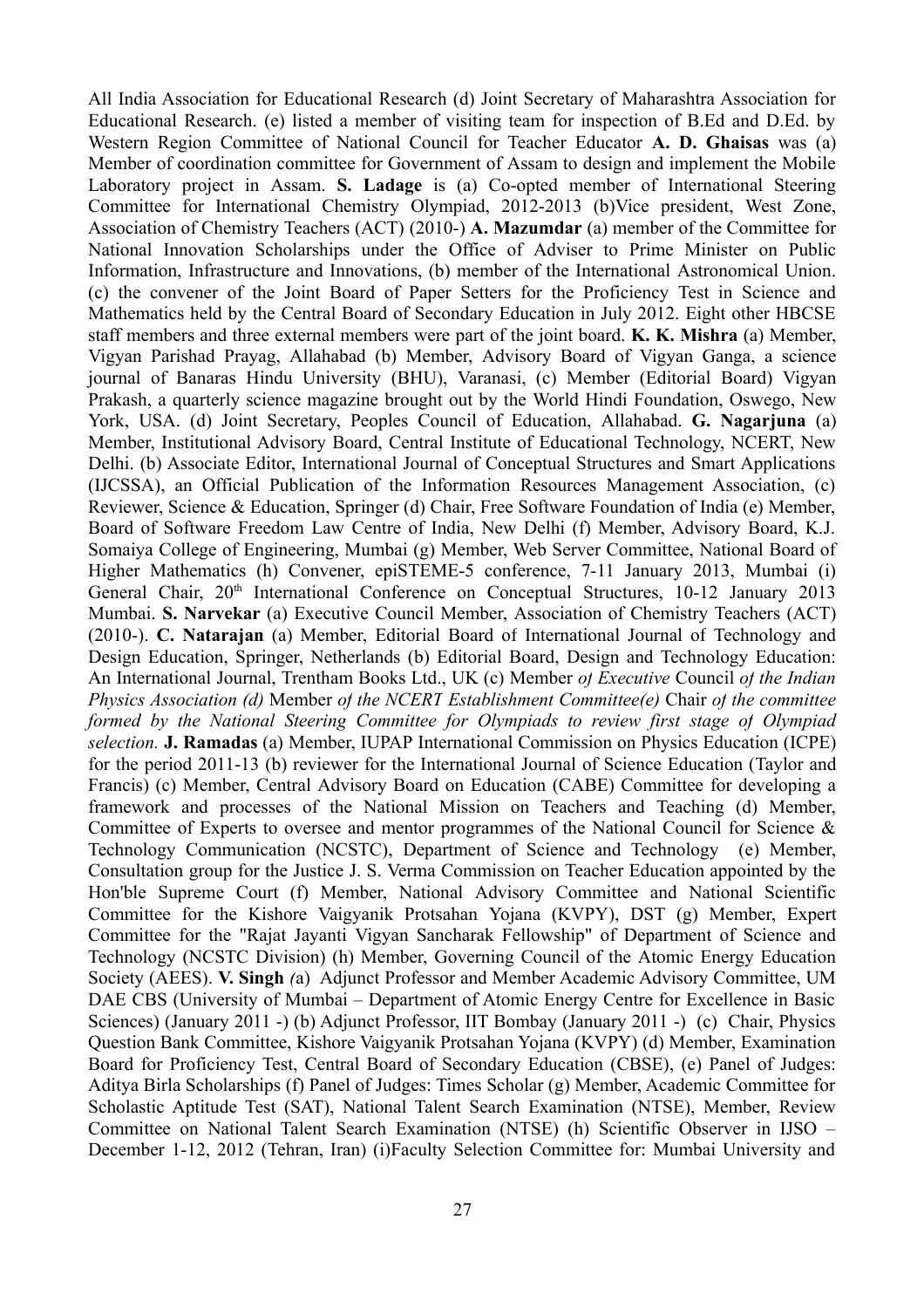NCERT. **K. Subramaniam** (a) Member, International Programme Committee for ICME-12 (International Congress of Mathematics Education), (b) India representative to the International Commission for Mathematics Instruction, (c) Member, editorial board and Reviewer for the mathematics education journal "At Right Angles: Mathematical Reflections." (d) Member, Steering Committee for the National Initiative in Mathematics Education (NIME 2011-2012) (e) Chair, Curriculum and Syllabus Committee (Class 1 to 8) for Mathematics of the Maharashtra State (f) Member, Advisory Board, International Sourcebooks in mathematics and science education, Information Age Publishing (g) Member, Plenary Panel on Opportunities to learn in mathematics education, PME-36 conference, Taipei, Taiwan. **A. Sule** (a) Regional Coordinator (Asia-Pacific) for the International Olympiad in Astronomy and Astrophysics (IOAA), (b) Chair, Academic Committee, 8<sup>th</sup> Asia-Pacific Astronomy Olympiad, Cox's Bazaar, Bangladesh (c) Member, Project Approval committee for NCSTC Ramanujam – Chandrasekhar centenary celebrations (DST) (d) Member, Coordination committee for National Entrance Screening Test 2012 as well as 2013.

# **7. Visits**

**S. C. Agarkar** visited Kyoto-Sangyo Universty at Kyoto in Japan, to meet researchers in science and mathematics education. **S. Chunawala** visited *Singapore and Kuala Lumpur, Malaysia in connection with the SED project.* **A. Mazumdar** visited (a) University of Cologne, Germany from 16 May to 16 June for collaborative work on asteroseismology of solar-type stars. (b) Catholic University of Leuven, Belgium from 29 May to 2 June for collaborative work on asteroseismology of beta Cephei stars. **C.** *Natarajan visited Singapore and Kuala Lumpur, Malaysia in connection with the SED project.* **J. Ramadas** visited World Conference on Physics Education at Istanbul, Turkey, July 2-6, 2012 with R. B. Khaparde and K. K. Mashood. **D. P. Roy** visited Universidad Autonoma National Mexico in Mexico city and the PASCOS 2012 symposium in Merida (30 May to 8 June 2012). **V. C. Sonawane** visited Association of Science Educators' (ASE) Conference 2013, held at University of Reading, London (U.K) during 2nd January to 5th January 2013. The theme of the conference was "Constructing the future of Science Education". ASE is the largest conference for science educators in Europe. Participated and carried one hour lecture demonstration session on "School Science Experimentation" on 3rd January 2013. **A. Sule** visited (a) International Astronomical Union General Assembly (IAU – GA) at Beijing, China from 25th to 31st August 2012. (b) Organisation of 8th Asia-Pacific Astronomy Olympiad held at Cox's Bazaar, Dhaka from 25th November to 4th December 2012.

# **8. Awards**

# **K. K. Mishra**

 Shatabdi Samman of Vigyan Parishad Prayag in its Centenary Year (2012-2013) for science communication.

# **V. Singh**

 The *Navbharat Times* UDAAN Awards was presented on June 26, 2012 by the Hon'ble Chief Minister of Maharashtra Shri Prithviraj Chauhan at the Taj President Hotel, Mumbai.

# **9. Invited Talks**

# **S. C. Agarkar**

 Experiences of developing supporting instructional material in science, International Conference on Use of ICT for Teacher Education, Hotel Patliputra, Patna, June 14, 2012.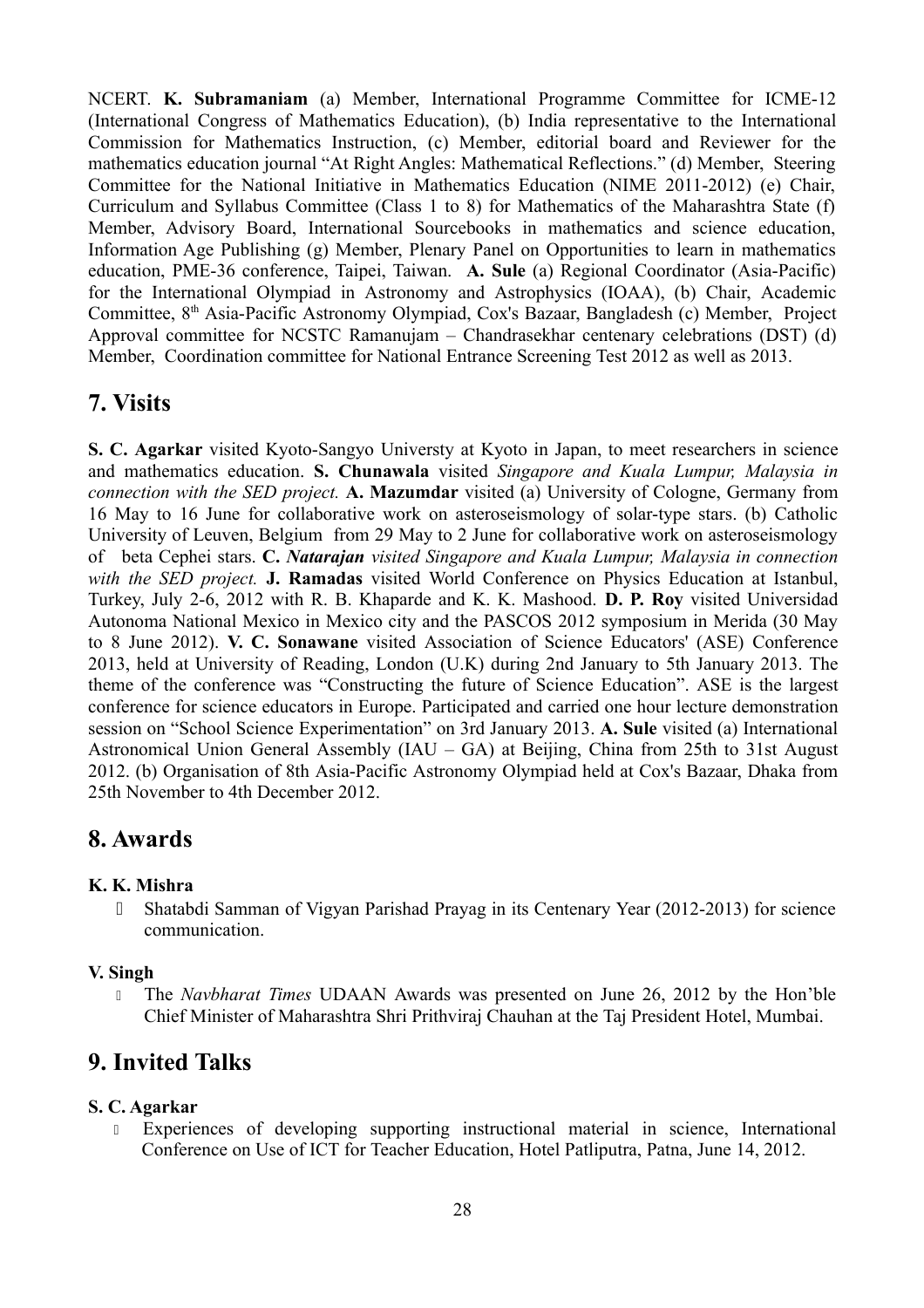- Role of Non-Governmental Organizations in Education, People's Education Seminar, HBCSE, Mumbai, October 11, 2012.
- Developing digital resources for school science and mathematics in regional language: An Indian Experience, Fourth Asian Conference on Education, Hotel Ramada, Osaka, Japan, October 27, 2012.

## **S. Chunawala**

• Science and Science Education Through the Lens of Diversity, review talk at international conference epiSTEME 5, HBCSE, Mumbai, 7-11 January 2013.

## **A. Mazumdar**

- "Acoustic glitches in solar-type stars", 5th Workshop of the Kepler Asteroseismic Science Consortium: Extending the Kepler Mission: New Horizons in Asteroseismology, Balatonalmadi, Hungary, 18-22 June, 2012
- "Internal seismic diagnostics of stars", IAU General Assembly Special Session 13: Highprecision tests of stellar physics from high-precision photometry, Beijing, China, 27-31 August, 2012

## **K. K. Mishra**

 Role of Newspapers in Creating Scientific Temper, International Conference on Role of Communication Media in Creating Scientific Temper, jointly organized by National Institute of Science Communication and Information Resources (CSIR-NISCAIR), Vigyan Prasar (DST), National Council of Science and Technology Communication (NCSTC- DST), and National Council of Science Museums (NCSM) at Pusa, New Delhi May 29 to 30, 2012

## **G. Nagarjuna**

- "Let us run studios instead of classrooms!" at Engaging Science: Dialogues Across Disciplines, IISER, Mohali, March 31, April 1 2012.
- *"*Changing the Development Paradigm: ICT for Social Justice and Well-Being" on May 31, 2012, Tata Institute of Social Sciences, Mumbai
- "Constructionism vs Instructionism" Keynote Address, DigiAge Learning: New Dimensions, Changed Perspectives, A UGC Sponsored National Seminar, July 27, 2012., St. Teresa's Institute of Education, Santa Cruz.

## **C. Natarajan**

- Science Education across India: What differs and Why, at TARC Symposium 2012 on Innovative Science Education for Students of Diverse Backgrounds: Strategies, Approaches and Assessment, at Tunku Abdul Rahaman College, Kuala Lumpur, Malaysia, September 27, 2012.
- An activity based programme on issues at the interface of science technology and society, in Third Peoples Education Congress organised by People Council of Education with Gujarat Vidyapith And Lok Bharati Vidyapith, at Ahmedabad, 19-23 November 2012.

## **H. C. Pradhan**

 Designing a Mathematics Curriculum for All - Lead Talk, Curriculum Group for Middle School Mathematics, State Council of Educational Research and Training, Government of Maharashtra, Pune, May 24, 2012.

## **J. Ramadas**

"Is Science Teaching an Art or Science? "Boundaries" Talk at Indian Institute of Technology,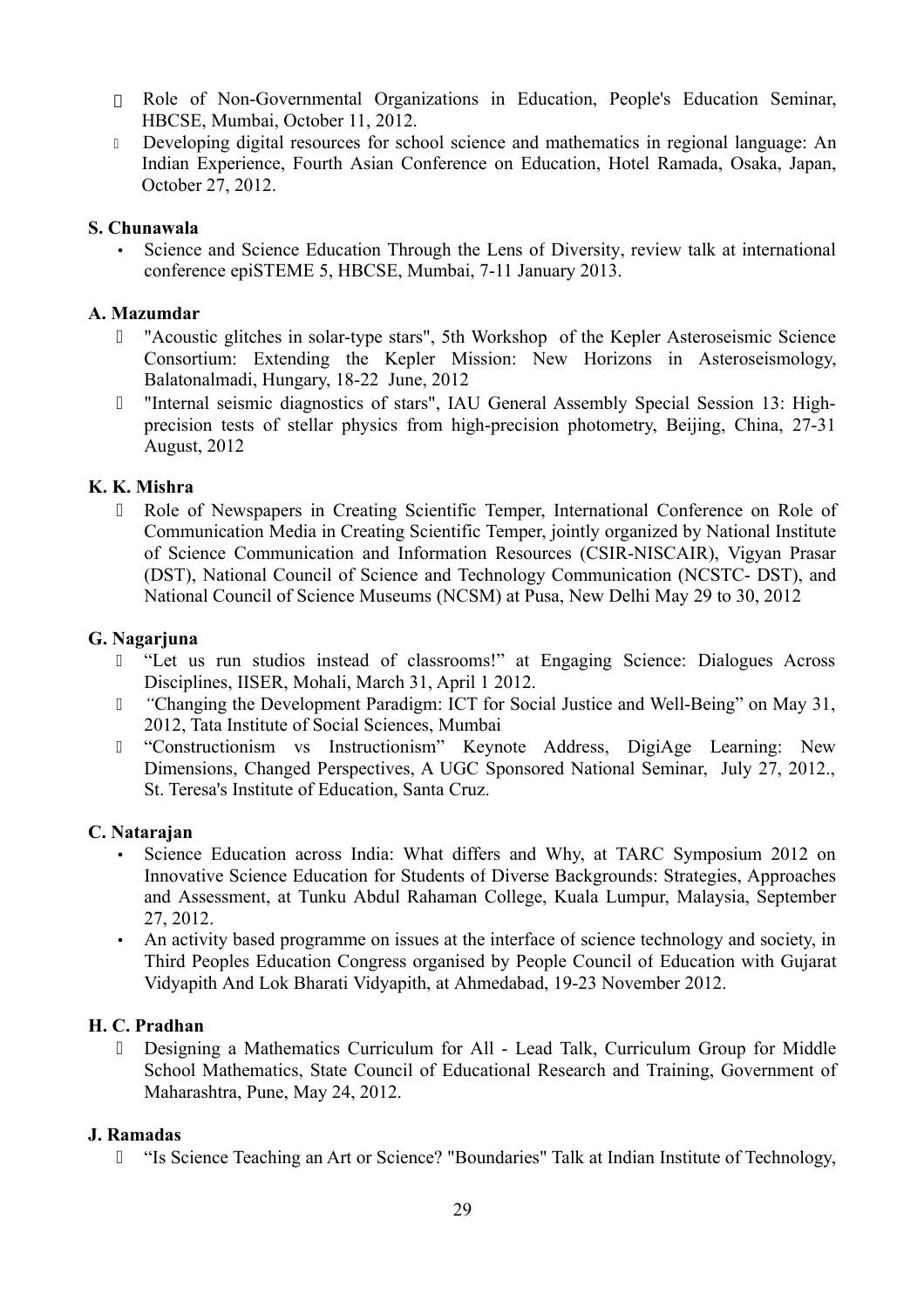Indore, August 9, 2012.

- "Educating the Educators, Multidisciplinary Perspectives in Science and Technology", Tenth NIAS-DST Training Programme, National Institute of Advanced Study, Bangalore, September 25, 2012.
- "Innovation in Science Education: Case of the "Small Science" Curriculum", TWAS Regional Prize for the Development of Scientific Educational Material, TWAS-ROCASA Meeting on Science Education for Innovation, Jawaharlal Nehru Centre for Advanced Scientific Research, Bangalore, November 16, 2012.

## **D. P. Roy**

- I SUSY Dark matter in Nonuniversal Gaugino Mass Models", PASCOS 2012, Merida, Mexico, June 5, 2012.
- <sup>1</sup> "Collider Search for the Charged Higgs Boson", Symposium on Higgs and New Physics, SINP, Kolkata, August 21, 2013.
- "Standard Model & Beyond at the Large Hadron Collider", National Conference on Theoretical Physics, Tezpur University, February 11, 2013.
- <sup>1</sup> "Determination of the Third Neutrino-Mixing Angle and its Implications", National Conference on High Energy Physics and Cosmology, Guwahati University, February 13, 2013.
- "Dark Matter in SUGRA Models with Universal and Nonuniversal Gaugino Masses", Edinburgh – Delhi Particle Physics Symposium, New Delhi, February 16, 2013.
- <sup>1</sup> "Probing the Neutrino Mass Hierarchy and the CP Violating Phase in the Foreseeable Future Experiments", Program on CP Violation in Elementary particles and Composite Systems, Mahabaleshwar, February 19, 2013.
- <sup>1</sup> "Why LHC?", Seminar on Advances in Quantum Theory, Hyderabad University, February 26, 2013.

## **V. Singh**

- Energy, Momentum and Angular Momentum in Electromagnetism", Physics Department, DAV College, Siwan, Bihar, November 6, 2012.
- <sup>1</sup> "Why do Physics Education Research?" Allahabad University, November 2, 2012.

## **Subramaniam, K.**

 "Mathematics Education Research: A Perspective", Invited talk at the NCERT National Meet on Year of Mathematics , December 2012.

## **A. Sule**

- "The genius problem", National Conference on "Responses to Changing Educational Paradigms", HBCSE, Mumbai, October 11, 2012.
- "Use of CCD to determine stellar magnitudes", National Seminar on "Application of Electronics in Astronomy and Astrophysics", KTHM College, Nashik, March 26, 2013.

# **10. Conference Organised by the School / Dept. / Group**

## **Asian Physics Olympiad, New Delhi, 30 April to 8 May, 2012**

India hosted the Asian Physics Olympiad with 155 students from 21 participating countries. *HBCSE collaborated with Indian Association of Physics Teachers to make this event an academic success. HBCSE members chaired and served on the International Academic Committee.*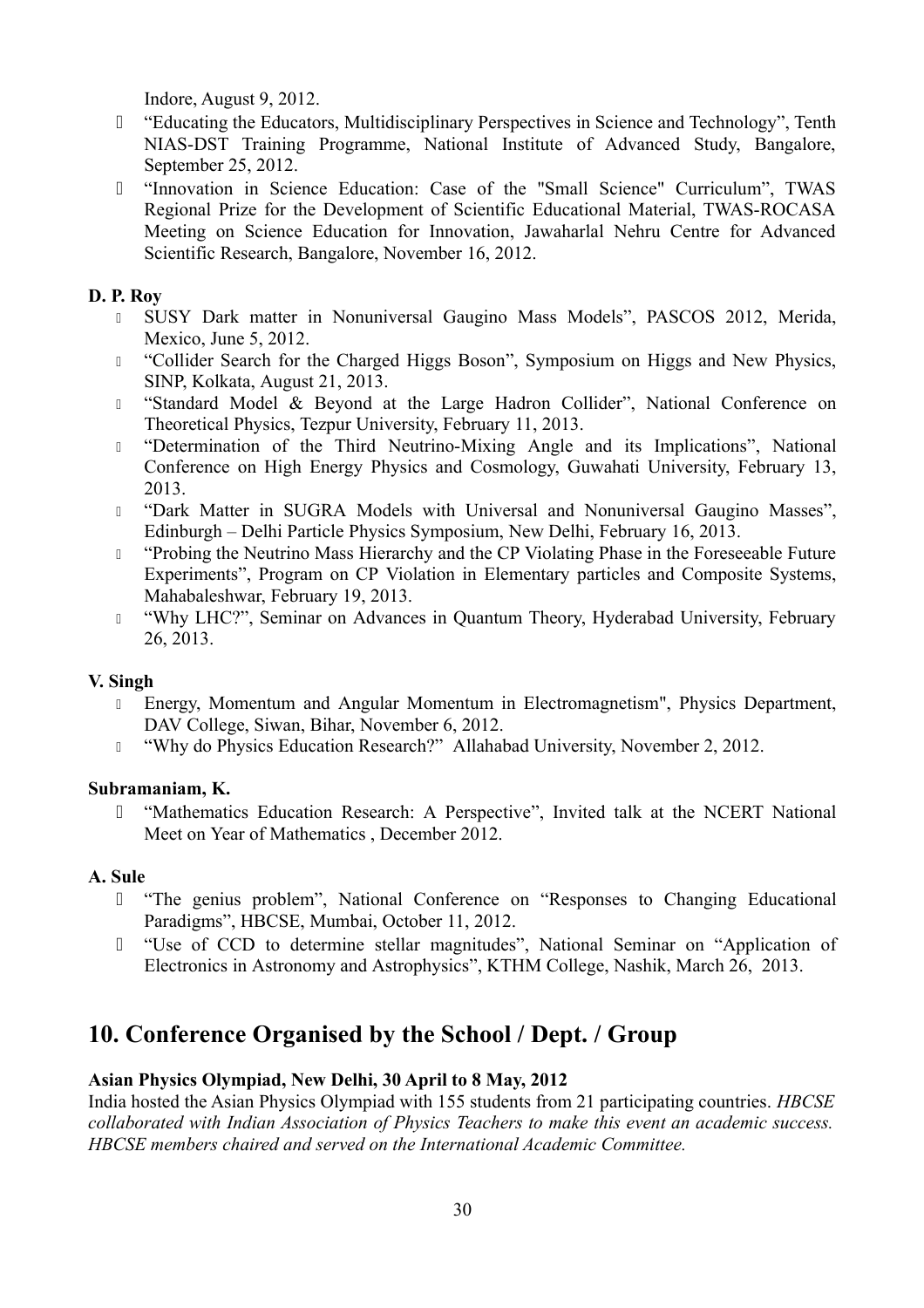## **epiSTEME** *– 5, HBCSE, Mumbai, 7 to 11 January 2013*

The International conference epiSTEME-5, fifth in a series of biennial International Conferences on *Science, Technology and Mathematics Education (STME) drew about 150 researchers from 17 countries to share recent research on education in science, technology and mathematics the world over. There were four main strands of this year's conference where 8 leading scholars from USA, Taiwan, Japan and India presented reviews of the state of the art, complemented by about 55 research papers and posters. (Convenor: G Nagarjuna)*

## **20th** *International Conference on Conceptual Structures, HBCSE, Mumbai, 10 to 12, January 2013*

Co-located with epiSTEME-5, HBCSE hosted the annual conference ICCS-20, which aims at representation and analysis of conceptual knowledge for research and business. The ICCS this year focused on STEM education. One plenary speaker from each of the conferences ICCS-20 and epiSTEME-5 addressed the common plenary session. (Co-convenor: G. Nagarjuna)

#### **2-Day** *Seminar on Responding to Changing Educational Paradigms, HBCSE, 11-12 October 2012*

The deliberations at the two day seminar were aimed to document thoughts and actions for a *possible way forward on this theme, and consisted of ten presentations-cum-discussion sessions by eminent social and educational reformers, and a panel discussion.* (Convenor: V D Lale)

#### **3rd National Workshop on Development of Educational E-Materials in Hindi, HBCSE with Vigyan Parishad Prayag, 2-4 November 2012**

The Hindi Cell of HBCSE organized the biennial event under the auspices of Vigyan Parishad Prayag, which aims at developing educational materials for students and teachers of Indian schools and colleges of +2 levels. About 60 participating experts from 7 different States of the country took part in it. (Coordinators: K. K. Mishra, V. A. Singh).

## **V. G. Kulkarni Memorial Lecture, HBCSE, August 27, 2012**

HBCSE organizes every August-September a lecture in memory of Shri V. G. Kulkarni, its founder director. The eleventh memorial lecture was on *"* Communicating Science: From the Cutting Edge to Your Doorstep"*,* by Dr. G. P. Phondke, Ex-Director National Institute of Science Communication.

# **11. Non DAE Research Projects (Investigators, Title, Funding Agency, Duration)**

K. Subramaniam, J. Ramadas and others, Teacher Professional Development in the District Institutes of Education and Taining (DIETs) of Bihar and West Bengal, Ministry of Human Resource Development, 2011-13.

S. Chunawala with C. Natarajan, Science Education for Diversity (SED) project; European Union's Seventh Framework Programme (FP7/2007-2013) under grant agreement no. 244717. This project led by a research group from the University of Exeter, UK includes five partners, the Netherlands, Turkey, Lebanon, India and Malaysia; 2009-12.

G. Nagarjuna with M. C. Arunan, DST Project under Cognitive Science Research Initiative "Developing Simple Model Systems and Experimental Paradigms in Cognitive Sciences for Undergraduate Science Education", 2010-13.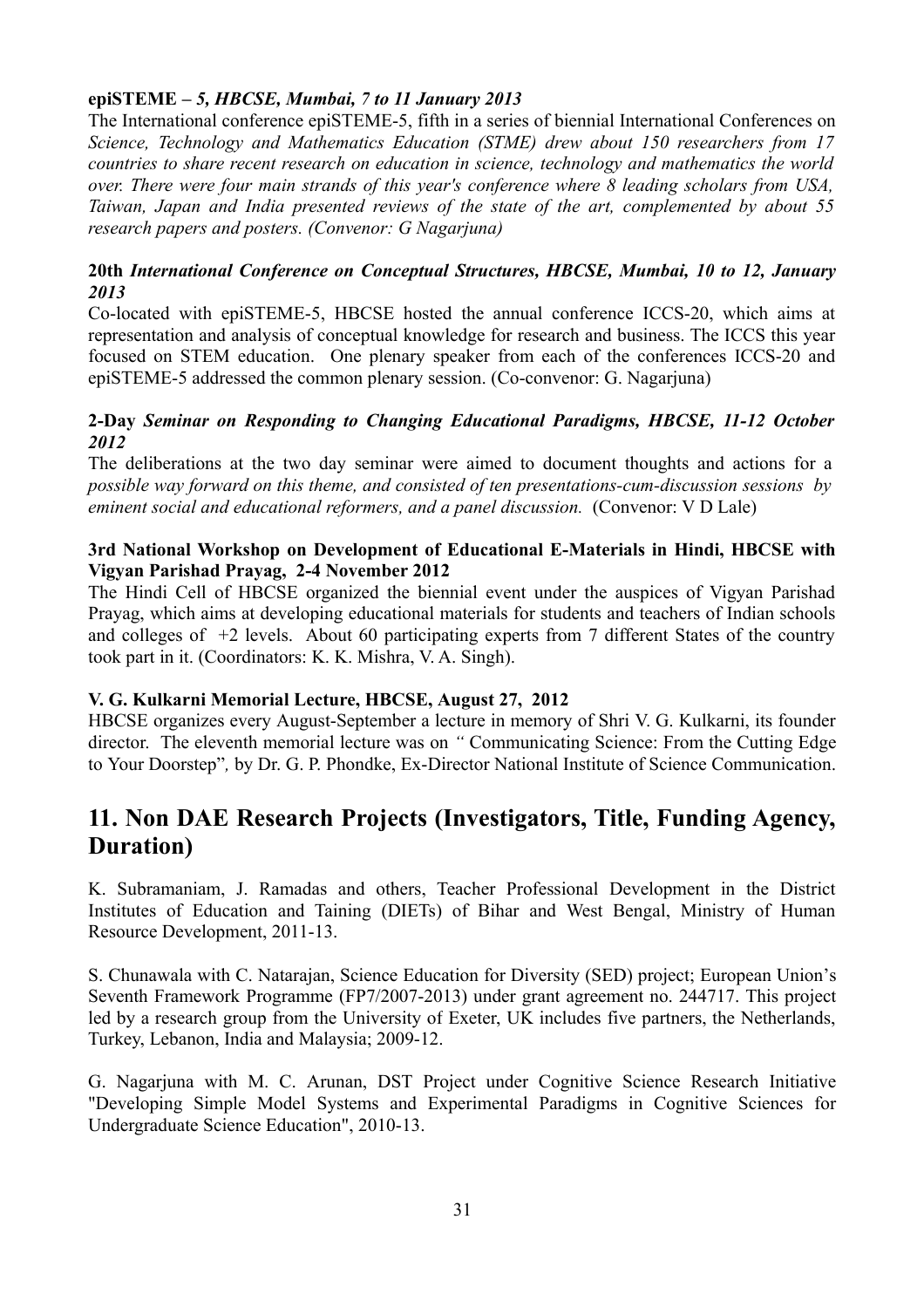# **12. Publications**

## **In Journals**

Aurigemma, J., Chandrasekharan, S., Newstetter, W., & Nersessian, N.J. (2013). Turning experiments into objects: The cognitive processes involved in the design of a lab-on-a-chip device. *Journal of Engineering Education*. *102***,** 117–140.

Babu S. D. (2011). Coastal accumulation in Tamil Nadu. *Economic and Political Weekly*, *XLVI* (48), 12-13.

Banerjee, R., & Subramaniam, K. (2013). Evolution of a teaching approach for beginning algebra. *Educational Studies in Mathematics*. *80***,** 351–367.

Bose, A. (2011). Knowing the world better through mathematics: Bringing together 'Critical Mathematics Education' and 'Everyday Mathematics'. *Mathematics Teacher*, *47*(3&4), 169-185.

Chandrasekharan, S., Binsted, G., Ayres, F., Higgins, L., & Welsh, T.N. (2012). Factors that affect action possibility judgments: Recent experience with the action and the current body state. *The Quarterly Journal of Experimental Psychology, 65*(5), 976-993.

Chandrasekharan, S., Tovey, M. (2012). Sum, quorum, tether: Design principles for external representations that promote sustainability. *Pragmatics and Cognition*, *20*(3), 447-482.

Chandra, S., &, Joshi, P.K. (2012). Misconceptions on the issue of dissolving. *IAPT Bulletin*, 286- 287.

Chakrabarti, S., Makhijani, R.M., & Singh, V.A. (2013). Photoluminescence spectra of InAs quantum dots embedded in GaAs heterostructure. *Journal of Luminescence, 136,* 401-406.

Creevey, O.L., and 32 co-authors including Bhattacharya, J., Mazumdar, A., Shrotriya, T., & Subramaniam, A. (2012). Fundamental properties of five Kepler stars using global asteroseismic quantities and ground-based observations*. Astronomy & Astrophysics. 537*, A111.

De, P. (2012). Problem solution in *American Mathematical Monthly*: a) A combinatorial identity, May 2012, *Volume 119*(5), 429-430; b) Angles at an inside point of a triangle, Aug-Sep 2012, *Volume 119*(7), 614-615; c) A geometric inequality, October 2012, *Volume 119*(8), 702-703; d) Triangle center X(79), October 2012, *Volume 119*(8), 703-704.

De, P. (2012). A sweet seller's trick. *At Right Angles* (India), *1*(1), 17-19.

De, P. (2012). Always a cube. *Mathematical Spectrum* (U.K), 29-33.

De, P. (2013). Problem solution in *The College Mathematics Journal*: a) An application of the A.M-G.M Inequality, March 2013, *Volume 44*(2), 143; b) A lower bound on a sum, March 2013, *Volume 44*(2),144; c) A condition for being a harmonic mean, March 2013, *Volume 44*(2), 144-146; d) An expression for cos(2\*pi/7), March 2013, *Volume 44*(2),146-147; e) Cyclic hexagons, orthocenters and centroids, March 2013, *Volume 44*(2), 147-148.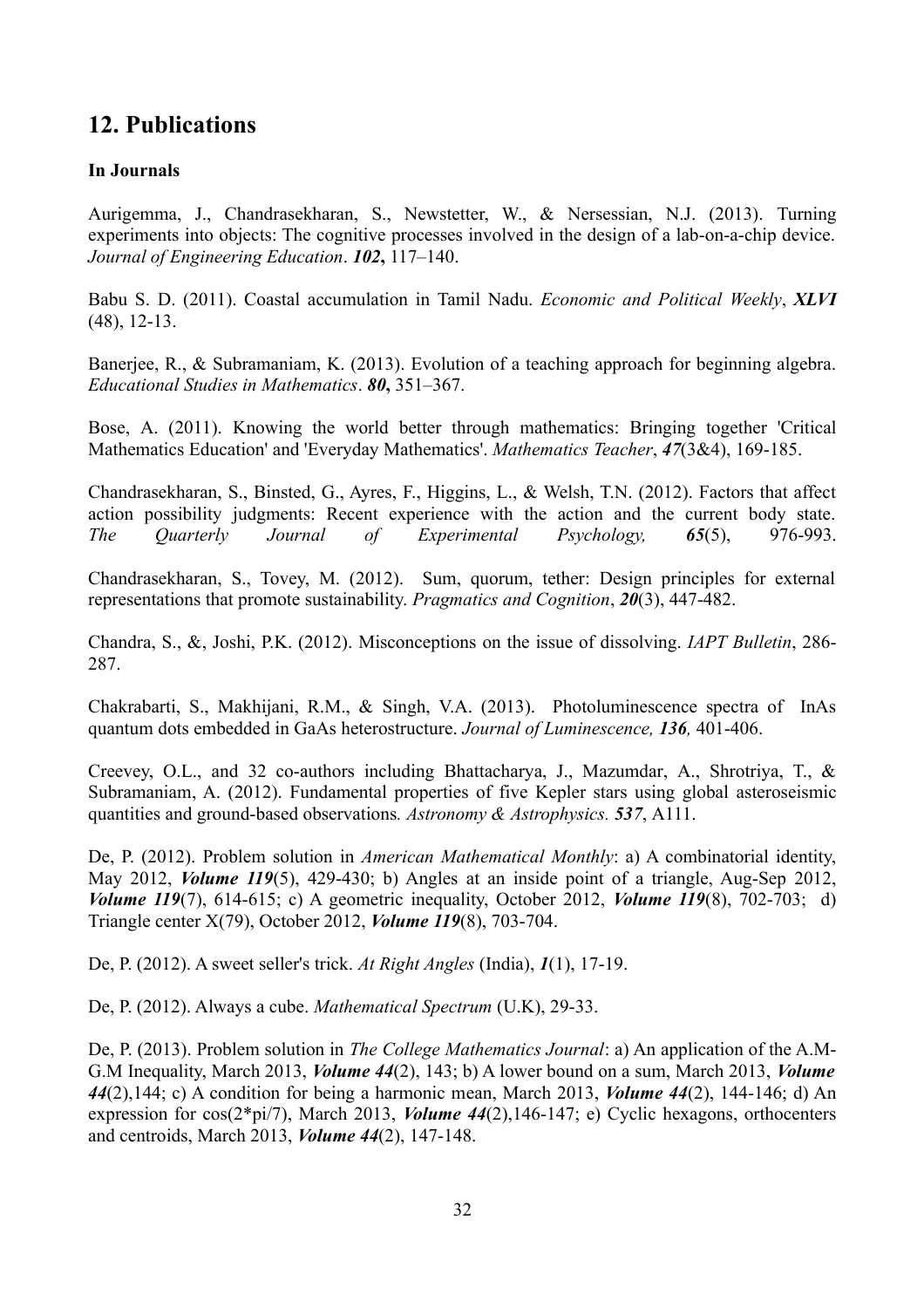De, P. (2012). Problem solution in *Mathematics Magazine.* A trigonometric inequality for triangles, *85*(3)**,** 231-232.

De, P. (2012). Problem solution in *The Mathematical Gazette*: Problem **95. I**, July 2012, pp. 352.

De, P. (2012). Problem solution in the *Irish Math. Soc. Bulletin*: Problem **68.2**, Winter 2012, pp. 70- 71

deSouza, P., & Singh, V. (2012). Simple models for the 100 meter dash. *Resonance, 17*(6), 592-603.

Handler, G., and 18 co-authors, including Mazumdar, A. (2012). A multisite photometric study of two unusual beta Cep stars: The magnetic V2052 Oph and the massive rapid rotator V986 Oph. *Monthly Notices of the Royal Astronomical Society*[,](http://adsabs.harvard.edu/abs/2012MNRAS.424.2380H) *424,* 2380.

Jetty, N.R., Suman, A., & Khaparde, R.B. (2012). Novel cases of diffraction of light from a grating: Theory and experiment. *American Journal of Physics, 80*(11), 972.

Juvekar, C., Jain, M., & Sule, A. (2012). A few good orbits. *Physics Competitions*, *14*(1), 50- 59.

K. K. Mashood., & Singh, V. (2012). An inventory on rotational kinematics of a particle. *European Journal of Physics, 33*(5), 1301-12.

K. K. Mashood., & Singh, V. (2012). Rotational kinematics of a particle in rectilinear motion: Perceptions and pitfalls. *American Journal of Physics, 80* (8), 720 – 723.

Mazalek, A., Nitsche, M., Chandrasekharan, S., Welsh, T., Clifton, P., Quitmeyer, A., Peer, F., Kirschner, F. (2013). Recognizing your self in virtual avatars. *International Journal of Arts and Technology, 6*(1), 83-105.

Mazumdar, A., Monteiro, M. J. P. F. G., Ballot, J., Antia, H.M., Basu, S., Houdek, G., et al. (2012). Acoustic glitches in solar-type stars from Kepler. *Astronomische Nachrichten*, *333*, 1040.

Mazumdar, A., Michel, E., Antia, H. M., & Deheuvels, S. (2012). Seismic detection of acoustic sharp features in the CoRoT target HD 49933. *Astronomy & Astrophysics, 540*, A31.

Mody A.K., & Pradhan, H.C. (2011). Problem-based learning in basic physics – I. *School Science* (NCERT, India), *49*(3).

Mody A.K., & Pradhan, H.C. (2011). Problem-based learning in basic physics – II. *School Science* (NCERT, India), *49*(4).

Mody A.K., & Pradhan, H.C. (2012). Problem-based learning in basic physics – III. *School Science* (NCERT, India), *50*(1).

Mohanty S., Rao, S., & Roy, D.P. (2012). Predictions of a natural SUSY dark matter model for direct and indirect detection experiments. *Journal of High Energy Physics*, *1211*, 175.

Mohanty S., Rao, S., & Roy, D.P. (2012). Relic density and pamela events in a heavy wino dark matter model with sommerfeld effect. *International Journal of Modern Physics A*[,](http://www.worldscientific.com/doi/abs/10.1142/S0217751X1250025X) *27*(6), 1250025:1-20.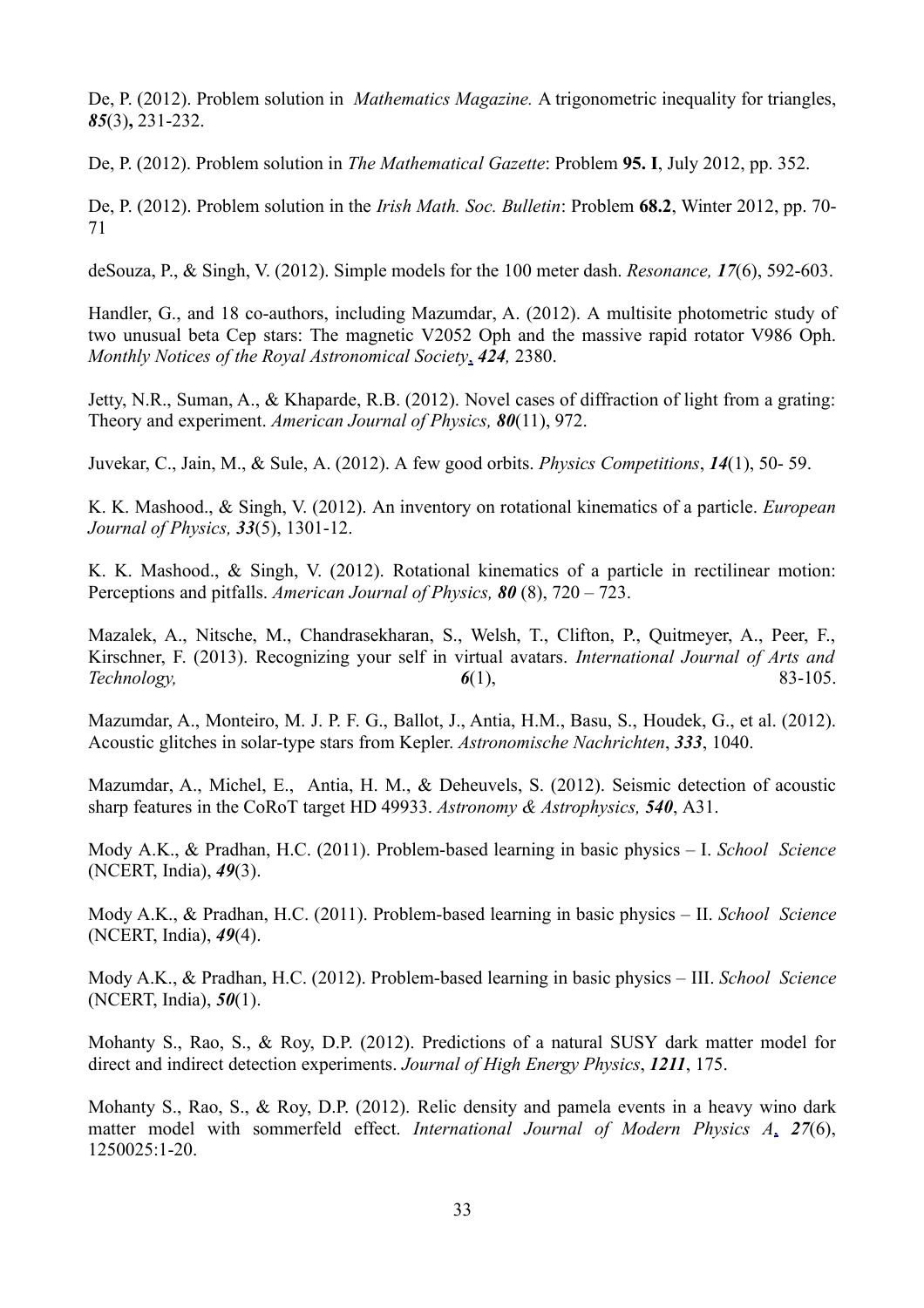Mondal, A. (2012). Correlating Hammett constant with molecular electrostatic potential: A case study with mono-substituted naphthalene molecule. *International Journal of IT, Engineering and Applied Sciences Research*, *1*(2), 13-18.

Parthasarathy, M., Drilling, J.S., Vijapurkar, J., & Takeda, J. Y. (2012). Low resolution spectroscopy of hot post-AGB candidates II. LS, LSS, LSE stars and additional IRAS sources. *Publications of the Astronomical Society of Japan 64,* 57.

Pathare, S.R., Lahane, R. D., Sawant, S.S., & Patil, C.C. (2012). Compound pendulum. *Physics Education*, *28*(3), Article Number: 5.

Pathare, S.R., Lahane, R. D., Sawant, S.S., & Shetye, J. P. (2012). Magnet solenoid interaction. *Physics Education*, *28*(4), Article Number: 5.

Roy, D.P. (2013). Determination of the third neutrino-mixing angle and its implications. *Journal of Physics G*, *40*, 053001.

Sinha, V., Ganguly, B., & Bandyopadhyay, T. (2012). Energetics of Ortho-7 (Oxime Drug) translocation through the active-site gorge of tabun conjugated acetylcholinesterase. *PLoS ONE*, *7*(7):e40188. doi:10.1371/journal.pone.0040188

Subramaniam, K. (2013). Polya to the rescue: When you don't know the solution to a problem. *At Right Angles*, *2*(1), 60-63.

Sundararajan, M., Sinha V., Bandyopadhyay, Tusar., & Ghosh, S.K. (2012). Can functionalized cucurbituril bind actinyl cations efficiently ? A density functional theory based investigation. *J.Phys. Chem. A*, *116*, 4388.

K. Vinisha., & Ramadas, J. (2013). Visual representations of the water cycle in science textbooks. *Contemporary Education Dialogue*, *10*(1), 7-36.

## **In Proceedings**

Agarkar, S.C., Deshmukh, N.D., Lale, V. D., & Sonawane, V. C. (2013). Digital resources in school science and mathematics in regional languages. In G. Nagarjuna, A. Jamakhandi, & E. M. Sam, (Eds.), *Proceedings of epiSTEME 5* (pp. 353-356). Margao, India: Cinnamonteal.

Agarkar, S. C. (2011). Constructivism in mathematics education (a gist of panel discussion during 47th annual meeting of the Association of Mathematics Teachers of India (AMTI), Baramati, Maharashtra. *The Mathematics Teacher, 47* (3 & 4).

Babu, S. D. (2011). Ghosts of memory: Learning mathematics in early nineteenth century south India. *Proceedings of the National Seminar on the Historical and Cultural Aspects of Mathematics Education*. New Delhi: IGNOU.

Babu, S. D. (2013). Mathematics and its images of the public. In G. Nagarjuna, A. Jamakhandi, & E. M. Sam, (Eds.), *Proceedings of epiSTEME 5* (pp. 25-30). Margao, India: Cinnamonteal.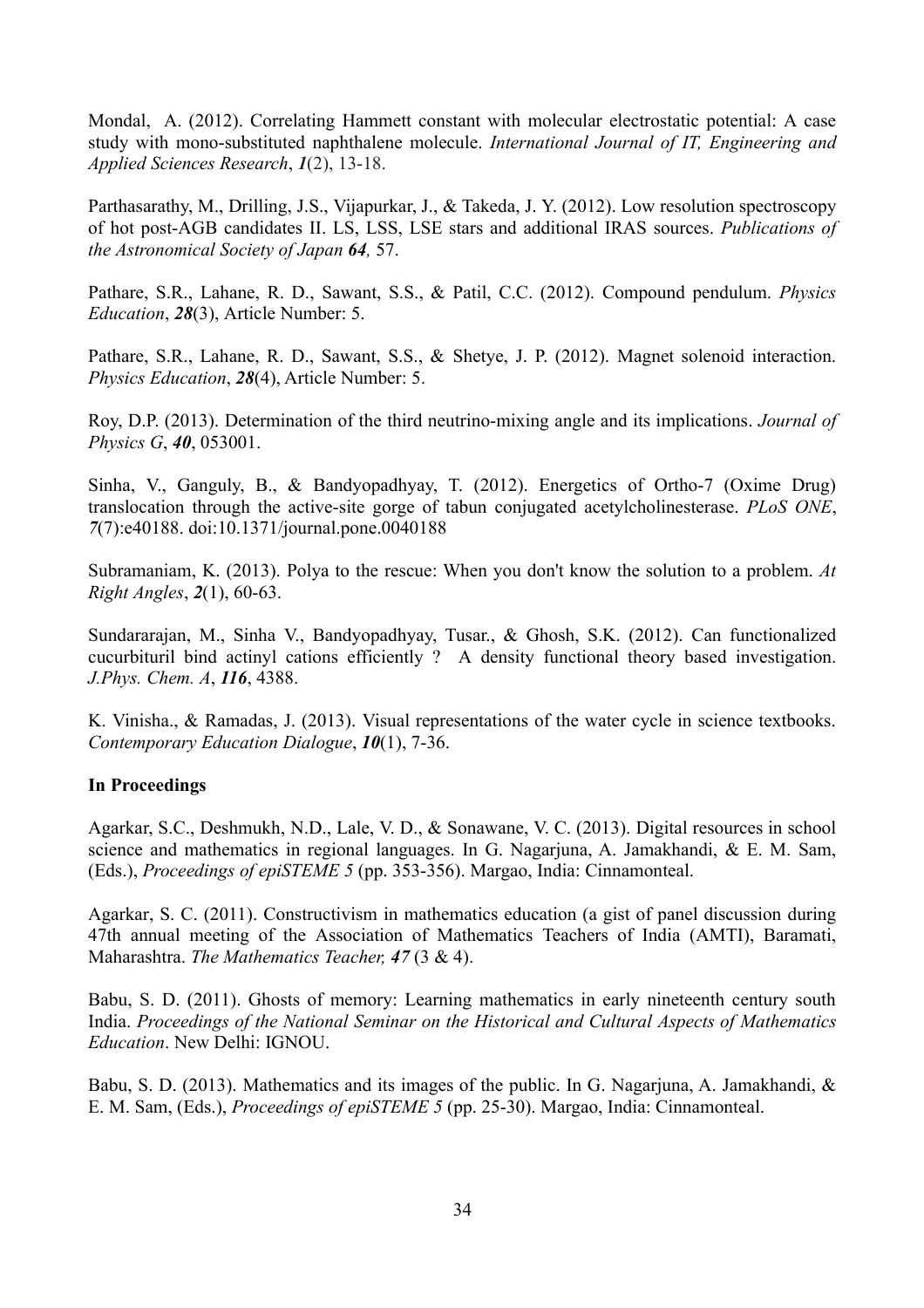Bose, A., & Subramaniam, K. (2013). Characterising work-contexts from a mathematics learning perspective. In G. Nagarjuna, A. Jamakhandi, & E. M. Sam, (Eds.), *Proceedings of epiSTEME 5* (pp. 173-179). Margao, India: Cinnamonteal.

Bose, A., & Subramaniam, K. (2012). Profile of students' arithmetical knowledge acquired in and outside school (Abstract). *Proceedings of the 12th International Congress on Mathematical Education (ICME-12)*, (p. 7386) Seoul, Korea: ICME.

Camerratti, C., Gomez, F., & Naik, S. (2013). Images of teaching in teacher education: A study using cross-national cases. *In proceedings of Fifteenth congress of the world council of comparative education societies (WCCES)*, Buenos Aires, Argentina.

Chunawala, S., Birwatkar, P., Muralidhar, A., & Natarajan, C. (2013). Looking at science through the lens of diversity: Views of Indian students and teachers. In G. Nagarjuna, A. Jamakhandi, & E. M. Sam, (Eds.), *Proceedings of epiSTEME 5* (pp. 185-191). Margao, India: Cinnamonteal.

Deshpande, V., & Mazumdar, A. (2011). Seismic diagnostics for beta Cephei pulsators, in Transiting planets, vibrating stars & their connection. In A. Baglin, M. Deleuil, E. Michel, C. Moutou & T. Semaan, (Eds.), *Proceedings of the 2nd CoRoT Symposium* (p 181). Marseille.

Dhakulkar, A., Dhurde, S., & Nagarjuna, G. (2013). Measuring the mustard seed: First exercise in modelling the real world. In G. Nagarjuna, A. Jamakhandi, & E. M. Sam, (Eds.), *Proceedings of epiSTEME 5* (pp. 213-219). Margao, India: Cinnamonteal.

Ghumre, S., Nagarjuna G., & Arunan, M. C. (2013). Collaborative Undergradute Biology Research: Re-structuring undergraduate biology education in India. In G. Nagarjuna, A. Jamakhandi, & E. M. Sam, (Eds.), *Proceedings of epiSTEME 5* (pp. 328-335). Margao, India: Cinnamonteal*.*

Hekker, S., Morel, T., Mazumdar, A., Baudin, F. Poretti, E., & Rainer, M. (2011). Investigation of three red giants observed in the CoRoT seismo field. In A. Baglin, M. Deleuil, E. Michel, C. Moutou & T. Semaan, (Eds.). *Transiting planets, vibrating stars & their connection, Proceedings of the 2nd CoRoT Symposium*, Marseille, 311.

Haydock, *K.,* & Arunan, M. C. (2013). *Teaching and learning about evolution and natural selection: Problems and solutions*, In G. Nagarjuna, A. Jamakhandi, & E. M. Sam, (Eds.), *Proceedings of epiSTEME 5* (pp.106-112). Margao, India: Cinnamonteal*.*

Kawalkar, A.**,** & Vijapurkar, J. (2013). Aspects of learning science in inquiry and traditional classes: what students' diaries reveal. In G. Nagarjuna, A. Jamakhandi, & E. M. Sam, (Eds.), *Proceedings of epiSTEME 5* (pp. 220-226). Margao, India: Cinnamonteal*.*

Kharatmal, M., & Nagarjuna G. (2013). Representing change using Concept maps. In G. Nagarjuna, A. Jamakhandi, & E. M. Sam, (Eds.), *Proceedings of epiSTEME 5* (pp. 124-131). Margao, India: Cinnamonteal.

Kumar, R. S., & Subramaniam, K. (2012). Understanding teachers' concerns and negotiating goals for teaching: Insights from collaborative lesson planning*. Proceedings of 12th International Congress of Mathematical Education* (pp.5157-5166), Seoul, Korea: ICME.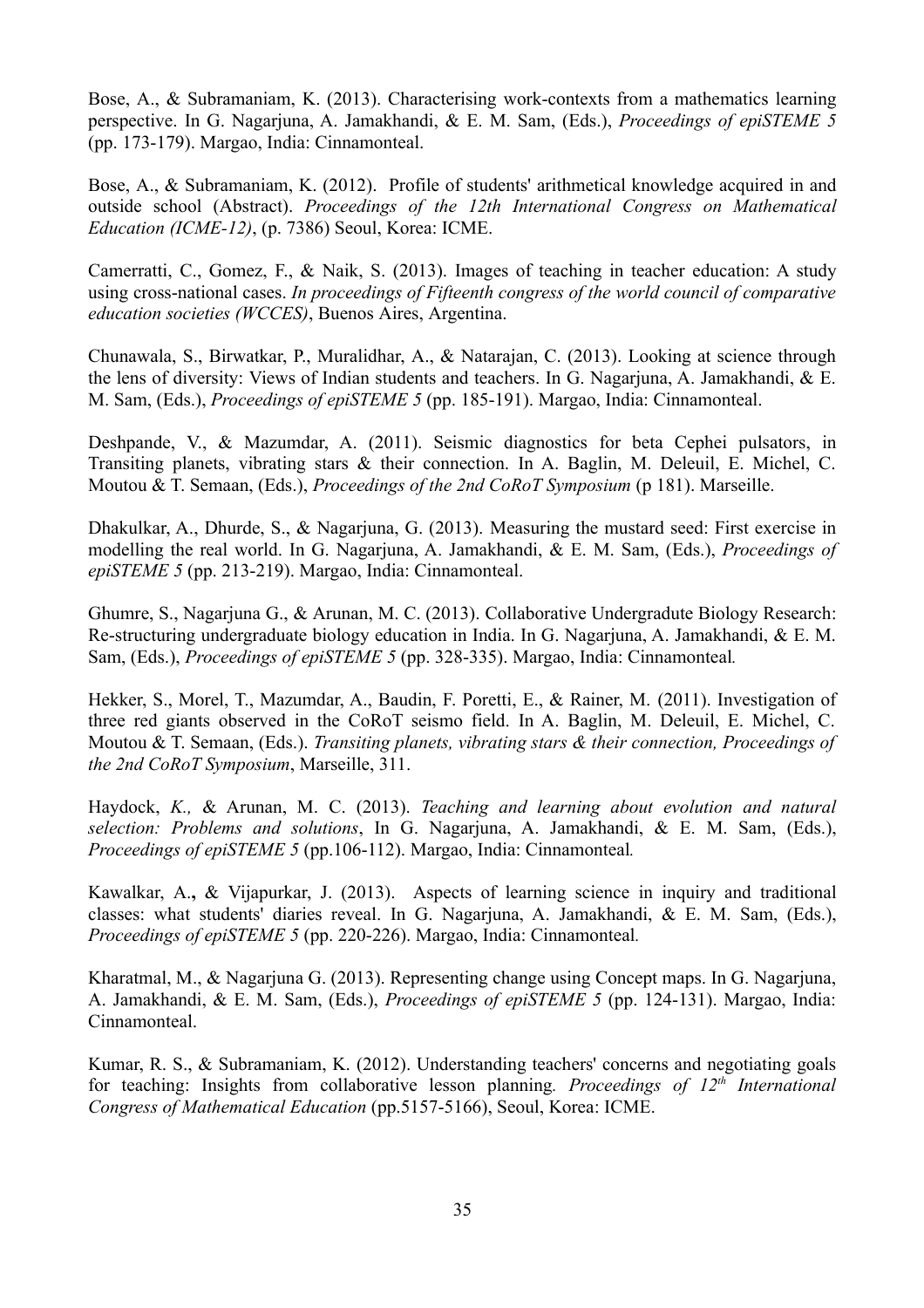Kumar, R. S., & Subramaniam, K. (2012). Interaction between belief and pedagogical content knowledge of teachers while discussing use of algorithms (Abstract). In T. Y. Tso (Ed.), *Proceedings of the 36th conference of the International group for the Psychology of Mathematics Education*, (Vol. 1, pp. 246), Taipei, Taiwan: PME.

Kumar, R. S., & Subramaniam, K. (2012). One teachers struggle to teach equivalent fractions with meaning making (Abstract). In T. Y. Tso (Ed.), *Proceedings of the 36th conference of the International group for the Psychology of Mathematics Education* (Vol. 4, pp. 290). Taipei, Taiwan: PME.

Kumar, R, S., & Subramaniam, K. (2013). Elementary Teacher's beliefs and practices for teaching of mathematics, In G. Nagarjuna, A. Jamakhandi, & E. M. Sam, (Eds.), *Proceedings of epiSTEME 5* (pp. 247-254). Margao, India: Cinnamonteal*.*

Lingefjard, T., Ghosh, J., & Kanhere, A. (2012). Students solving investigatory problems with GeoGebra - a study of students work in India and Sweden. *Proceedings of 12th International Congress of Mathematical Education* (pp.3878-3887), Seoul, Korea: ICME.

Mashood K. K., & Singh V. A.(2012). An inventory on rotational kinematics of a particle (Abstract). *Proceedings of the World Conference on Physics Education*, Istanbul. Turkey.

Mashood K. K., & Singh V. A. (2013). Development of a concept inventory in rotational kinematics: Initial phases and some methodological concerns. In G. Nagariuna, A. Jamakhandi, & E. M. Sam, (Eds.), *Proceedings of epiSTEME 5* (pp. 139-144). Margao, India: Cinnamonteal.

Makhijani, R., Chakrabarti, S., & Singh V. A. (2013). Photoluminescence Spectra of InAs Quantum Dots embedded in GaAs Heterostructure. *AIP Conference Proceedings 1512 (1)*, 202-203.

Mazumdar, A., Michel, E., Antia, H. M., & Deheuvels, S. (2012). Determination of sharp features in the CoRoT star HD49933 from its oscillation frequencies. In A. Baglin, M. Deleuil, E. Michel, C. Moutou & T. Semaan (Eds.), *Transiting planets, vibrating stars & their connection: Proceedings of the 2nd CoRoT Symposium,* (p. 197). Marseille, France.

Naik, S., & Ball, D. (2011). The elementary mathematics laboratory: A practice-based experience. *Proceedings of Fifteenth congress of the world council of comparative education societies (WCCES), Buenos Aires, Argentina*.

Naik, S., & Ball, D. (2012). Teacher learning through organized experiences. *Proceedings of 12th International Congress of Mathematical Education,* Seoul, Korea: ICME.

Pande, P., & Ramadas, J. (2013). Measurement experiences and responses to length comparison, seriation and proportioning tasks. In G. Nagarjuna, A. Jamakhandi, & E. M. Sam, (Eds.), *Proceedings of epiSTEME 5* (pp. 145-151). Margao, India: Cinnamonteal*.*

Prediger, S., Clarkson, P. C., & Bose, A. A way forward for teaching in multilingual contexts: Purposefully relating multilingual registers. *Proceedings of the 12th International Congress on Mathematical Education (ICME-12).* (pp. 6213-6222). Seoul, Korea: ICME.

Shaikh, R., Nagarjuna G., & Chandrasekaran, S.(2013). Socialising mathematics: Collaborative, constructive and distributed learning of arithmetic using a chat application*.* In G. Nagarjuna, A.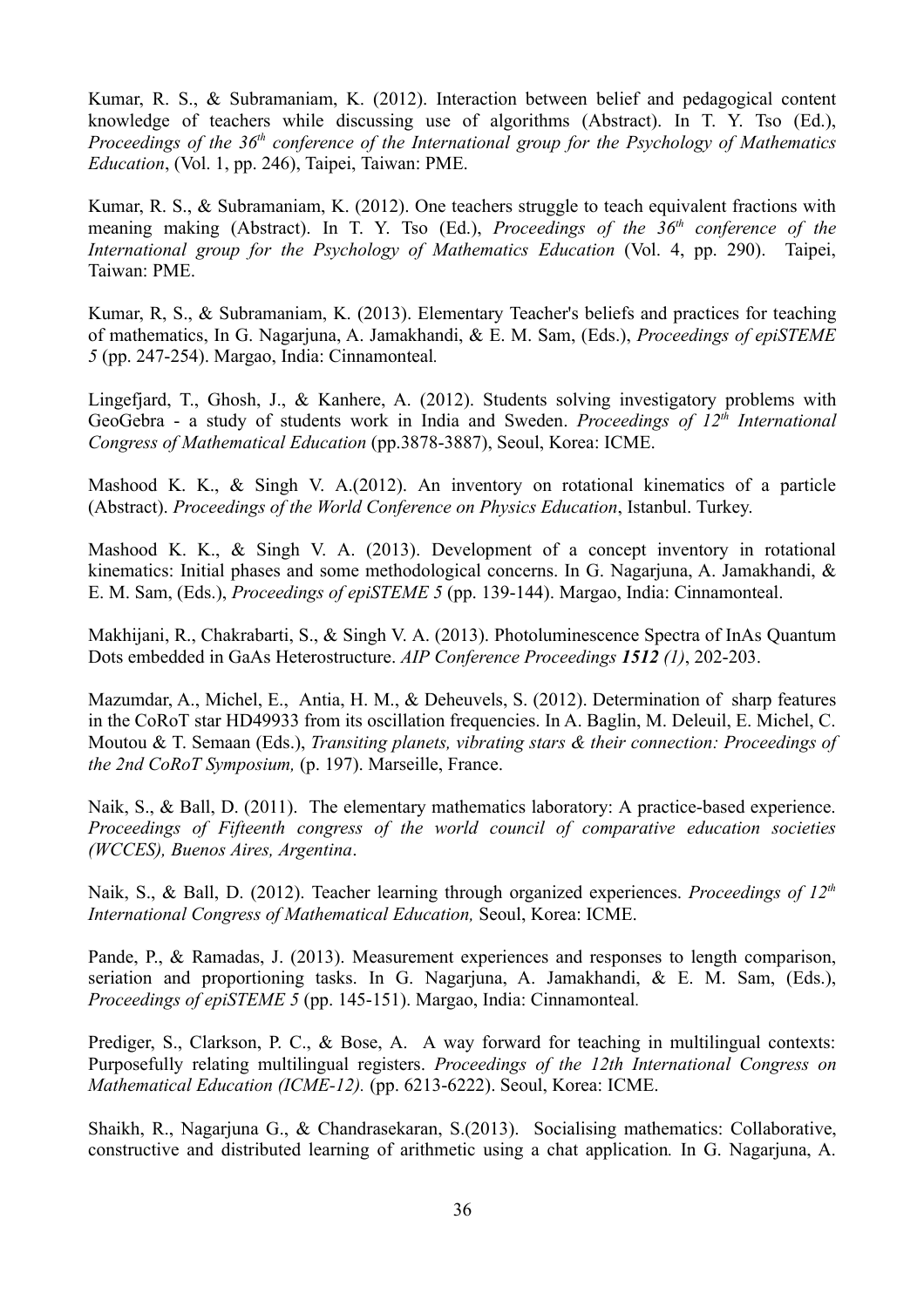Jamakhandi, & E. M. Sam, (Eds.), *Proceedings of epiSTEME 5* (pp. 307-313). Margao, India: Cinnamonteal*.*

Rahaman, J., Subramaniam, K., & Chandrasekharan, S. (2012). Exploring the connection between multiplicative thinking and the measurement of area. *Proceedings of the Twelfth Conference of International Congress of Mathematics Education,* Seoul: ICME.

Rahaman, J., Subramaniam, K., & Chandrasekharan, S.(2013). A network model of the mathematical concept of area. In G. Nagarjuna, A. Jamakhandi, & E. M. Sam, (Eds.), *Proceedings of epiSTEME 5* (pp. 300-306). Margao, India: Cinnamonteal*.*

Raveendran, *A., & Chunawala,* S. (2013). Towards *an understanding of socio-scientific issues as means to achieve critical scientific literacy.* In G. Nagarjuna, A. Jamakhandi, & E. M. Sam, (Eds.), *Proceedings of epiSTEME 5* (pp. 67-73). Margao, India: Cinnamonteal*.*

Sharma, *A., & Chunawala, S.(2013).* Students *with disabilities and their aspirations in science.* In G. Nagarjuna, A. Jamakhandi, & E. M. Sam, (Eds.), *Proceedings of epiSTEME 5* (pp. 74-80). Margao, India: Cinnamonteal*.*

Sharma, *A., & Chunawala,* S.(2013). Marching *towards inclusive education: Are we prepared for inclusive science education?* In G. Nagarjuna, A. Jamakhandi, & E. M. Sam, (Eds.), *Proceedings of epiSTEME 5* (pp. 314-320). Margao, India: Cinnamonteal*.*

Shome, S., & Natarajan, C.(2013). Projects in school learning: Teacher experiences. In G. Nagarjuna, A. Jamakhandi, & E. M. Sam, (Eds.), *Proceedings of epiSTEME 5* (pp. 321-327). Margao, India: Cinnamonteal*.*

Shome, S. (2013). Exploring students' understanding of species: A study with class VIII students. In G. Nagarjuna, A. Jamakhandi, & E. M. Sam, (Eds.), *Proceedings of epiSTEME 5* (pp. 158-164). Margao, India: Cinnamonteal*.*

Subramaniam, K., & Bose, A.(2012). Measurement units and modes: The Indian context. *Proceedings of the 12th International Congress on Mathematical Education (ICME-12)* (pp. 1974- 1983) Seoul, Korea: ICME.

Subramaniam, K. (2012). Does participation in household based work create opportunities for learning mathematics?. Paper for Plenary Panel on Opportunities for Learning Mathematics. In *Proceedings of the 36th conference of the International group for the Psychology of Mathematics Education*. *Taipei, Taiwan, Vol. 1* (pp. 107-112).

Takker, S., Kanhere, A., Naik, S. & Subramaniam, K. (2013). From relational reasoning to generalisation through tasks on number sentences. In G. Nagarjuna, A. Jamakhandi, & E. M. Sam, (Eds.), *Proceedings of epiSTEME 5* (pp. 336-342). Margao, India: Cinnamonteal*.*

Takker, S., & Subramaniam, K. (2012). Teacher's knowledge of and responses to students' thinking. *Proceedings of the 12th International Congress on Mathematical Education (ICME-12)* Seoul, Korea: ICME.

Vijapurkar, J., & Konde, P. (2013).Omne Vivum Ex vivo? A study of middle school students' explanations of the seemingly sudden appearnace of some life forms. In G. Nagarjuna, A.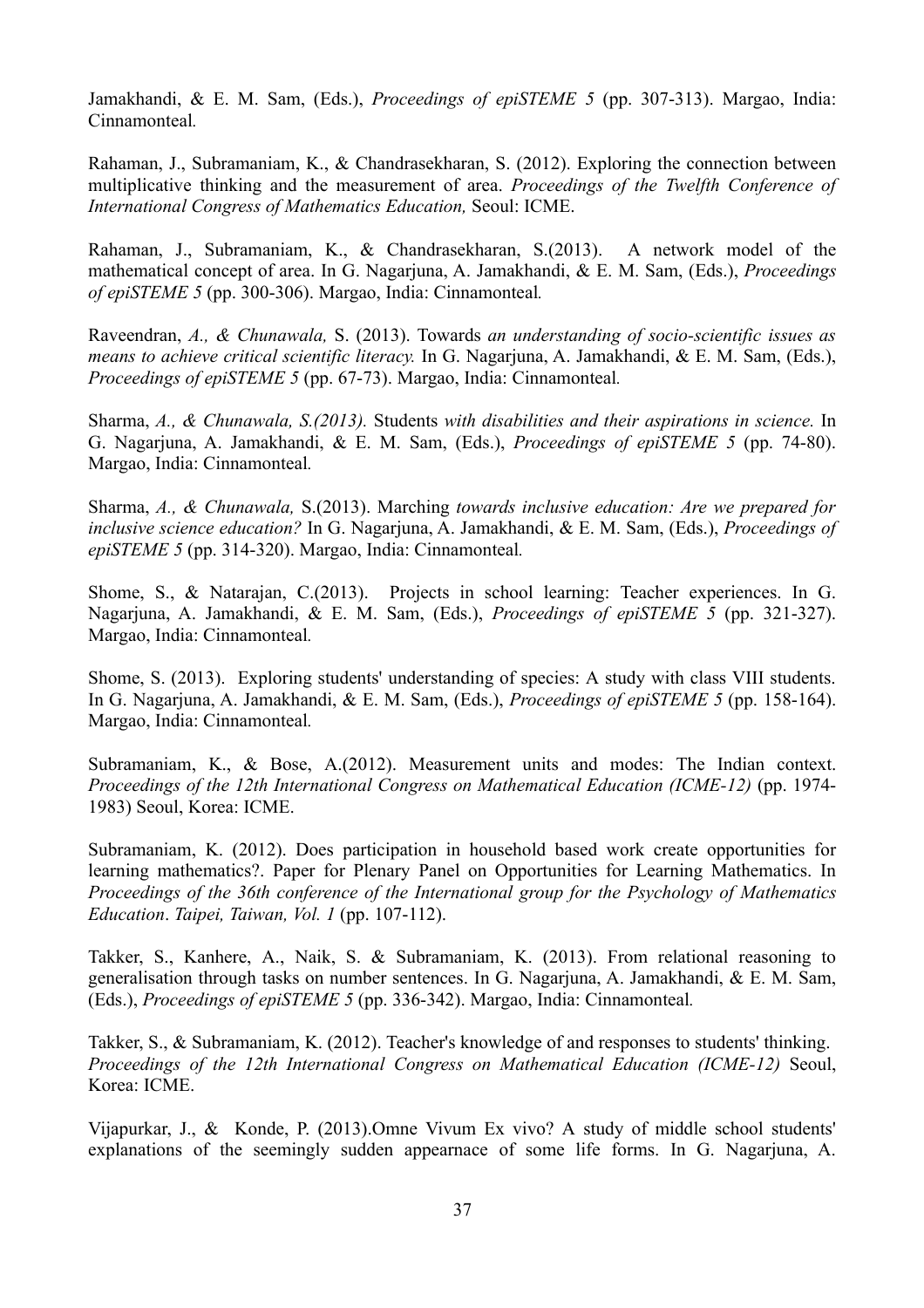Jamakhandi, & E. M. Sam, (Eds.), *Proceedings of epiSTEME 5* (pp. 165-170). Margao, India: Cinnamonteal*.*

#### **Web Publications**

Haydock, K. Artwork for illustrating material to use in natural and/or social science education, http://khaydock.com/art.php

Haydock, K. Teaching Ideas - More than 50 pdf files containing ideas for teaching various subjects, http://khaydock.com/teaching.php

Haydock, K. (2012). Articles on education: (a) How to Ask Good Questions, (b) Comments on PISA, (c) No Place Like Home (the essence of environmental science), (d) Learning Old European History, (e) Teaching Children to Question the Answers, http://khaydock.com/articles.php

Haydock, K. Contributions to Wikipedia on a variety of topics as leading sections or as additions: (a) Natural Selection, (b) Taxonomy, (c) Ethical dilemma, (d) Sandstone, (e) Dialectical materialism, (f) JBD Haldane, (g) Paramecium, (h) Mustard oil, (i) Selective breeding, (j) Scientific method, (k) Science, (l) Green Revolution, (m) Protein folding, and (n) ...Mera Joota Hai Japani! [\(http://en.wikipedia.org/wiki/Special:Contributions/Khaydock\)](http://en.wikipedia.org/wiki/Special:Contributions/Khaydock)

Mishra, K.K. (2012). Acharya Prafulla Chandra Ray: A scientist and a saint, *Patrika Garbhanal*, p.15-17, Internet Edition 67.

Mishra, K. K., Singh, V., Gajbhiye, A., Pandey, P., Chandrakar., S., & Kamble, H. e-magazines, earticles and e-reports in Hindi *(http://ehindi.hbcse.tifr.res.in)* .

Shome, S. Blog posts: [www.continuinglearning2teach.wordpress.com,](http://www.continuinglearning2teach.wordpress.com/) www.pblteachers.wordpress.com

#### **In Books**

Babu, S. D. (2012). Indigenous traditions and the colonial encounter: A historical perspective on mathematics education in India. In R. Ramanujam & K. Subramaniam (Eds.), *Mathematics education in India: Status and outlook* (pp. 37-62). Mumbai: Homi Bhabha Centre for Science Education (TIFR).

Chandrasekharan, S., Nersessian, N.J., Subramanian, V. (2012). Computational modeling: Is this the end of thought-experiments in science? In J. Brown, M. Frappier & L. Meynell (Eds.), *Thought experiments in philosophy, science and the arts*. (pp. 239-259). London: Routledge.

Kumar, R. S., Subramaniam, K., & Naik, S. (2012). Professional development of in-service teachers in India (Extended Abstract). In B. Sriraman, J. Cai, K.H. Lee, L. Fan, Y. Shimizu, C.S. Lim,. K. Subramaniam (Eds.). *Abstracts of the first sourcebook on Asian research in mathematics Education.* (pp. 207-211). Charlotte, North Carolina: Information Age publishers.

Kumar, R. S., Dewan, H., & Subramaniam, K. (2012). The preparation and professional development of mathematics teachers. In R. Ramanujam & K. Subramaniam (Eds.), *Mathematics*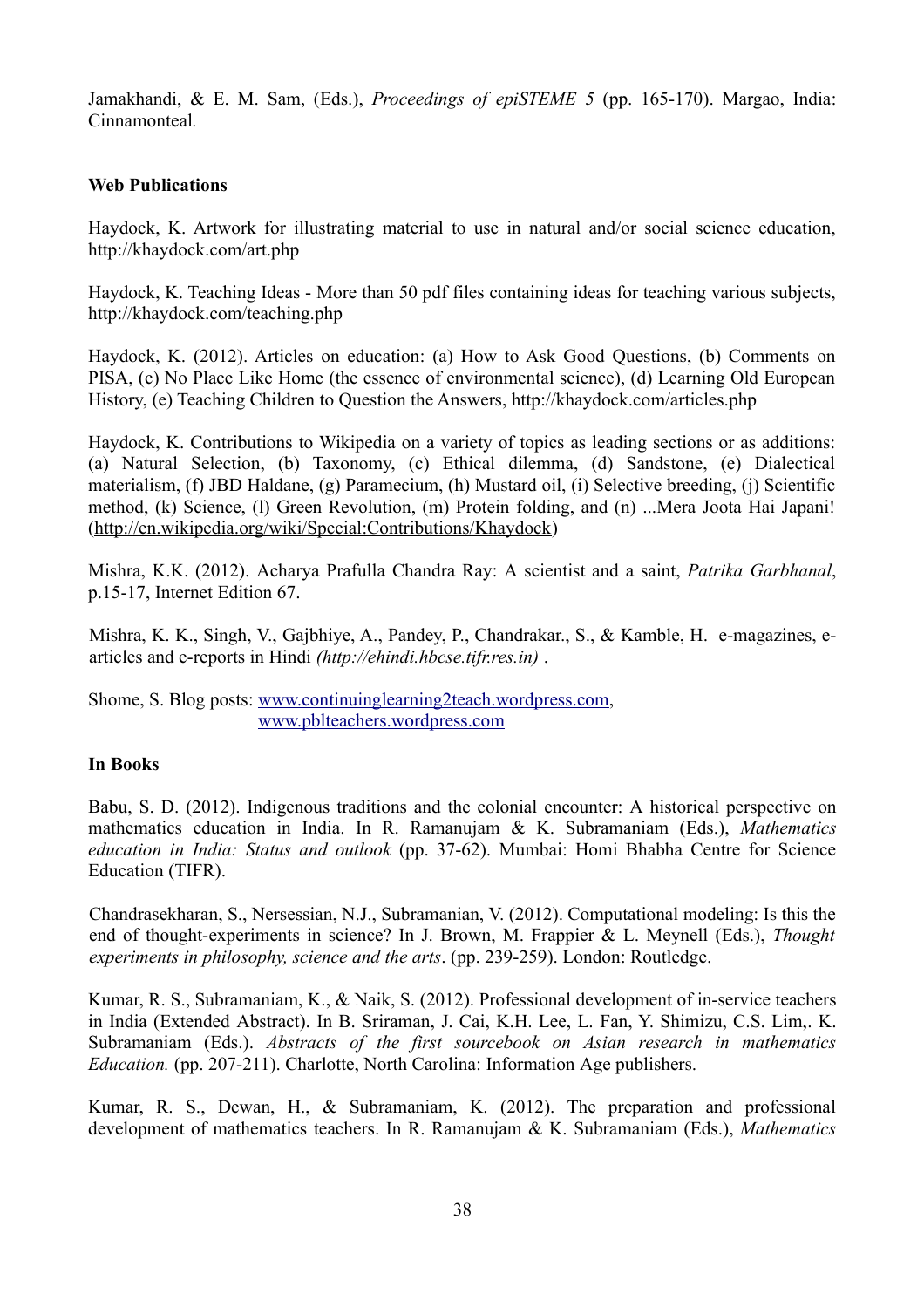*education in India: Status and outlook* (pp. 151-182). Mumbai: Homi Bhabha Centre for Science Education (TIFR).

Ladage, S., Swapna Narvekar, S., & Das-Sen, I. (2012). Designing a laboratory course for undergraduate chemistry. In S. Ladage & S. D. Samant (Eds.), *Chemical education* (pp.113 – 117). New Delhi: Narosa Publishing House.

Mishra, K. K., Vigyan parishad: Achievements and expectations, In *Centenary book of the Vigyan Parishad Prayag*, Allahabad, p.145-147.

Pfeiffer, H.D., Ignatov, D. I., Poelmans, J., & Nagarjuna, G. (Eds.). (2013). *Conceptual Structures for STEM Research and Education, Proceedings of the 20th International Conference on Conceptual Structures (ICCS 2013).* Mumbai, India: Springer-Verlag, Berlin.

Singh, V., & Ghosh**,** S.K. (2012). The desirability of a unified teaching strategy for electronic structure calculations in quantum chemistry and condensed matter physics, In S. Ladage and S. D. Samant, (Eds.), *Chemical education* (pp 163-167). New Delhi: Narosa Publishing House.

Srivastava, A., & Ramadas, J. (2013). Analogy and gesture for mental visualization of DNA structure. In D.F. Treagust & C.-Y. Tsui (Eds.), *Multiple representations in biological education*, (pp.311-329). Dordrecht, The Netherlands: Springer.

Welsh, T.N., Chandrasekharan, S., Neyedli, H.F., Ray, M.C., Chua, R., & Weeks, D.J. (2012). Perceptual-motor interaction: Some implications for human-computer interaction. In, J.A. Jacko (Ed.), *Human-computer interaction handbook* (3rd ed., pp.3-20). Lawrence Erlbaum.

#### **Book Reviews**

Shome, S. (2012). Book review on Dixit, A., et al. *Jeevan ki ikai* (Koshika Published by Eklavya, Bhopal). *Voices of Teachers and Teacher Educators*, *1*(3), 86-88.

#### **Books**

Agarkar, S. C., & Kumar, A. (2012). *Remedial geometry Part 1: Geometrical figures (in Marathi)*. Mumbai: HBCSE, TIFR.

Agarkar, S. C., & Kumar, A. (2013). *Remedial geometry Part 2: Mensuration, congruence, similarity and symmetry (in Marathi)*. Mumbai: HBCSE, TIFR.

Ghaisas, A.D. (2013). *Aakash kase pahawe: Marathi book on observational astronomy*, 4th book in the "He mahit hawech 101" series of books, Manovikas Prakashan, Pune.

Singh, V.A., & Pathak, P. (2013). *Indian National Physics Olympiad theory problems and solutions*  $(2006-2009)$  ( $5<sup>th</sup>$  ed.). Mumbai: HBCSE, TIFR.

Ladage, S., Narvekar, S., & Das-Sen, I.(2013). *Experimental problems in chemistry (2003-2007)* (2nd ed.). Mumbai: HBCSE, TIFR.

Mishra, K. K (2012). *Abstract Book* of the National Workshop on Development of Educational ematerials in Hindi, organized by HBCSE under the auspices of Vigyan Pariashad Prayag, Allahabad,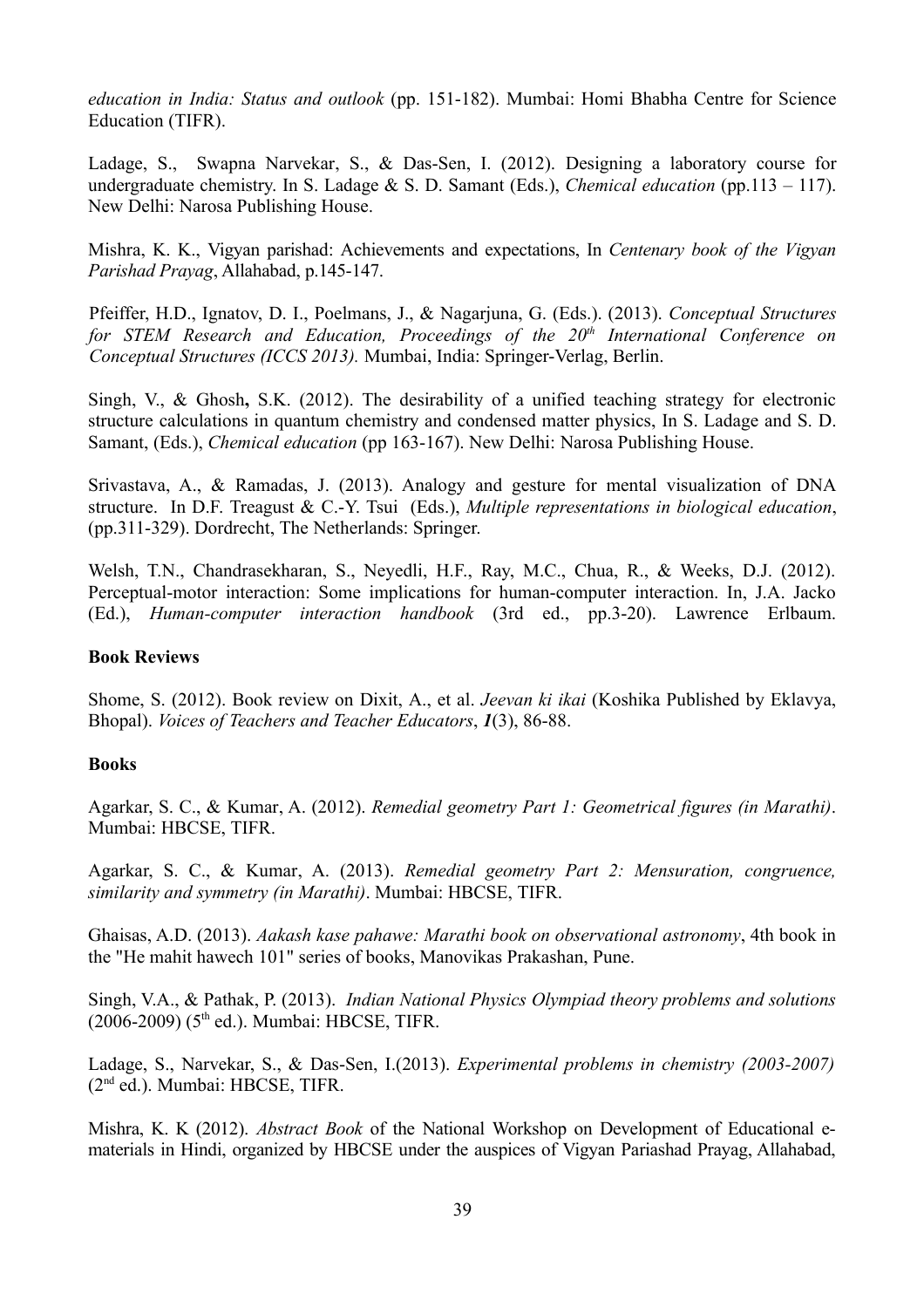November 2-4, 2012.

Nagarjuna *G., Jamakhandi, A., & Ebie S.M. (Eds.). Proceedings of epiSTEME-5: Fifth International Conference to Review Research on Science, Technology and Mathematics Education.* Mumbai: Cinnamonteal.

Pradhan H. C., & Narlikar, J. (Eds.), Author: Geet, S. (2012). *Srishti Vidnyan Gatha – A Book of Knowledge for School Children* (in Marathi), , Vols 1 & 2 Pune: Rajhans Prakashan.

Ramanujam, R., & Subramaniam, K. (Eds.). (2012). *Mathematics Education in India: Status and Outlook*, Mumbai: HBCSE, TIFR

Sriraman, B., Cai, J., Lee, K., Lianghuo, F., Shimuzu, Y., Lim, C.S., & Subramaniam, K. (Eds.). *Abstracts of The First Sourcebook on Asian Research in Mathematics Education: China, Korea, Singapore, Japan, Malaysia, and India*, Charlotte, North Carolina: Information Age Publishing.

Sule A., Ghaisas A., & Vahia M.N (2012). *Question papers of Indian National Astronomy Olympiad (1999 – 2008),* Manovikas Prakashan, 2012.

Sule A., Ghaisas, A., & Vahia, M.N. (compiled). (2013). *Question papers of Indian National Astronomy Olympiad (1999 – 2008),* Manovikas Prakashan, 2013.

Singh, V.A., & Praveen, P. (2013). *Indian National Physics Olympiad theory problems and solutions (2006-2009)* (5th ed.)*.* Mumbai: HBCSE, TIFR.

#### **Technical Reports/Internal Reports**

Chunawala, S., Natarajan,C., Muralidhar, A., Birwatkar, P., Thakur, B., Battin, G & Karade, D. (2012). *Science education for diversity - WP5 India report*. Mumbai: HBCSE, TIFR.

Chunawala, S., Natarajan, C., Birwatkar, P., Muralidhar, A., & Thakur, B. (2012). *Case study 1– Atomic energy central school*. Mumbai: HBCSE, TIFR.

Chunawala, S., Natarajan, C., Birwatkar, P., Muralidhar, A., & Thakur, B. (2012). *Case study 2– Atomic energy central school*. Mumbai: HBCSE, TIFR.

Chunawala, S., Natarajan, C., Birwatkar, P., Muralidhar, A., & Thakur, B. (2012). *Case study 3 – Amulakh amichand bhimji vidhyalaya*. Mumbai: HBCSE, TIFR.

Chunawala, S., Natarajan, C., Birwatkar, P., Muralidhar, A., & Thakur, B. (2012). *Case study 4 – Academy of fine arts and crafts (AFAC)*. Mumbai: HBCSE, TIFR.

Haydock, K., Kumar, A., Bhattacharya, M., & Diwakar, R. (2012). *Report of small science workshop at Sri Sri Ravishankar Vidya Mandir, Mulund*, 16 pp. Mumbai: HBCSE, TIFR.

Kumar, R., Subramaniam, K., Haydock, K., & HBCSE members. (2012). *HBCSE's perspective on teacher education, fourth international policy dialogue forum on teacher challenges for education for all in India, New Delhi, May 20-30, 2012.* Mumbai: HBCSE

Kumar, R., Subramaniam, K., Haydock, K., & HBCSE members. (2012). *Educational resources for*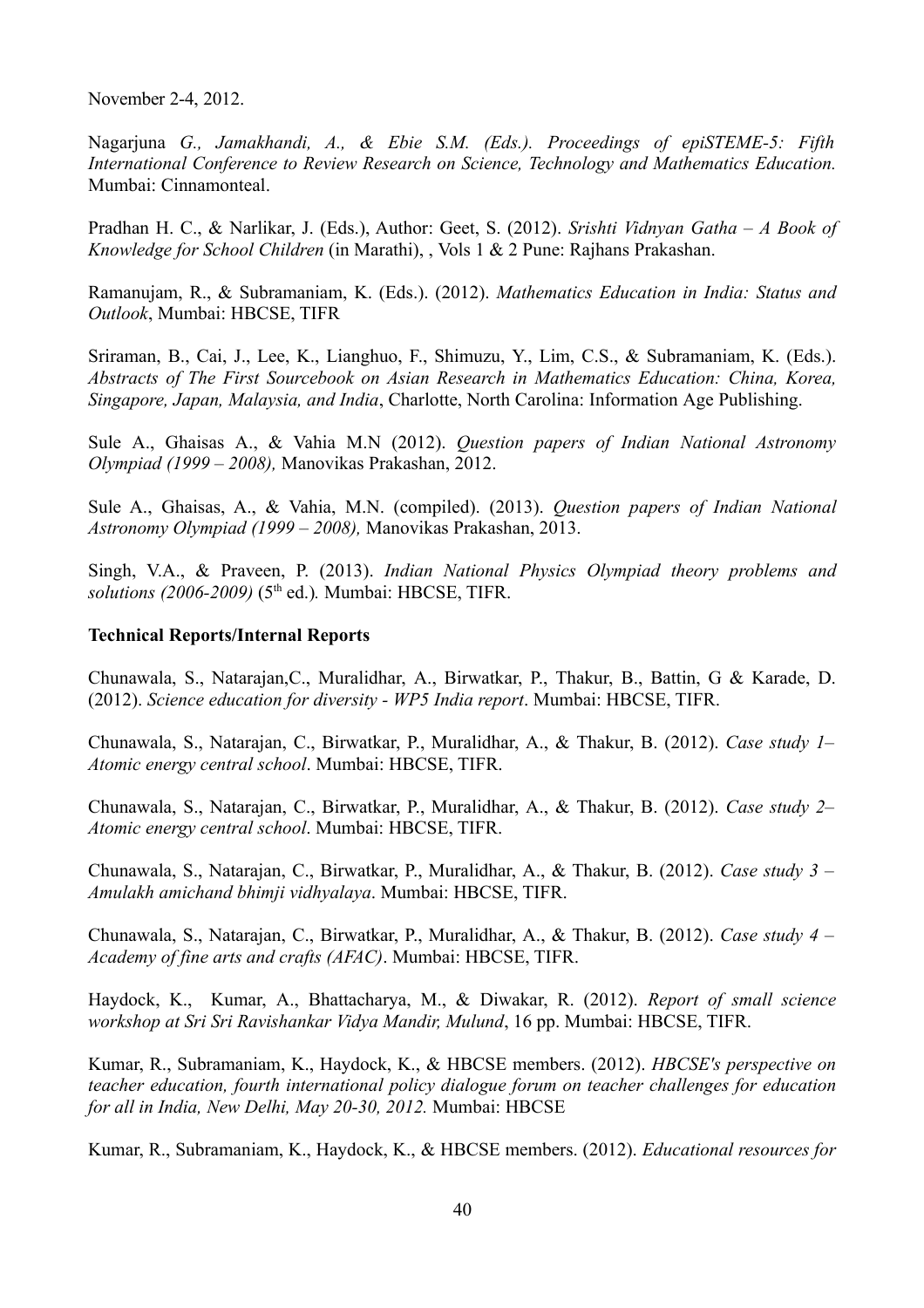*teacher education, fourth international policy dialogue forum on teacher challenges for education for all in India, New Delhi, May 20-30, 2012.* Mumbai: HBCSE

Mazumdar, A., De, P., & Epili, P. (2012). *CBSE proficiency test in science and mathematics.* Mumbai: HBCSE

Subramaniam, K., Kharatmal, M., Bhattacharya M., & Ramadas, J. (2012). *Interim report to MHRD of DIET visits, working group meeting, capacity building workshops, 12 pp.* Mumbai: HBCSE, TIFR. Available on [http://teacher-ed.hbcse.tifr.res.in/documentation.](http://teacher-ed.hbcse.tifr.res.in/documentation)

A. Sule., & Adekar, P. (2012). *Report of the Indian Astronomy Olympiad Programme*. Mumbai: HBCSE, TIFR

A. Sule., & Adekar, P. (2012). *Report of the 9 th Astronomy Olympiad Nurture Programme.* Mumbai: HBCSE, TIFR

#### **Popular Science Articles**

Chandrasekharan, S.(2013, April). Student, teach thyself. *Science Reporter*, 8-13.

Deshmukh, N. D. (2012). An ideal science club. *Virar National Education Society's Souvenier,* 15- 16.

Deshmukh, N. D. (2012, December). Sashodhakana Upayukta Asah Sanstha (Useful Institutes for Researchers), *Shikshak Mitra.*

Ghaisas, A.D. (2013, March 1). Newton 40 markancha tar Einstein 10 markancha. *Lokaprabha Weekly, Special issue on Science Education*, Indian Express Publications.

Haydock, K. (2011, November). Maan lo ki tum bahri ho (in Hindi), *Chakmak*, 88-90

Haydock, K. (2011-12). Inka vikas kaise hua? (in Hindi), *Chakmak*, (a) Bhag 1, pp. 36-37, November 2011; (b) Bhag 2, pp. 34-35, December 2011; (c) Bhag 3, pp. 37-39, January 2012; (d) Bhag 4, pp. 22-23, February 2012.

Haydock, K. (2011, November). Numerous **articles illustrated in** *Chakmak***, pp. 4, 5, 6, 148-151, 163**

Mishra K. K. (2012, Feb- April). Human Genome Project and its significance, *Avadh-Archana*, 40- 44.

Mishra K. K. (2012, November). Growing role of e-learning in 21st Century, *Avishkar*, 17-22.

Mishra K. K. (2013, January). A report on national workshop on development of educational ematerials in Hindi, *Avishkar*, 46-47.

Mishra K. K.(2013, February). Discovery of Higgs Boson, A great achievement of science, *Vigyan Ganga*, *3*(5), 37-40.

Mishra K. K. (2013, January). Water: A Wonder Substance, *Vigyan*, A Special Issue on Water, 5-9.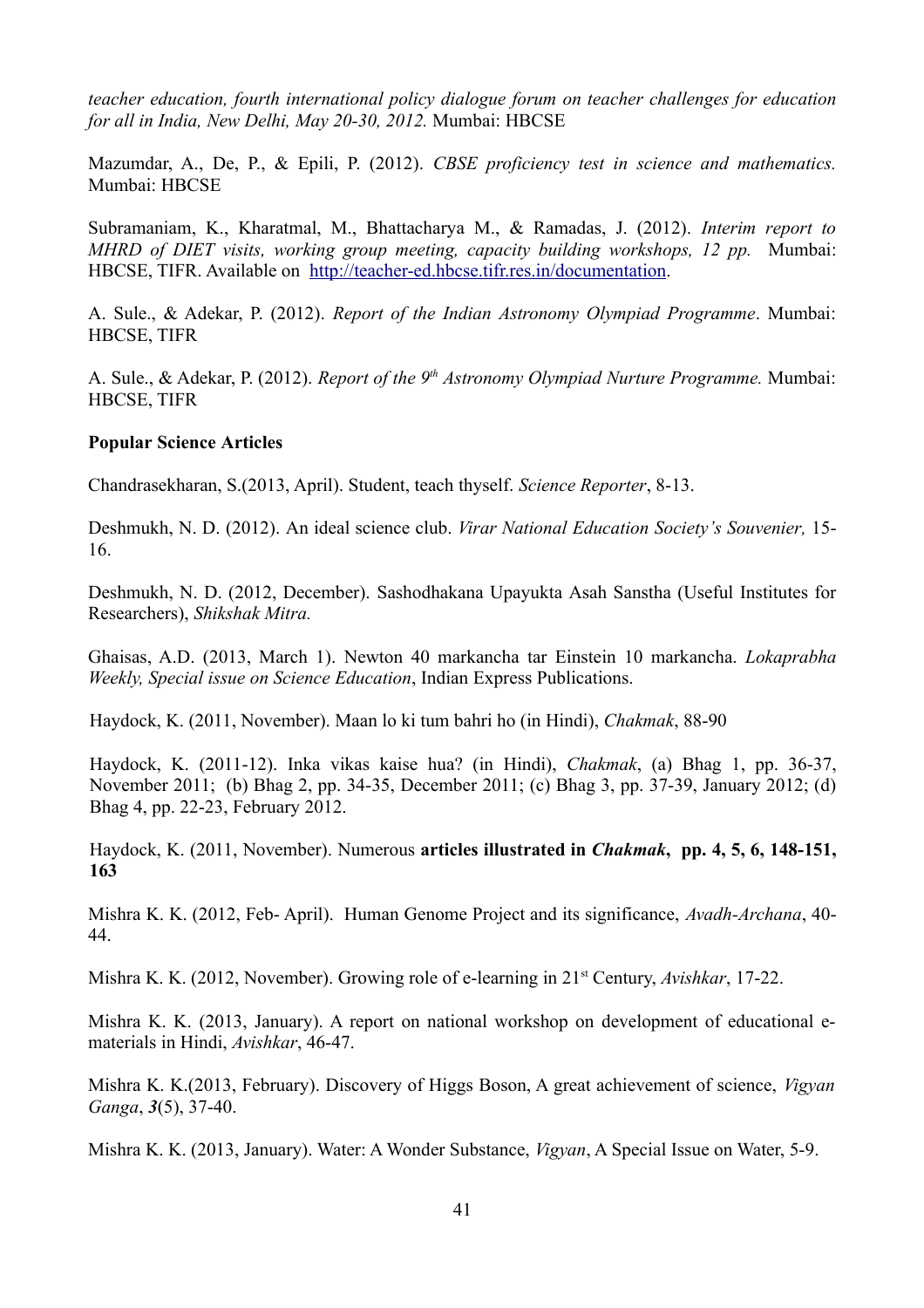Pradhan, H. C. (2013, Feb-March). Shikshanachi Navi Vat (in Marathi), Sahitya Vishwa, Special Diwali Issue 2012; *Loksatta.*

Pradhan, H.C. (2013, March 1). An extensive interview on science education, *Lokprabha* (Marathi weekly), Special National Science Day Issue, 12-19.

Vijapurkar, J. (2012, Oct-Nov). Samazlay Na...? (Translation by publisher of 'Did you understand...? *Shaikshanik Sandarbh*, *No. 77,* 3.

Vijapurkar, J. (2012, August). Did you understand...? *J. Teacher Plus,10*(8), 44.

Vijapurkar, J. (2012, June-July). Vignyan vargaat mulanna samjoon ghetana (Translation by publisher of 'Listening to children's voices in the science classroom' learning curve, April 2009 issue) *Shaikshanik Sandarbh 76*, 29.

#### **NIUS Project of College Students**

*Panchali Nag* [St. Xavier's College Kolkata]; Seismic Modelling of CoRoT star; Mentor: Anwesh Mazumdar [HBCSE]

*Tushar Shrotiya* [IISER Pune]; Asteroseismic analysis of solar type stars; Mentor: Anwesh Mazumdar [HBCSE]

Akshay Subramaniam [IIT Madras]; Asteroseismic analysis of solar type stars; Mentor: Anwesh Mazumdar [HBCSE]

*Saumya* [St. Stephens College, Delhi]; Landau Theory of Phase transitions, (report received in 2012); Mentor: Vijay Singh [HBCSE]

*Shilpi Singh* [Centre for Excellence in Basic Sciences (UM-DAE)]; Approximate approaches to the one dimensional finite potential well; Mentor:Vijay Singh [HBCSE] and Praveen Pathak [HBCSE]

*Sakshi Jain* [IIT Mumbai]; Square Quantum Conservation through non-destructive discrimination of highly entangled multipartite state; Mentor: Prof. Prasanta Panigrahi [IISER Kolkata] and Vijay Singh [HBCSE]

*Rishab Ramani* [IIT Madras]; Quantum Systems and Disorders; Mentor: Vijay Singh [HBCSE]

*Rahul Makhijani* [IIT Mumbai]; An Approach to Photoluminescence Spectra of InAs quantum dots; Mentor: Vijay Singh [HBCSE] and Praveen Pathak [HBCSE]

*Viraj B. Deshpande* [IIT Mumbai]; Seismic Dignostics For B CEPHET Stars; Mentor: Anwesh Mazumdar [HBCSE]

*Jishnu Bhattacharya* [IIT Kanpur]; Asteroseismic Analysis Of Solar Type Stars; Mentor: Anwesh Mazumdar [HBCSE]

*Aashay Patil* [IISER Pune]; Analysis of the Opera Results And Its Implications On Theory; Mentors: Subhendra Mohanty [Physical Research Laboratory, Ahmedabad] and D. P. Roy [HBCSE]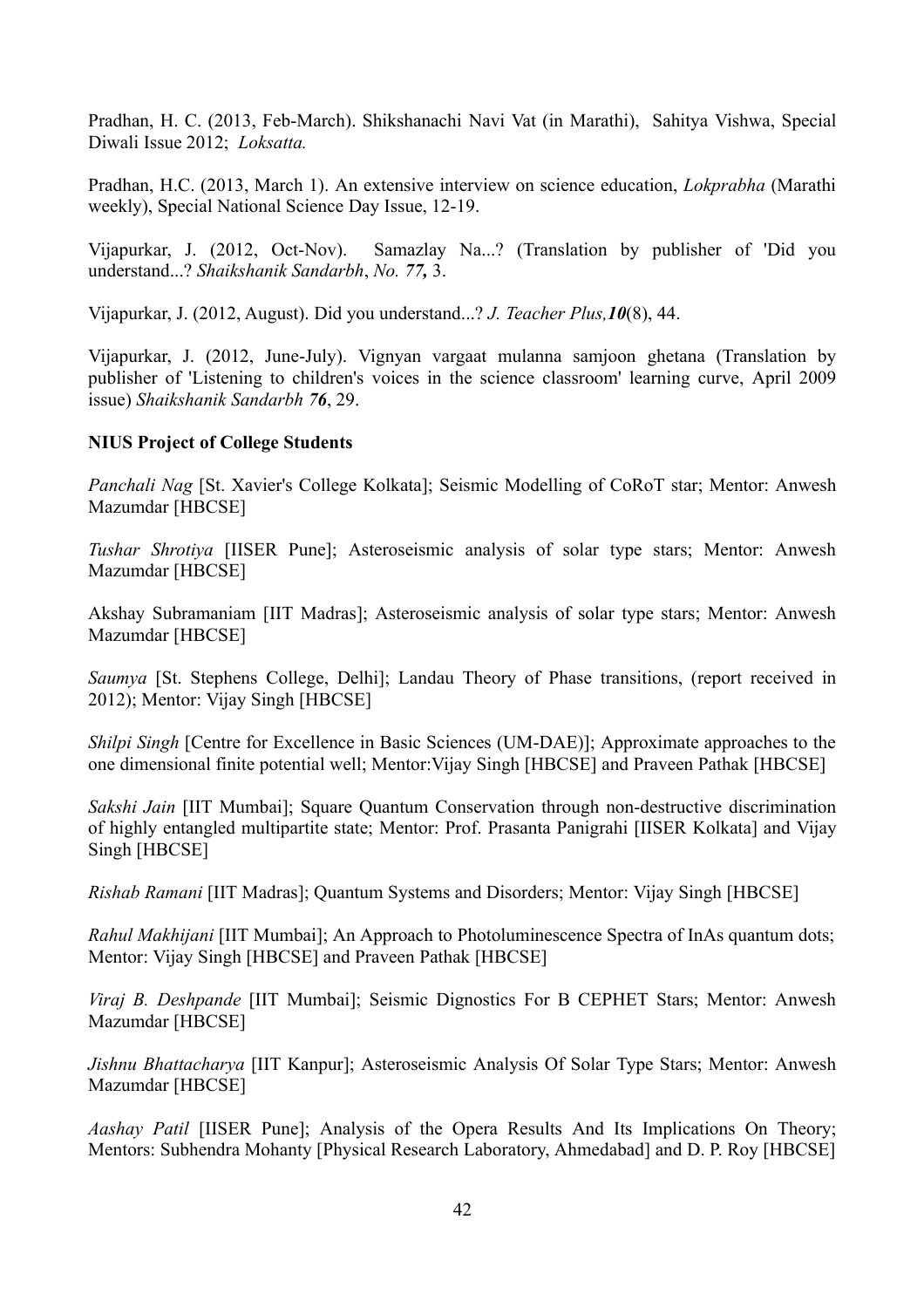*Suraj Chawla* [IISER Pune]; Analysis of Dark Matter Detection And Opera Neutrino Experiments; Mentors: Subhendra Mohanty [Physical Research Laboratory, Ahmedabad] and D. P. Roy [HBCSE]

*Chiranjit Mitra* [IISER Kolkata]; Atmospheric Neutrino; Mentor: D. P. Roy [HBCSE]

*Sukhdeep Singh* [IIT Mumbai]; Dark Matter in Galaxy; Mentor: Jayaram Chenglure [NCRA Pune]

*Manu Mannattil* [IIT Kanpur]; Gas Outflows From Galaxies; Mentors: Biman Nath [Raman Research Institute, Bangalore] and Anwesh Mazumdar [HBCSE]

*Anindya Sengupta* [IISER Kolkata]; Dynamic Aspects of Axisymmetric Accretion; Mentor: Arnab Kumar Ray [Jaypee University of Engineering and Technology] and Anwesh Mazumdar [HBCSE] *Soumyajit Bose* [IIT Kanpur]; Dynamic Aspects in Accretion Processes; Mentor: Arnab Kumar Ray [Jaypee University of Engineering and Technology] and Anwesh Mazumdar [HBCSE]

*Saurav Sarma* [Cotton College, Guwahati]; a) Understanding the Electronic Structure of substituted Benzene & Coronene Molecules Implications towards Molecular Electronics; b) Theoretical study of electronic transmission through conjugated molecules and molecular diode; c) Hydrogen Storage on TiMgn cluster; Mentor: Chiranjib Majumdar [BARC]

*Shashank Pant* [IISER Kolkata]; Investigation of liquid state properties by Molecular Dynamics simulation code (report writing in progress); Mentor: Nihar Chaudhury [BARC]

*Vinay Bharadwaj* [The National Degree College, Basavangudi, Bengaluru]; Study of head group areas of non-ionics and their dependence on various parameters such as ethoxylation, chain length and salt concentrations; Mentor: S S Bhagwat [ICT]

*Sangamesh Sarangamath* [IISER Pune]; Micellization in a mixture of solvents; Mentors: Radha Jayaram [ICT, Mumbai] and Savita Ladage [HBCSE]

*Shukla Sarkar* [IISER Kolkata]; Metal ion extraction using non-ionic surfactant using foam formation technique; Mentors: P.A.Hassan [BARC] and Indrani Das (Sen) [HBCSE]

*Manish Kumar* (IIRBS, Kottayam); Synthesis of polyaniline for optical pH sensing; Mentor: Shilpa Sawant [BARC]

*Bidisha Baidya* [Cotton College, Guwahati]; Metal ion extraction based on cloud point technique; Mentors: P.A. Hassan [BARC] and Indrani Das (Sen) [HBCSE]

*Laxman Vamshi Kandala* [Hyderabad Central University, Hyderabad]; Effect of substituent present on aniline derivative on azo synthesis and on its λmax; Mentora: Lakshmy Ravishankar [Vaze College] and Savita Ladage [HBCSE]

*Tejas Joshi* [KET's VG Vaze College]; Mumbai Kinetic study involved in the synthesis of dihydropyrimidones, Mentor: Lakshmy Ravishankar [Vaze College, Mumbai]

*Kaushik Talukdar* [Cotton College, Gauhati]; Synthesis of Dihydropyrimidinones using urea / thiourea, (ratio same, catalysts varying); Mentor: Lakshmy Ravishankar [Vaze College, Mumbai]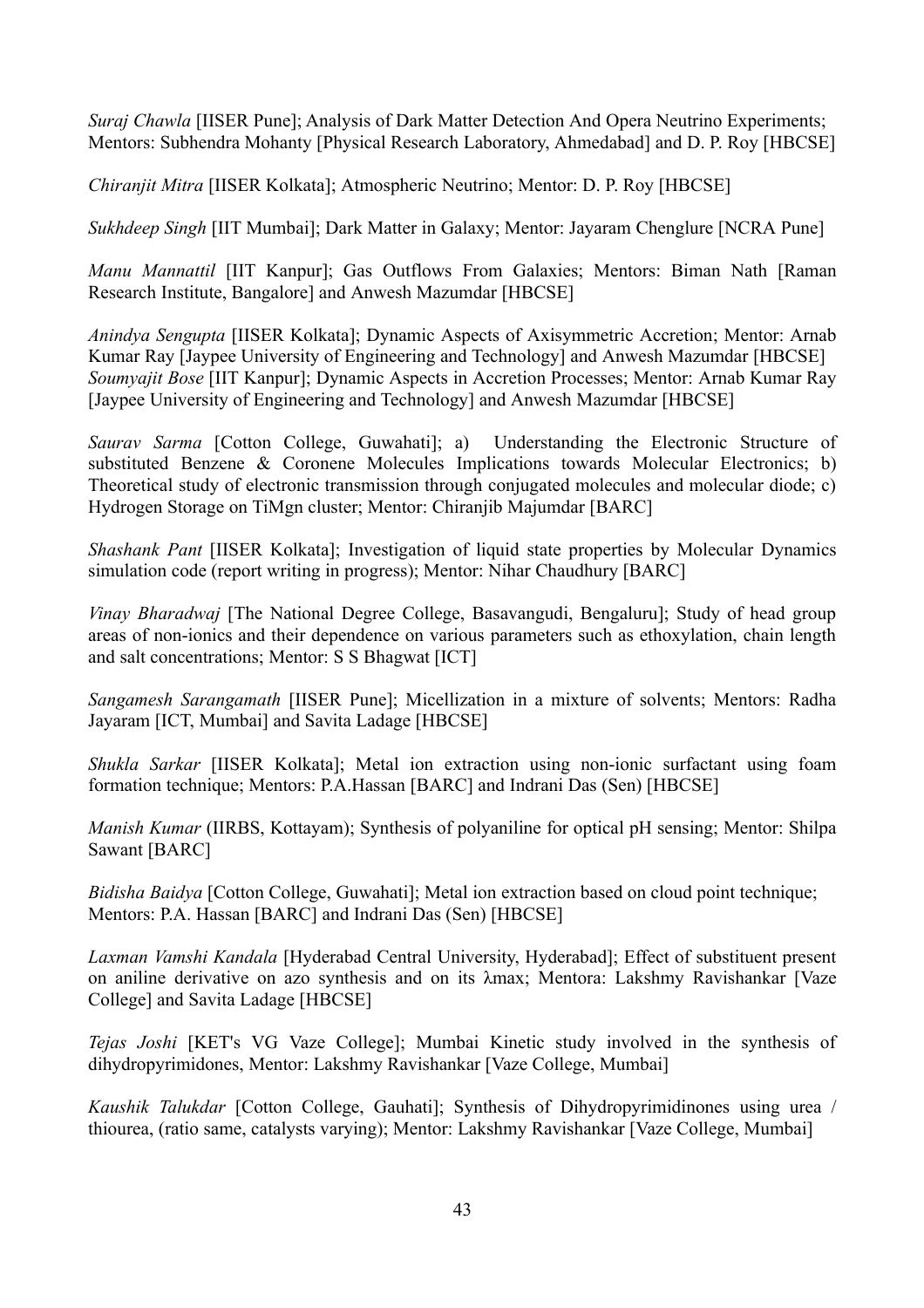*Pankaj Ghildiyal* [St. Stephen's College, Delhi]; Synthesis and characterization of Titanium-dioxide nanostructures for application in dye-sensitized solar cells; Mentor: Deepa Khushalani [TIFR]

*Apurba Nandi* [Jadavpur University, Kolkata]; The role of steric factor on bimolecular nucleophilic substitution reaction  $(SN_2)$ : A Theoretical approach; Mentor: Dilip Maity [BARC]

# **13. Lectures / Lecture Courses Given Elsewhere**

# **S. C. Agarkar**

- 1. Contribution of India to Mathematics, Annual Programme of the Mathematics Teachers' Association of Mumbai, Amar Hind Mandal, Dadar, Mumbai, April 7, 2012.
- 2. Essential Features of Scientific thinking, Inaugural Session of Summer Camp, Nerurkar High School, Dombivali, Dist. Thane, April 9, 2012.
- 3. Special Features of the Knowledge Society, Valedictory Function of the Science Fair, Ashoka International School, Nashik, July 18, w2012.
- 4. India's Contribution to the Development of Mathematics, National Mathematics Year, DAV Public School, Thane, July 27, 2012.
- 5. Simple Ideas that Changed the World, Inaugural Address at the National Level Science Meet, DAV public School, Airoli, Navi Mumbai, August 31, 2012.
- 6. Practical Use of Open Educational Resources in Classroom Interaction, Shivaji Shikshan Sanstha, Amravati, September 15, 2012.
- 7. Ozone Depletion: Problem and Solution, Department of Chemistry, Sant Gadge Baba Amravati University, Amravati, September 15, 2012.
- 8. Learning from International Science Exhibitions, Seminar for District Science Teachers' Association, New English School, Akola, September 17, 2012.
- 9. India's progress in Science and Technology, Shivaji Science College, Akola, September 17, 2012.
- 10. Importance of Peer Interaction in School Education, PVDT College of Education, Churchgate Mumbai, September 26, 2012.
- 11. Influence of Science and Technology on Human Life, Valedictory Function of Khoj, a Science Festival, DAV Public School, Panvel, Navi Mumbai, October 2, 2012.
- 12. Role of Mathematics in the Development of Chemistry, Enrichment Camp for Talented Students, Delhi Public School, Nerul, Navi Mumbai October 19, 2012.
- 13. Information Revolution and its Influence on Knowledge Management, Teachers' Seminar on Use of Computer for School Education, Maharishi Parshuram College of Engineering, Velnehwar, Dist. Ratnagiri, December 1, 2012.
- 14. Open Educational Resources for Schools in Science and Mathematics, Teachers' Seminar on Use of Computers in School Education, Maharishi Parshuram College of Engineering, Velneshwar, Dist. Ratnagiri, December 2, 2012.
- 15. Right brain development through mathematics education, Graduate Function of Universal Concept in Mental Mathematics Systems, Gadkari Rangayatan, Thane, December 8, 2012.
- 16. Recent changes in school education, Bal Shivaji High School, Akola
- 17. Science education in 21st century, High School, Pusad, January 17, 2013.
- 18. Use of ICT in school education, Teachers Seminar at Maharishi Parshuram College of Engineering, Velneshwar, January 20, 2013.
- 19. Math stories: Anecdotes from the lives of mathematicians, International Children's Science and Mathematics Festival, Hotel Subway, Visakhapatnam, November 11, 2012.
- 20. Conducting research in learning hurdles and remedial measures in Mathematics, National Seminar on Recent Trends in Research in Mathematics, Bandodkar Science College, Thane, December 8, 2012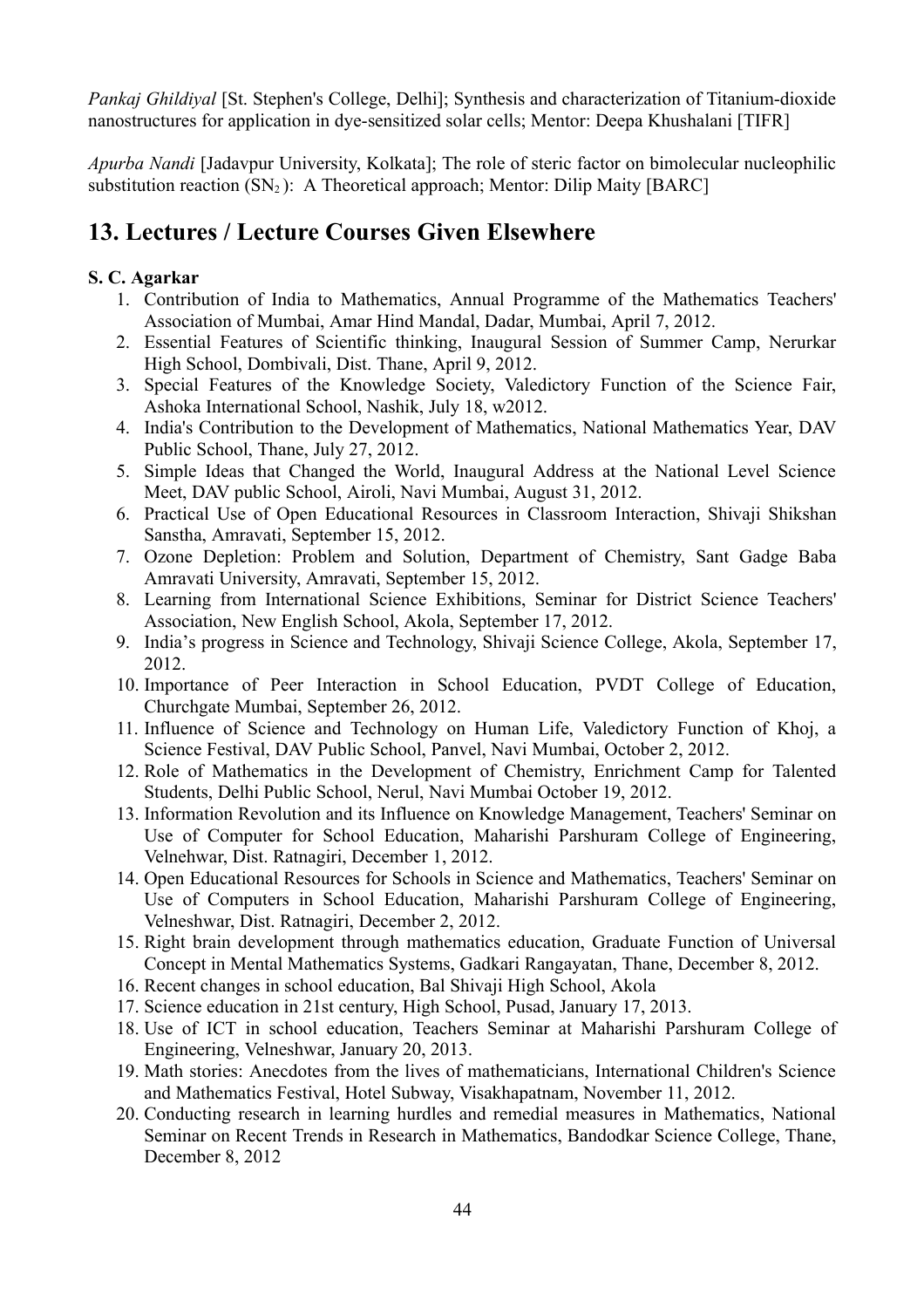- 21. Vivekananda on science education, National Seminar on Vivekananda's Thoughts on Education in the Contexts of Human Development, Sarojini Naidu Government Girls College for post graduate studies, Shivaji Nagar, Bhopal, February 2, 2013.
- 22. Science Education as field of research, Special Lecture at the National Conference on Research in Education, Centre for Advanced Study in Education, M.S.University of Baroda, Vadodara, March 2013.
- 23. Developing digital resources to support school science and mathematics education, Episteme 5, HBCSE, Mumbai.

#### **A. Bose**

1. "Mathematics outside classrooms", talk at National Seminar on Mathematics as part of the "National Year of Mathematics", organised by the NCERT Delhi and SCERT Chhattisgarh in Raipur, Sept 2012.

#### **S. Chunawala**

- 1. Qualitative Research Designs, In Training and Research as part of an ICSSR Sponsored 7- Day Workshop on Research Methodology in Social Sciences, K. J. Somaiya Comprehensive College of Education, Mumbai, December 1-8, 2012
- 2. Science Communication in Indian Languages by the Homi Bhabha Centre for Science Education; at the National Meet of Science Communicators in Indian Languages, jointly organised by Vigyan Prasar (DST, Govt. of India) and Vigyan Parishad Prasar (Allahabad), at Allahabad, 13-15 December 2012.
- 3. Looking at Science through the Lens of Diversity Views of Indian Students and Teachers, poster co-authored by Sugra Chunawala, Pooja Birwatkar, Adithi Muralidhar and Chitra Natarajan, at international conference epiSTEME 5, HBCSE, Mumbai, 7-11 January 2013.
- 4. Qualitative Research Documentation, as part of a certificate course in Research Methodology and Computer Application, organised by K J Somaiya College of Science and Commerce, Feb 27, 2013.

## **I. Das (Sen)**

- 1. The periodic table and acid-base chemistry, AEES JSO programme, May 2012
- 2. Projects in science : Discussion session, TPD workshops, Bihar ,September 2013 (with S. Narvekar)
- 3. Laboratory Activity sessions- Experiments in Acid-base chemistry, TPD workshops, West Bengal (September 2013) and Gujarat (March 2013) (with S. Narvekar)
- 4. Experiments in school chemistry, one day workshop conducted for teachers from different schools in Thane District, September 2012 (with S. Narvekar)

## **P. De**

- 1. Taught a course on Discrete Mathematics to second year mathematics students at the UM-DAE Centre for Excellence in Basic Sciences, Mumbai, Aug-Dec, 2012
- 2. 'Mathematical problem solving to school teachers' at a workshop organised by BASE at Nehru Science Centre, Mumbai., September, 2012
- 3. Session on Geometry for Teacher Educators from Gujarat. This was a part of the Teachers' Professional Development programme held at HBCSE, February, 2013.

## **N. D. Deshmukh**

- 1. Use of OER for School Science and Mathematics Education, *Shri Shivaji Education* Society, Amravati, September 15, 2012.
- 2. 'Students Misconception', Department of Chemistry, SGM Amravati University, Amravati,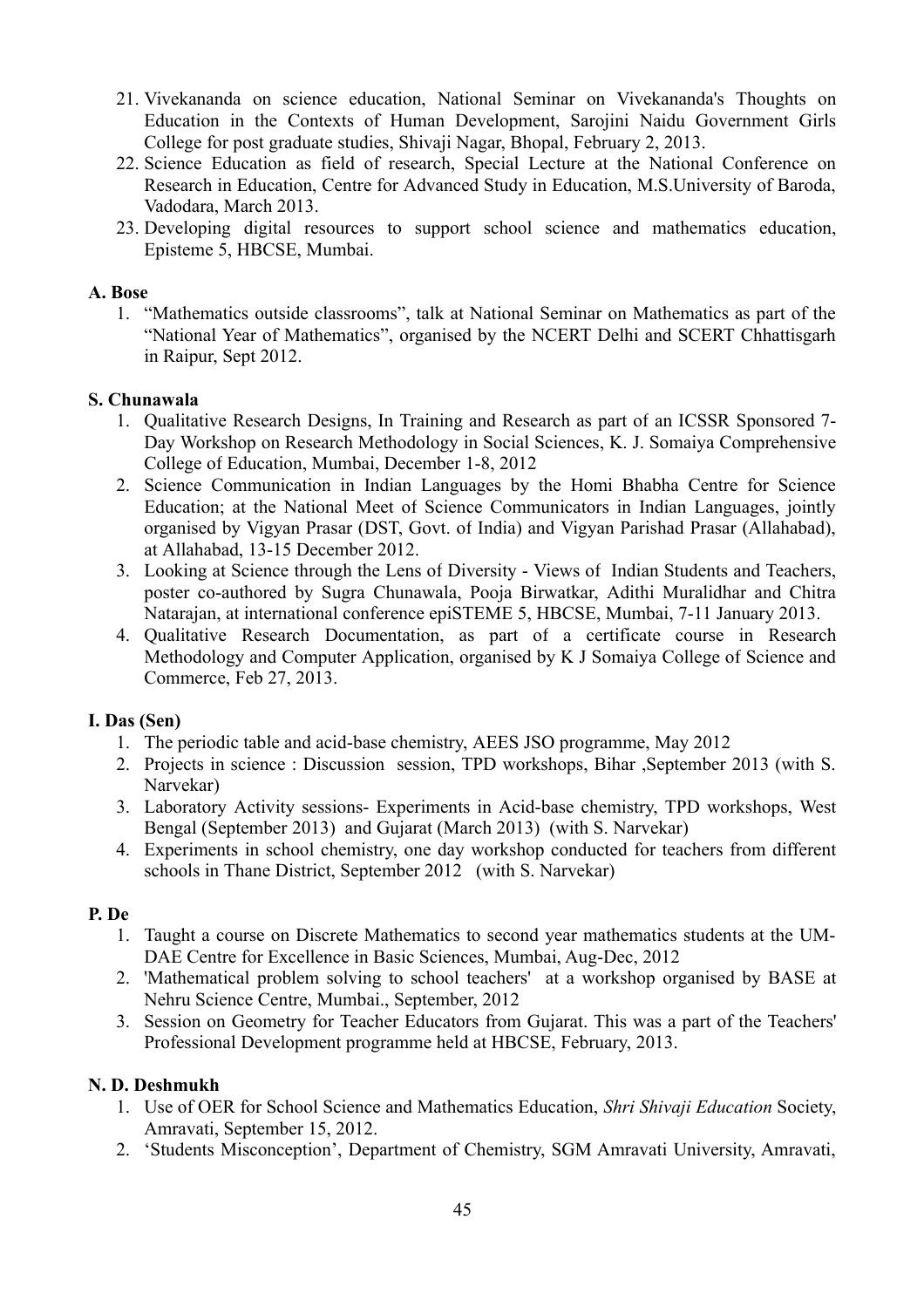September 16, 2012.

- 3. 'Resources for Science Exhibition', Akola District Science Teachers seminar, New English School Akola, September 17, 2012.
- 4. 'New Paradigm shift in Education', G. D. B.Ed college, Pusad, October 05, 2012.
- 5. 'Acitivity Based Science teaching', Pusad Nagar Palika Primary Teacher Workshop, Nagar Parishad Hall, Pusad, October 05, 2012.
- 6. 'Use of Open Educational Resources in Classroom Teaching', Dr P K High School, Kundal, Palus, Sangali, on January 02, 2013.
- 7. 'Misconception in Biology', Rayat Vidnyan Parishad conference on Let us understand constructivism held at Y. C. College, Satara, March, 2013.

## **A. D. Ghaisas**

- 1. "Astronomy: Past, Present and Future in Indian Context" Jansewa Samiti, Sathe College, 75th Anniversary program, Vile Parle, Mumbai. 14 August 2012.
- 2. "Mysteries of the Solar System:Smaller bodies", Jansewa Samiti, 75th Anniversary program, Sathe College, Vile Parle, Mumbai.16 September 2012.
- 3. "Observational Astronomy", Part of "Basic Course in Astronomy", Centre for Extra Mural Studies, Mumbai University, Mumbai, November 2012.
- 4. "Observational Astronomy", Part of "Advanced Course in Astronomy", Centre for Extra Mural Studies, Mumbai University, Mumbai, December 2012.
- 5. "Transit of Venus", TOV awareness program, at Trichanapalli Science Centre, organized by Vigyan Prasar, May 2012.
- 6. "Transit of Venus", TOV Awareness Program, at three different villages near Khodad, GMRT, Narayangaon, 4,5 and 6th June 2012.

## **K. Haydock**

- 1. Problems in Teaching and Learning about Evolution, TISS, November 2012
- 2. Science, Ethics, and Evolution, Centre for Excellence in Basic Sciences, Februrary, 2013
- 3. Assessment and Teaching Ideas, DIET Nadia, December 2012
- 4. *Evolution* **-** a workshop for Class VIII students from Anushaktinagar Atomic Energy Schools, HBCSE, 7-8 June 2012
- 5. *Workshop on Small Science* for 12 teachers of Classes I to V (and also for one class of students, in preparation), Sri Sri Ravishankar Vidya Mandir, Mulund, July, 2012
- 6. *Evolution* was invited to conduct a 2-day workshop on evolution for teachers, Eklavya, Indore, June, 2012
- 7. Science, Art, and Society, *Engaging Science: Dialogues across disciplines*, IISER Mohali, 2012
- 8. Teaching Evolution, IISER Pune, 31 August 2012
- 9. Teaching and Learning about Evolution, Invited Talk for "Global Trends in Biological Sciences" at Jhunjuhnwala College, Ghatkopar, Mumbai, 15 September, 2102
- 10. Evolution, invited talk at Chandibai Himathmal Mansukhani College, Kharghar, November, 2012
- 11. Science Education and Technology: Content vs Method, invited talk at the Educational Technology Inter-Disciplinary Programme at IIT Bombay, 5 November 2012

# **S. Ladage**

- 1. Learning chemistry through problem solving, National Convention of Chemistry Teachers (NCCT-2012), Guwahati University, Guwahati, November 2012.
- 2. What is this field of Chemistry Education?, Refresher courses for Teachers, University of Mumbai, October 2012 and , Amravati University, December 2012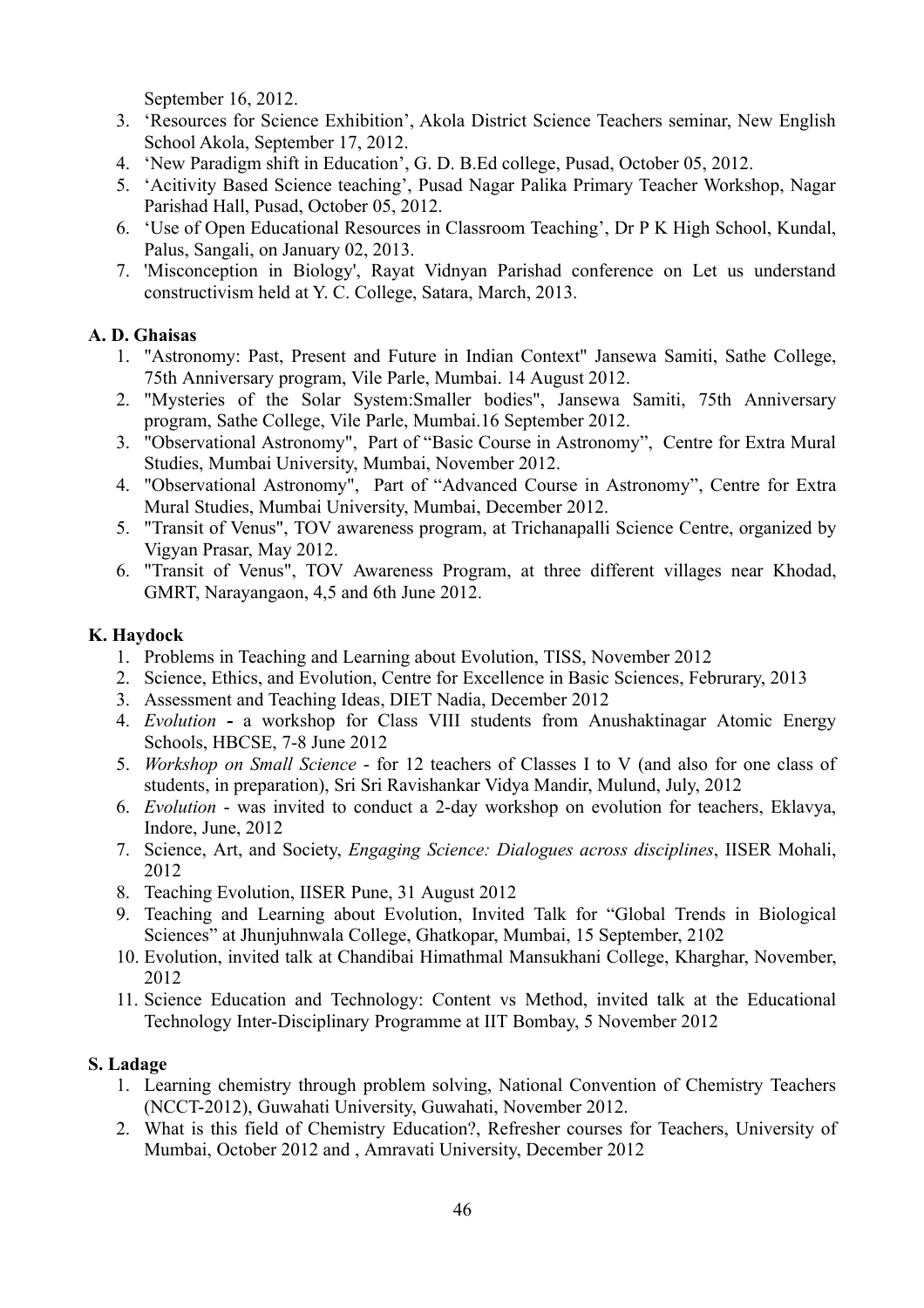- 3. Misconceptions in Chemistry, Rayat Science Conference on Science Education in collaboration with HBCSE, Satara , March 2013.
- 4. Fascinating story of the Periodic Table, Inspire programme, Satara, Jan 2013

## **A. Mazumdar**

1. Electricity, Magnetism and Optics taught a course, at UM-DAE CBS, Mumbai during Jan-April 2013.

# **K. K.** *Mishra*

- 1. Development of E-learning Portal for Science Communication, In: National Workshop on Science Communication in Hindi through Digital Media, jointly organized by Vigyan Prasar (DST) and Indira Gandhi National Open University (IGNOU), New Delhi, March 28-29, 2012.
- 2. Water- A Chemical Wonder, INSPIRE (DST) program for Bihar State held at Jagdam College (J. P. University) Chapra (Bihar), 16 July 2012.
- 3. The *Journey of Chemical Science, INSPIRE (DST) program for Bihar State held at Jagdam College (J. P. University) Chapra (Bihar), 17 July 2012.*
- 4. Presentation on HBCSE's innovative e-learning portal at 3*rd National Workshop on Development of Educational E-materials in Hindi,* November 2 to 4, 2012.
- 5. *Role of Peoples Council of Education in Science Communication a talk given at the National Meet of Science Communicators in Indian Languages. The Program was organized by Vigyan Prasar (DST) under the auspices of Vigyan Parishad Prayag during December13-15, 2012.*

# **G. Nagarjuna**

- 1. "CUBE: Collaboration, Research, Education and Networking" Keynote Address, Biology Workshop, August 8, 2012, CHM College.
- 2. "Computer Graphics for Simulating Thought and Data Visualization" Invited Talk, October 15, 2012, Usha Mittal Institute of Technology, SNDT university.
- 3. "Open Linked Data and Open Access Initiative: Its implications for empowering society", a series of two talks, PG Diploma in Digital Library & Information Management (PGDLIM), 29th October 2012, Tata Institute of Social Sciences, Mumbai.
- 4. "Networking and Organizing Open Educational Resources: An Introduction to metaStudio", Resource person for Training Program on E-Learning for Teacher Educators of DIET, CTE, IASE, and SCERT, 24<sup>th</sup> and 25<sup>th</sup> January 2013, Regional Institute of Education, NCERT, Mysore.

# **S. Naik**

1. (with Candal, M., Oslund, J. & Moss, P.) Analyzing video records of mathematics teaching practice to support teachers' learning. Presented in the annual meeting of AERA 2013 at San Francisco, USA. (2013)

# **S. Narvekar**

- 1. Chemical Kinetics and equilibrium, AEES JSO programme, May 2012
- 2. International Chemistry Olympiad: An Introduction, National Convention of Chemistry Teachers (NCCT-2012), Guwahati University, Guwahati, November 2012.

# **C. Natarajan**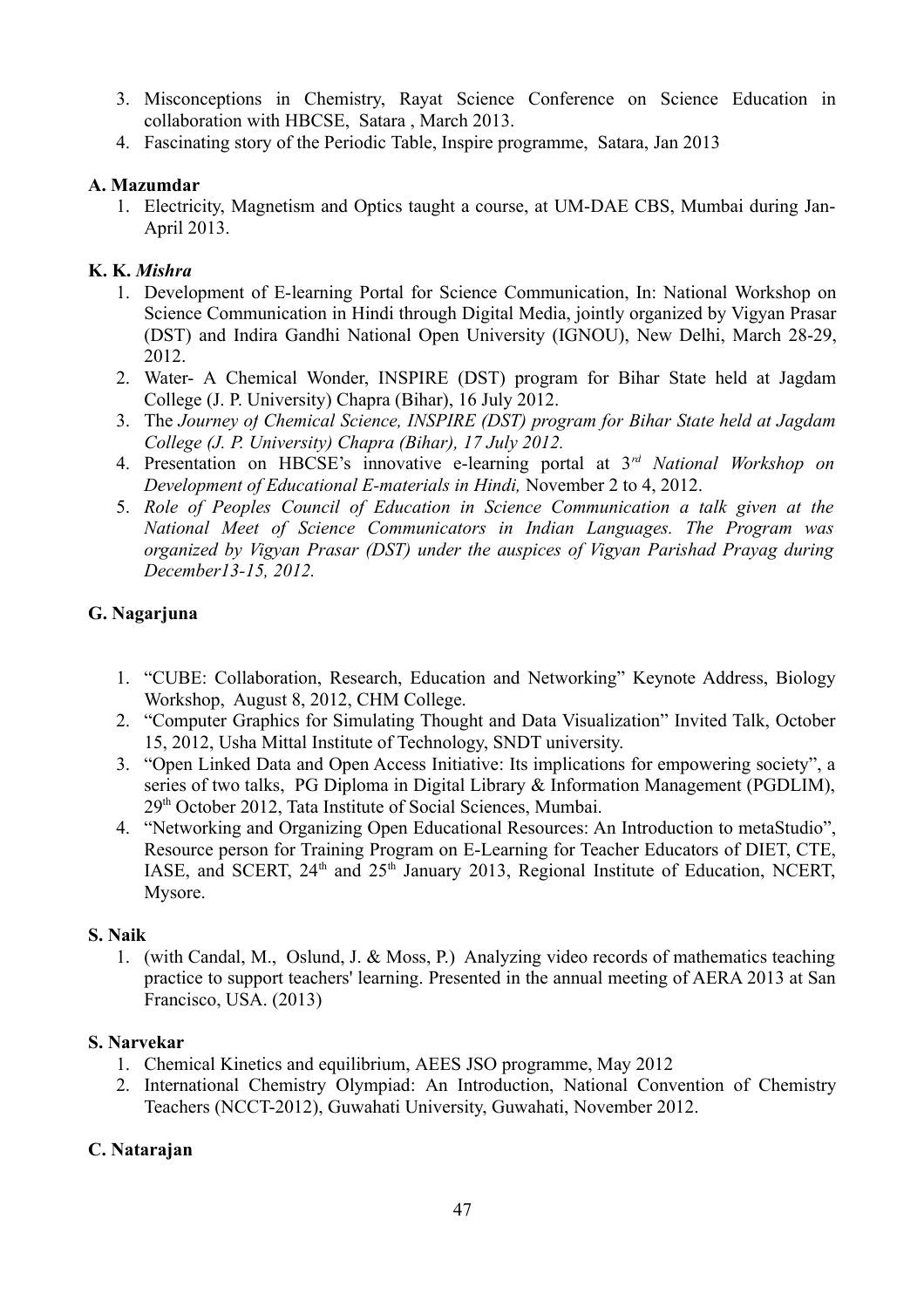- 1. Diversity in the living world and education, Post Graduate Trained Teachers' Orientation Programme organised by Atomic Energy Education Society, Atomic Energy Central School, Tarapur, May 7, 2012
- 2. Thinking about Energy and Systems, at National Level Seminar on Environmental Reengineering Series -3, Sustainable Energy for All organised by Pillay College of Education and Research, at Pillay College of Education and Research, New Panvel, October 19, 2012
- 3. Moderator and Chair of Panel Discussion on Planning learning through projects What is learned & how can it be assessed, at Teachers' Conference on Project based Science Learning organised as part of Science Utsav 2013 by Navi Mumbai Science Foundation (NMSF), at the Gujarat Samaj Bhavan, Vashi, Navi Mumbai, 9 February 2013.
- 4. The 5-E model for a constructivist approach to teaching-learning in science, in the Science Conference for Teachers on Let's understand and use constructivist approach, jointly organised by Rayat Shikshan Sanstha and HBCSE, at Yashwantrao Chavan Institute of Science, Satara, March 4, 2013.
- 5. Systems Thinking, INSPIRE Science Camp 2012, Sir P. T. Sarvajanik College of science, Athwalines, Surat, November 30, 2013

## **P. Pathak**

- 1. Statistical Mechanics course in Centre for Excellence in Basic Sciences, Mumbai, Jan- April 2012 (Tutor).
- 2. Statistical Mechanics course in Centre for Excellence in Basic Sciences, Mumbai, Jan- April 2013 (Co-Instructor).
- 3. 3 lectures on science experiments in Samayak Welfare Society, Hatta (Damoh), M.P. Dec 02/03, 2012.
- 4. Lecture on career opportunities in science, Jawahar Navodaya Vidhyala, Hatta (Damoh) Dec. 03, 2012.

# **S. Pathare**

- 1. Doing Experiments in Physics*,* Motivational Bridging Course at Nanded, June 2012.
- 2. Doing Experiments in Physics, Acharya Marathe College, Mumbai, 22nd January 2012.
- 3. Doing Experiments in Physics, INSPIRE Program at National College, Bangalore, 25 28 October 2012.
- 4. IDoing Experiments in Physics, NPSIRE Program at V.V.S.F.G. College for Women,  $24<sup>th</sup>$ December 2012.
- 5. Doing Experiments in Physics, BJB College, Bhubaneswar, January 2013

# **H. C. Pradhan**

- 1. Research Methodology for Education Seminar for New Ph.D. Students in Education, Navrachana University, Vadodara, September 7, 2012.
- 2. Qualitative and Mixed Methods in Educational Research Course on Research Methodology for Teacher Educators, K J Somaiya College of Education, Mumbai, December 8, 2012.
- 3. Physics Education in India and Abroad An Overview, Dr S P Pandya Memorial Lecture, Indian Physics Association, Sarvajanik College, Surat (January 27, 2012)
- 4. History of Science and its Significance in Science Teaching School of Education, Navrachana University (March 23, 2012)
- 5. Energy Explore, Harness and Conserve Inaugural Address, Workshop on Development of the Manual for NCSC 2012, Central Univrsity, Tezpur (May 2,2012)

## **J. Rahaman**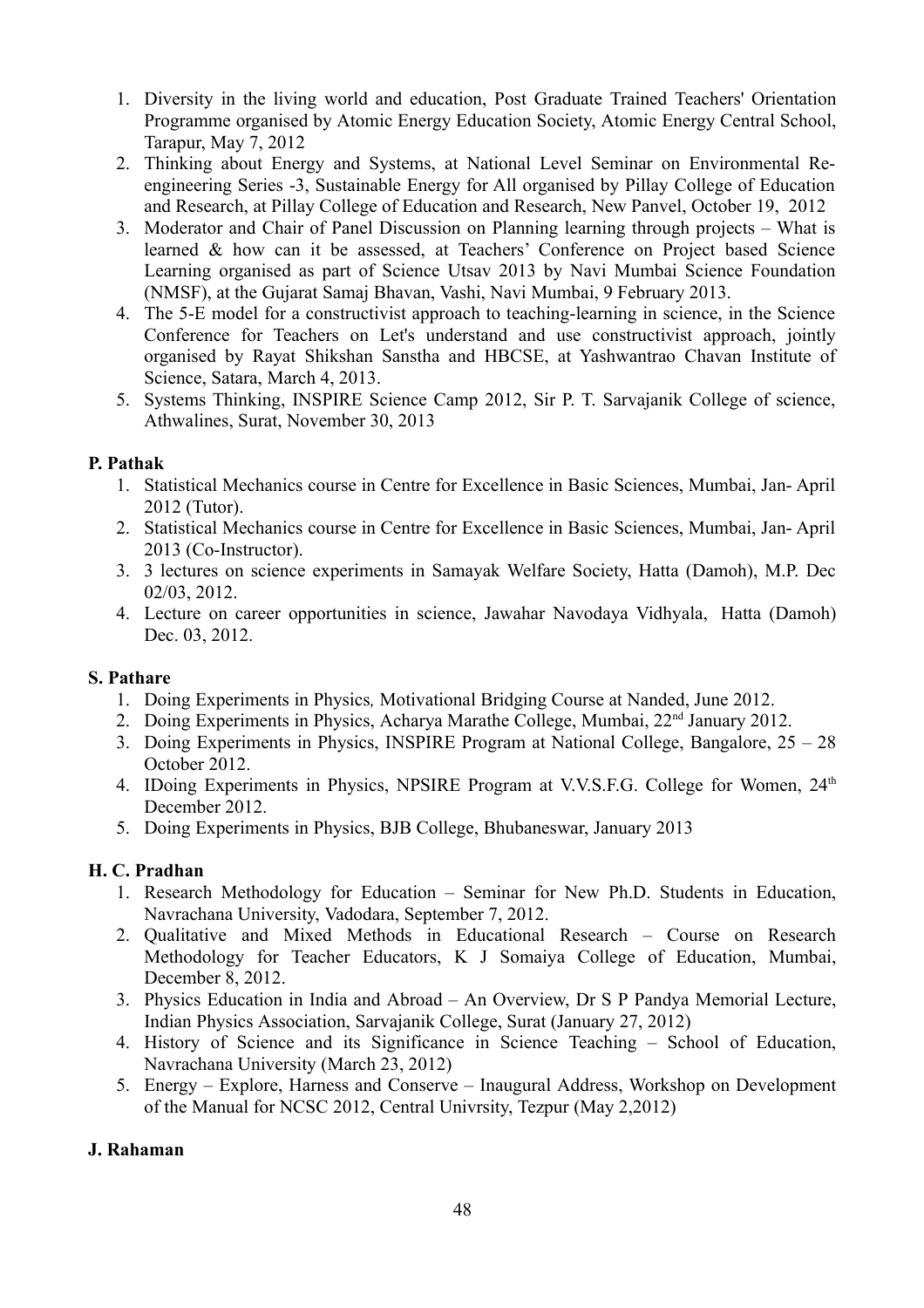- 1. An Analysis of Students' Representation of Area and Perimeter. 35th *Conference of the Mathematics Education Research Group of Australasia*, Singapore: MERGA.
- 2. An Analysis of Students' Strategies for Area Measurement and its Curricular Implications, Poster presented in *35th Conference of the Mathematics Education Research Group of Australasia*, Singapore: MERGA.
- 3. An Analysis of Students' Representation of Area and Perimeter. Western Regional Conference of the *National Initiative on Mathematics Education (NIME – 2011-12),* IISER, Pune.

#### **J. Ramadas**

- 1. "Project-based learning and environmental studies in NCF-2005", Inaugural talk at Science Utsav, Navi Mumbai Science Foundation, Vashi, Navi Mumbai, 9 February, 2013.
- 2. Constructivism and the National Curriculum Framework (in Marathi), Invited talk jointly organised by Rayat Shikshan Sanstha and HBCSE, at Yashwantrao Chavan Institute of Science, Satara, March 2, 2013.
- 3. Constructivism and the National Curriculum Framework (in Hindi), Workshop for teacher educators from DIETs and PTECs at SCERT, Patna, March 4, 2013.

## **A. Raveendran**

1.Towards *an understanding of socio-scientific issues as means to achieve critical scientific literacy, a***t international conference** *epiSTEME 5, at HBCSE, Mumbai, 9 January 2013.*

#### **D. P. Roy**

- 1. "Why LHC?", Colloquium lectures at Delhi University, 6 July 2012, SOA University, Bhubaneshwar, 3 Dec 2012 and SINP, Kolkata, 13 March 2013.
- 2. "Basic Constituents of Matter and their Interactions" lecture given at the DST INSPIRE camp at KIIT, Bhubaneshwar, 3-7 Oct 2012.
- 3. "SUSY Dark Matter", Department of Physical Science Symposium, IISER, Kolkata, 16 March 2013.

#### **A. Sharma**

- 1. Students *with disabilities and their aspirations in sciences, a***t international conference** *epiSTEME 5, at HBCSE, Mumbai, 9 January 2013.*
- 2. Marching towards inclusive education: Are we prepared for inclusive science education? a**t international conference** *epiSTEME 5, at HBCSE, Mumbai, 9 January 2013.*

#### **S. Shome**

- 1. Teachers' views about school projects: Relation between students' learning and assessment of learning. In Teachers' Conference on Project Based Learning organised by Navi Mumbai Science Foundation and Shree Gujarati Samaj held on 9 February, 2013.
- 2. Teacher-educators doing science experiments: constructivism in action. In Regional Seminar on Philosophy of Education organised by Azim Premji University at IIHMR, Raipur on 31 Oct 2012. (Presented via skype)
- 3. Teacher professional development model for project based learning. Slide presented at the Fourth International Policy Dialogue Forum on Teacher Challenges for Education for All in India held in New Delhi on May 29-30, 2012.

#### **V. Singh**

- 1. Centre for Excellence in Basic Sciences, University of Mumbai: *Statistical Mechanics*, Undergraduate Course, Mumbai University, Semester, January to April, 2013.
- 2. IIT Bombay, *Advanced Solid State Physics,* January April 2012 *Semiconductor Physics,*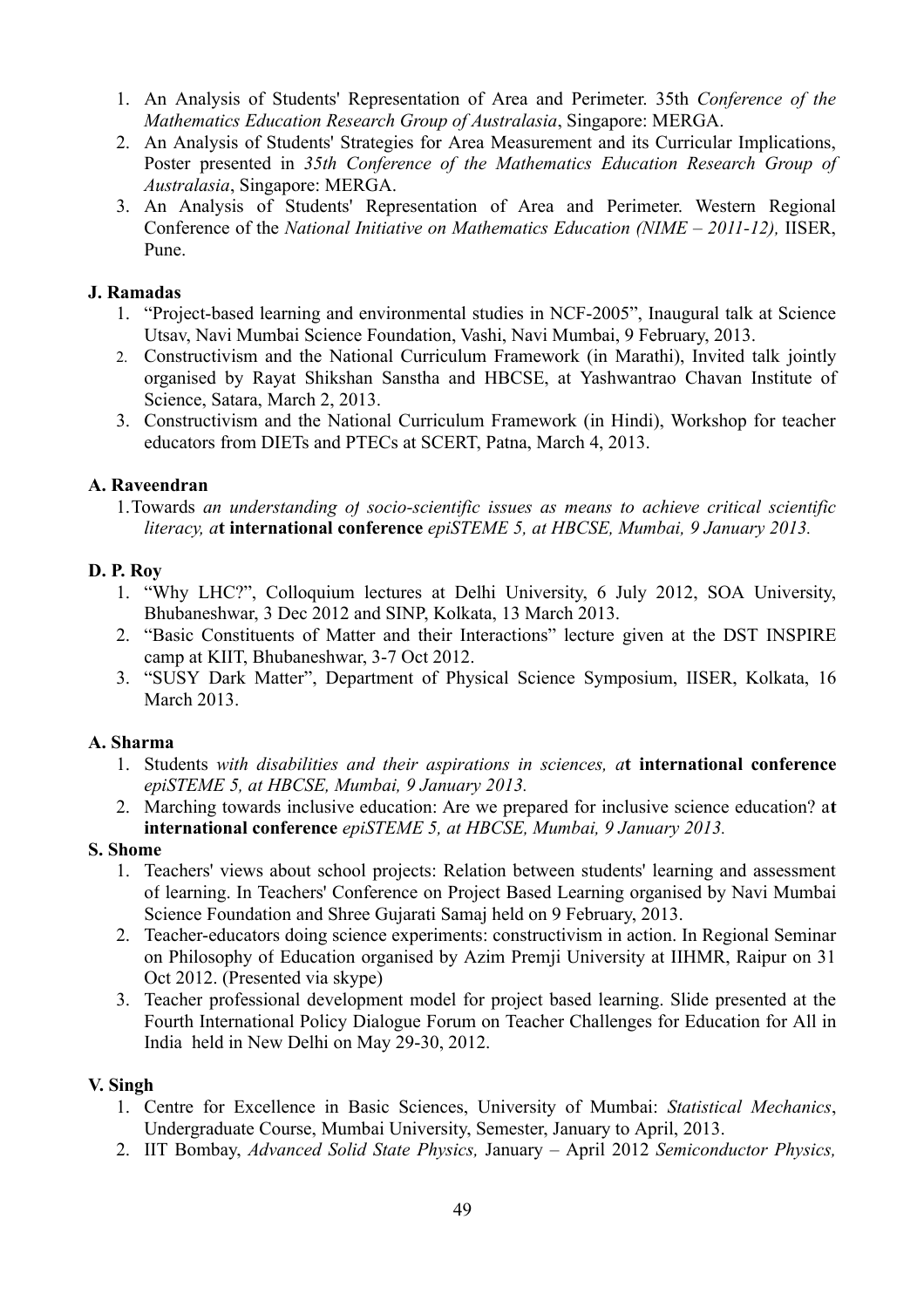July – Nov  $2012$ 

3. Scaling Laws, at 3rd National Workshop on *Development of Educational E-materials in Hindi,* November 2 to 4, 2012.

## **V. C. Sonawane**

1. School Science Experimentation at Association of Science Education (ASE) Conference 2013 "Constructing the future of Science Education", University of Reading, London (U.K), January 3, 2013

## **A. Sule**

- 1. Astronomy and Astrophysics-1 (Stellar Astrophysics) with Prof. S. M. Chitre, UM- DAE CBS, Course P803 (Semester 8), weekly contact hours-4.5, January- April 2012
- 2. Communicating Astronomy in Vernacular language",Talk in Special Session 14 (Communicating Astronomy with Public),International Astronomical Union General Assembly, 26 to 31 August 2012, Beijing, China
- 3. "South Asian Regional Astronomy Network" Poster presentation in Special Session 11 (IAU Office for Astronomy Developement) International Astronomical Union General Assembly, 26 to 31 August 2012, Beijing, China.
- 4. "Distance measurement in the universe" Krittika Astronomy Club, IIT(Bombay), Mumbai 8th September 2012.
- 5. Classical Mechanics with Prof. Arvind Kumar and Prof. G. Shaw UM DAE CBS, Course P301 (Semester 3), weekly contact hours: 1.5, October 2012.
- 6. "Astronomical Coordinate System" Pre-departure training camp for International Earth Science Olympiad TIFR, Mumbai, October 2012.
- 7. "Distance measurement in the universe" 8th Asia Pacific Astronomy Olympiad Cox's Bazaar Bangladesh 30th November 2012.
- 8. "Using Geogebra to teach algebra", Teacher Professional Developement workshop for Gujrat DIET faculty,1 Lecture and 1 lab session at HBCSE, Mumbai, February 2013.

# **S. Takker**

- 1. Teacher Anticipation and Reflection as tools for Teacher Learning, Research Paper presented at Mathematics Education Research Group of Australasia: MERGA, Singapore, July 2012
- 2. Using Students' Algebraic Thinking to Support Teacher Learning, Short Oral Communication at Mathematics Education Research Group of Australasia: MERGA, Singapore, July 2012
- 3. *Towards conceptualising a Teaching Sequence to promote Early Algebraic Thinking: Generalisation and Proving, National Conference on Mathematics, NCERT, Delhi, December 2012*

# **J. Vijapurkar**

1. Teaching Science as inquiry, a series of workshops and presentations at Muktangan Exploratory Science Centre, Pune, April 2-4 2012 (with Aisha Kawalkar and Pooja Konde)

# **14. Lectures by Visitors**

**Anirudha Dhanawade** *(The University of Manchester, Art History and Visual Studies, Faculty Member)* Particle Physics in Potsdamer Platz: Scientific Revolution and the European Avant-Garde, 1900-1930, April 2, 2012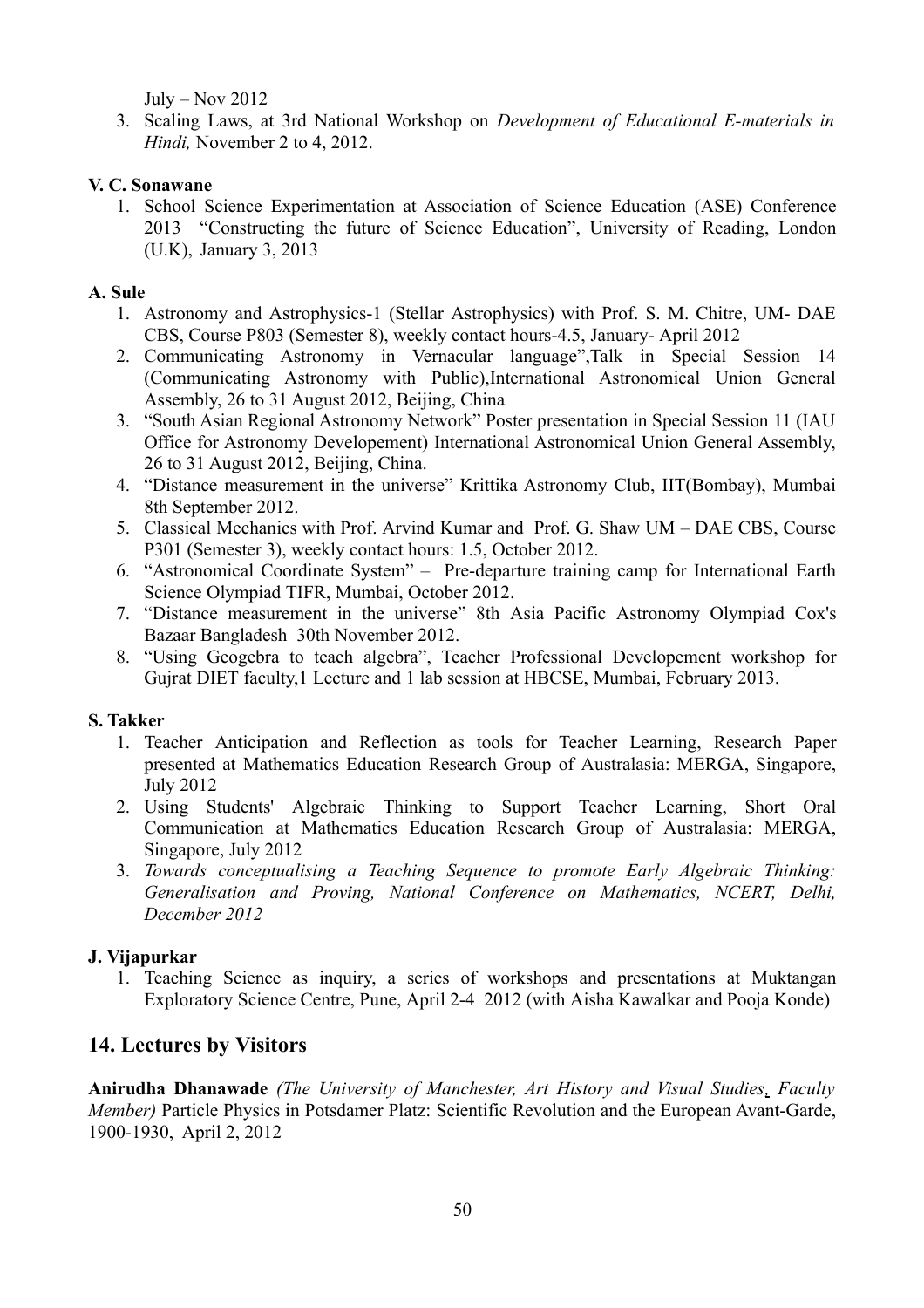**Marsha Ivins** *(An American Astronaut - a veteran of five space flights, through American Center of the U.S Consulate, Mumbai)* Interactions on Space travel with students and faculty, April 24, 2012

**Shamin Padalkar** *(Postdoctoral Fellow at the Department of Psychological and Brain Sciences, University of California, Santa Barbara CA, USA)* Improving Representational Competence in Chemistry with Model-Based Feedback, June 21, 2012

**Jim Iley** *(Director, Science and Education at the Royal Society of Chemistry since February 2010)* Learn Chemistry'? The Royal Society of Chemistry supporting Education, June 28, 2012

**Billie Eilam** *(University of Haifa, Israel)* Inquiry, self-regulated learning, and complex ecosystems:A research-based integrated pedagogy, July 19, 2012

**Pratik Goel** *(PhD student in Chemistry at the University of Waterloo)* Chemistry with Computers: From Research to Teaching, August 13, 2012

**Senthil Babu** *(Short term visitor HBCSE)* The Rule of Memory: Learning Mathematics in Nineteenth Century South India, August 22 , 2013.

**Walter Bender** *(Founder of Sugar Labs, and an architect of the Sugar)* Sugar platform and its adoption, August 28, 2012

**Aneshkumar Maharaj** *(University of KwaZulu-Natal, S. Africa)* Maths e-learning and Assessment: A South African Context, October 4, 2012

**Viraj Kumar** *(NIIT University)* Enhancing Traditional Classes with Online Courseware, October 19, 2012

**Tugrul Hakioglu** *(Prof., Director, Institute of Theoretical and Applied Physics (ITAP), Turkey)* Science Education in Turkey and the role of ITAP, November 8, 2012

**Sahana Murthy** *(Assistant Professor at the Educational Technology Inter-Disciplinary Programme at IIT Bombay)*. Interactive visualizations to develop scientific abilities, November 22, 2012

**Dean Zollman** *(Head of the Department of Physics and William and Joan Porter Professor at Kansas State University)* A First Attempt at Non-Intrusive Medical Imaging: Alexander Graham Bell and the Assassination of US President Garfield, December 10, 2012

**Dilip Kumar Sinha** *(Academician in the field of mathematics)* Developing Educational Sciences: An Exploratory Enterprise, December 13, 2012

**Shri S B Mhetre** *(Teacher Fellow at HBCSE)* About 25 interesting experiments useful for the teaching of science at primary and upper primary levels of schooling (Demonstrations), January 3, 2013

**Renato Marcone** *(State University of Sao Paulo, Brazil)* Mathematics Education, Post-Colonial Theory and Inclusion: the invention of "disability" by the normal, January 31, 2013

**Veena Gowda** *(Practising women's rights lawyer in the High Court of Bombay Family Court and other trial courts)* Dealing with sexual harassment at the workplace: What the Law requires, May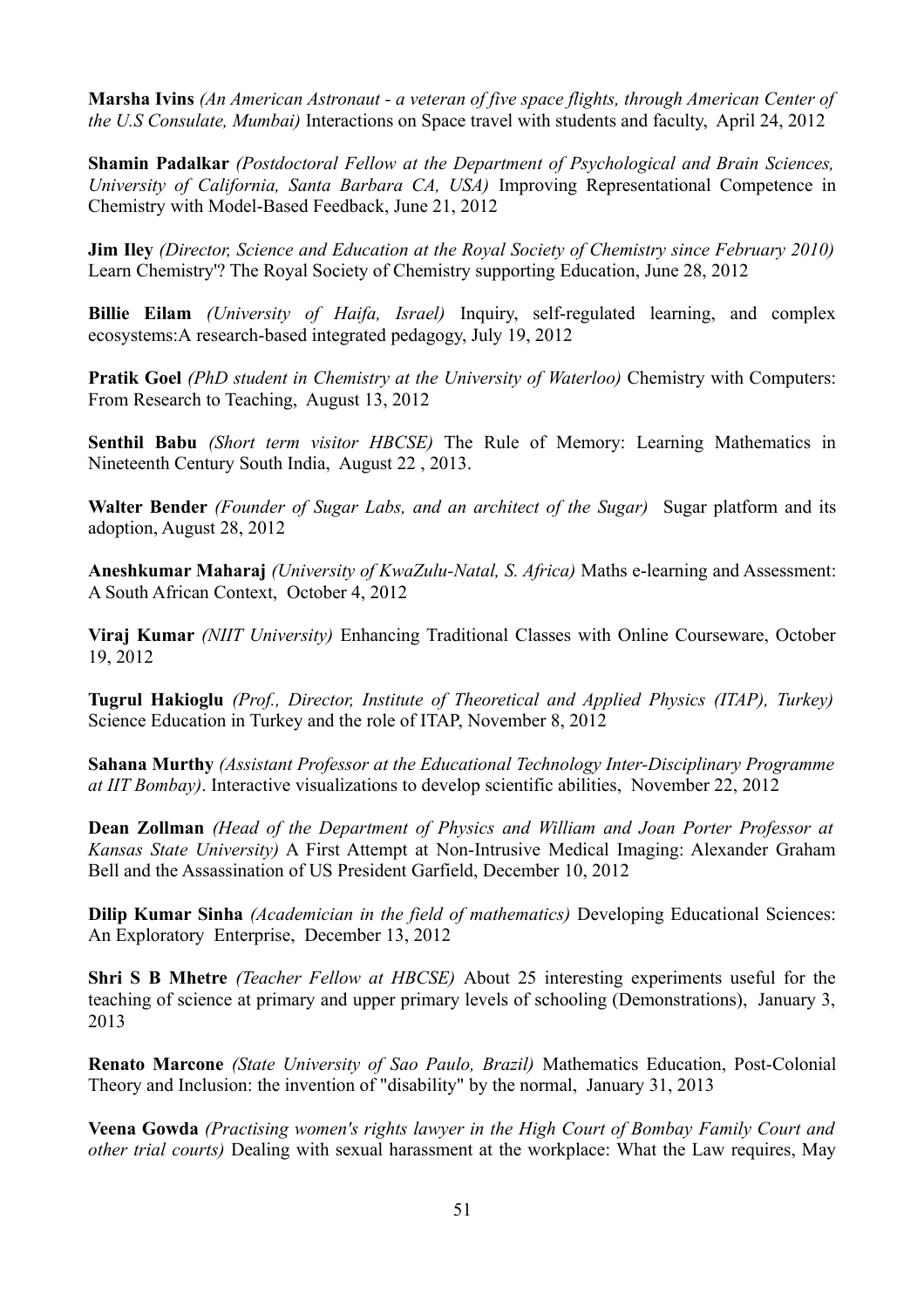## 10, 2013

#### **Olympiads Valedictory and Infosys Lectures**

**P. Chobe** *(Chemistry Olympiad Valedictory function)* Innovations in Chemical Industry, May 3, 2012

**S. K. Ghosh** *(Astronomy Olympiad Valedictory function)* Excitements of Career in Astronomy, May 12, 2012

**J. K. Bhattacharjee** *(Physics Olympiad Valedictory function)* Extremum Principles, May 23, 2012

**V. Nanjundiah** *(Biology Olympiad Valedictory function)* Symmetry and Beauty in the Living World, June 13, 2013

**Bhanu. P. Das** *(Infosys Awards function)* Atomic clocks and the 2012 Physics Nobel Prize, December 22, 2012

**Charusita. Chakravarty** *(Infosys Awards function)* Water: How well do we know H<sub>2</sub>O?, December 22, 2013

#### **NIUS Seminars**

**Ponnadurai Ramasami** *(Chair, Computational Chemistry, University of Mauritius)* Computational Chemistry at the University of Mauritius: Past, Present and Future, March 12, 2013 **S. M. Chitre** *(CBS, Mumbai)*Frontiers of Astronomy and Astrophysics, March 13, 2013 **Jayanta K. Bhattacharjee** *(Director, HRI, Allahabad)* Oscillators: Old and New, March 19, 2013

#### **Play**

**Sushma Deshpande** *(on occasion of International Women's Day)* "Vhay Mee Savitribai" (Marathi), March 19, 2013

# **15. Graduate Courses**

**Introduction to Qualitative Research** *(Sugra Chunawala)* **Quantitative Methods in Education Research** *(K Subramaniam)* **Science teaching – a practical course** *(Karen Haydock)* **History of Systematic Ideas** *(G. Nagarjuna)* **Introduction to Philosophy of Science** *(Arvind Kumar)* **Introduction to Cognitive Science** *(Sanjay Chandrasekharan)* **Readings in Science, Technology & Mathematics Education (STME) Research** *(G. Nagarjuna)* **Practical Science communication** *(Aniket Sule)* **A reading course on Sociology of Science** *(G. Nagarjuna)*

# **16. Ph.D. Theses (Degree awarded by TIFR: Deemed University)**

**Farhat Ara:** *Investigating Students', Teachers' and Designers' Ideas about Design and Developing Design Activities for Indian Middle School Students (Science Education; Supervisor: Sugra Chunawala*)

# **Degree from other Institutions**

**Narendra D. Deshmukh:** A *study of students' misconceptions in biology at secondary school level and development of remedial research based material. (Supervisor: Veena M. Deshmukh*) University of Mumbai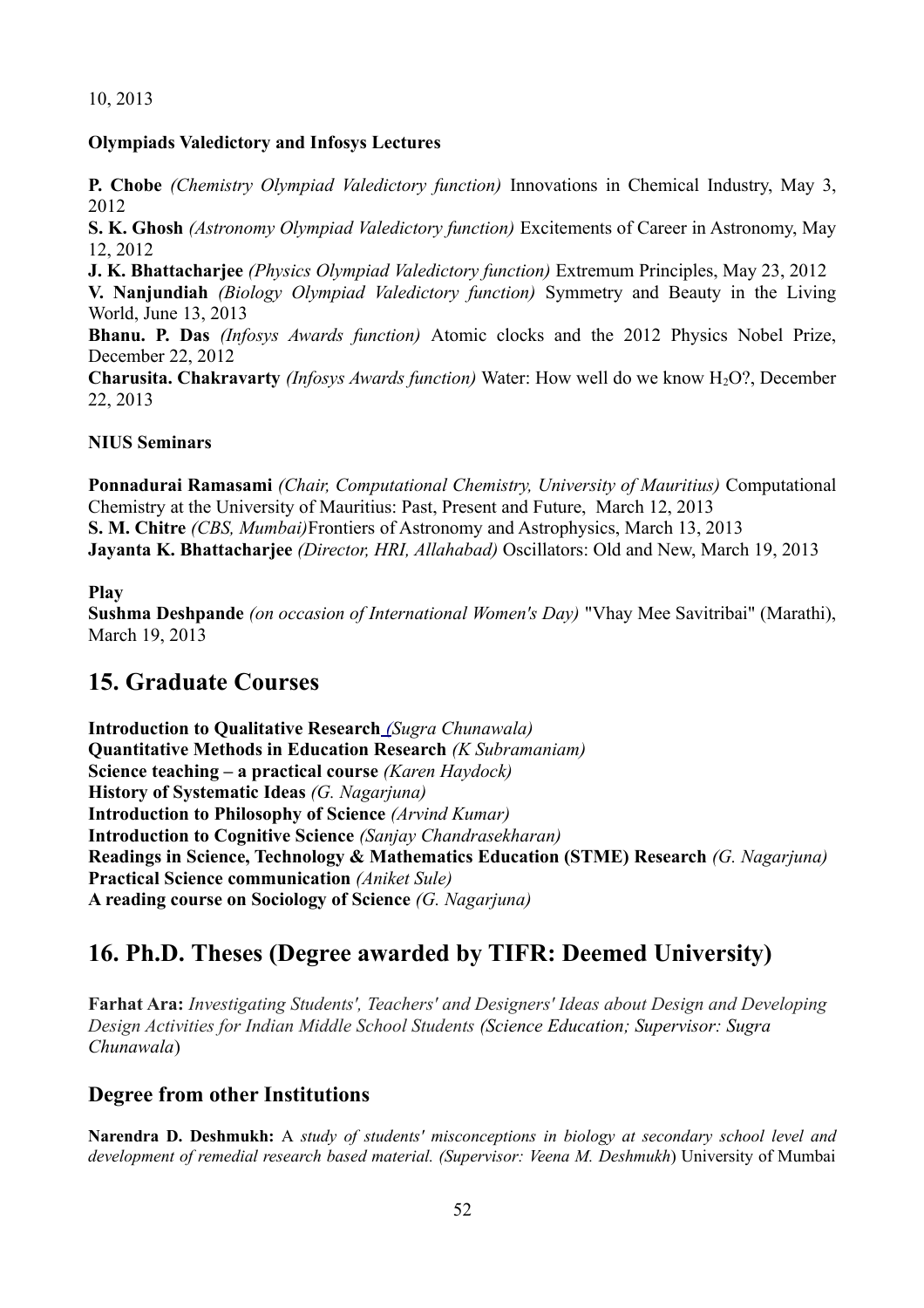# **17. Popular Science Lectures**

# **S. C. Agarkar**

- 1. Science in Indian Toys, Workshop on Scientific Toys for School Students, Yadnyavalkya, Kalyan, Dist. Thane, April 21, 2012.
- 2. Laymen's Contribution to Science and Technology, Inaugural Address at the Science Festival, Ashoka International School, Nashik, July 17, 2012.
- 3. Scientists who overcome their obstacles, A session for students at Bal Shivaji Vidyalaya, Akola, January 16, 2)13.
- 4. Importance of knowledge, Valedictory address at the state level science quiz, Bal Shivaji Vidyalaya, Akola, January 16, 2013.
- 5. Seven great scientists, Dnyanoday English Medium School, Pusad, January 17, 2013
- 6. Technocrats that changed the world scenario, Session for engineering students of Maharishi Parshuram College of Engineering, Velneshwar, January 20, 2013.
- 7. From Newton to Hawkin, a legacy of scientific research, Sharda Vihar, Bhopal, February 3, 2013.
- 8. Madame Curie, an Iron lady in scientific research, Sarojini Naidu Girls College, Shivaji Nagar, Bhopal, February 3, 2013.
- 9. Ramanujan, the Genius, Joshi Bedekar Arts and Commerce College, Thane, February, 8, 2013.

# **N. D. Deshmukh**

- 1. 'INSPIRE AWARD', Dahisar High School, Dahisar, on August 4, 2012.
- 2. 'Teaching and Learning Science', Satara District Science Teachers Association Annual meeting on August 10, 2012.
- 3. 'Eco club and Environment Conservation', Rayat Dhebewadi High School, Dhebewadi, Satara, on August 11, 2012.
- 4. 'Science, Society and Science Exhibition', Rahuri Taluka Science Exhibition, Shirdi, on August 12, 2012.
- 5. 'Role of Science Exhibition', DAV Public School, Airoli, on August 31, 2012.
- 6. 'Balshree Award', Balbhavn, Charni Road, on September 26, 2012.
- 7. 'Olympiad Examinations and its Preparation', Dhanajibai High School, Pusad, October 05, 2012.
- 8. 'How to prepare for Olympiad Examination', Palus Taluka Vidnyan Pradarshan at Dr P K High School, Kundal, Palus, Sangali, on January 02, 2013.

# **A. Mazumdar**

- 1. "Stars and planets around them", Indian Institute of Geomagnetism, Panvel, 28 February, 2013
- 2. Night Sky Observation session and astronomy orientation session held in Navy Children's School, Navy Nagar, Mumbai on 22 February, 2013.

# **K. K. Mishra**

- 1. Human Genome Project and its Significance, Avadh-Archana, p.40-44, February-April, 2012
- 2. Growing Role of e-learning in 21st Century, Avishkar, p.17-22, November 2012.
- 3. A Report on National Workshop on Development of Educational E-materials in Hindi, Avishkar, p.46-47, January 2013.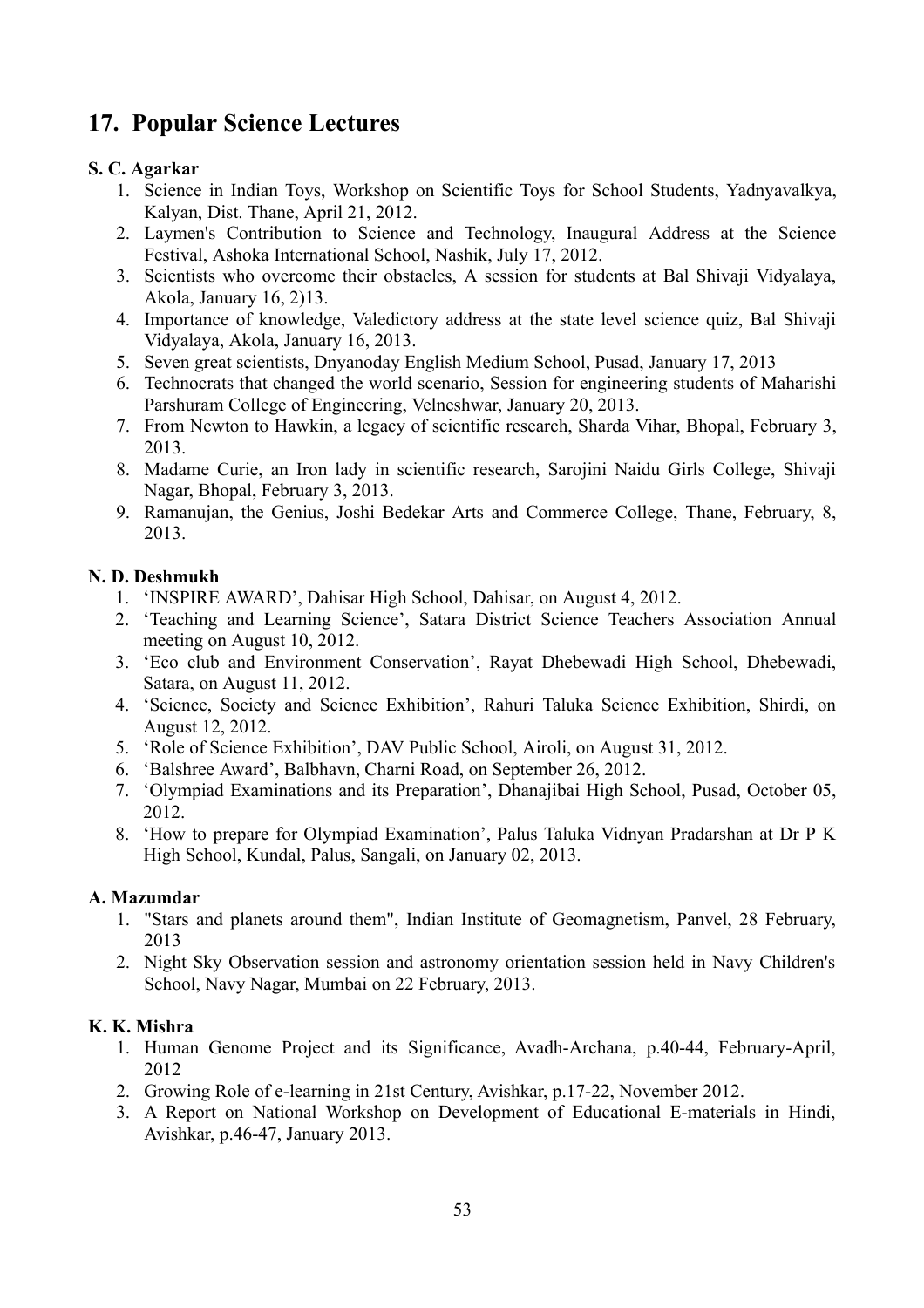- 4. Discovery of Higgs Boson, A Great Achievement of Science, Vigyan Ganga, p.37-40, Vol.3, No.5, February 2013.
- 5. Water: A Wonder Substance, Vigyan, A Special Issue on Water, p.5-9, January 2013.

## **G. Nagarjuna**

1. "How to build everyThing from anyThing?: An Introduction to mathematical thinking" Popular talk, 39<sup>th</sup> Javaharlal Nehru National Science, Mathematics and Environment Education, (JNNSMEE), organized by NCERT, 3<sup>rd</sup> December 2012, Silvassa, Dadra and Nagar Haveli.

## **H. C. Pradhan**

- 1. Seeking New Pathways in Teaching Mathematics and Science Dnyan-Vidnyan Utsav, Jidnyasa Trust, Thane (January 3, 2012)
- 2. Science and Us Inaugural Address, Western India Science Festival, Nehru Science Centre, Worli, Mumbai (January 19,2012)
- 3. Can We Not Teach Science Effectively? Key-note Address, Workshop for Science Teachers, Navi Mumbai Science Foundation, Vashi, Navi Mumbai (February 5,2012)
- 4. Preparing projects for National Children's Science Congress(NCSC) Regional Workshop of Teachers for NCSC 2012, Jidnyasa Trust, Thane (July 29, 2012)
- 5. History of Numbers Mathematics Teachers' Seminar, Marathi Vidnyan Parishad, Chunabhatti, Mumbai (August 3, 2012)
- 6. New Ways of Teaching School Mathematics Teachers' Workshop on New Methods in Teaching, Ekvira Vidyalay, Kandivali, Mumbai (August 25, 2012)
- 7. The Symbiotic Relationship between Science and Mathematics Talent Nurture Program for Higher Secondary School Students, Delhi Public School, Nerul, Navi Mumbai (November 5,2012)
- 8. Preparing for Science and Mathematics Teaching in the New Age South Kokan and Goa Teachers' Seminar, Lokmanya Tilak High School, Kavle, Goa (November 25, 2012)
- 9. Face to Face with Scientists National Children's Science Congress 2012, Benares Hindu University, Varanasi (December 27 and 28,2012)
- 10. Excitement of Learning Science and Mathematics Rashtra Katha Shibir (Camp on the Story of the Nation, attended by over ten thousand students from all over India), Pransla, Rajkot (January 5,2013)

## **V. Singh**

- 1. 20 lectures on the Olympiad Program in different parts of the Country.
- 2. Chief Guest and Keynote Speaker during the following INSPIRE Camp Talks:
- 3. June 16, 2012: "*Scaling Laws in Nature*" in JP University, December 24, 2012: "*Shapes and Sizes in Nature*" in VVSFG College for Women, Bangalore, January 14, 2013: "*Extrasolar Planets*" in Patna Women's College
- 4. Seminar on CBSE Reforms: Chief Guest and Speaker "Careers in Science", Central Public School, Chhapra, November 4, 2012.
- 5. The talks "Ramanujam and Numbers" and "Scaling Laws in Nature" [Aakriytiya Avam Aakar: Knva Inke Anek Prakar] were presented in Hindi at: The Workshop on "Emerging Trends in Mathematics", November 5-6, 2012.
- 6. "Why Should You Choose a Career in Science?", Canossa Convent, Mumbai, Feb 13, 2013.

# **V. C. Sonawane**

- 1. " Hands On Science" At 'Omkar school' Aurangabad, Date: 26th February 2013
- 2. " Experiments in Electricity and Magnetism" at Neora English School forMarathi Vidnyan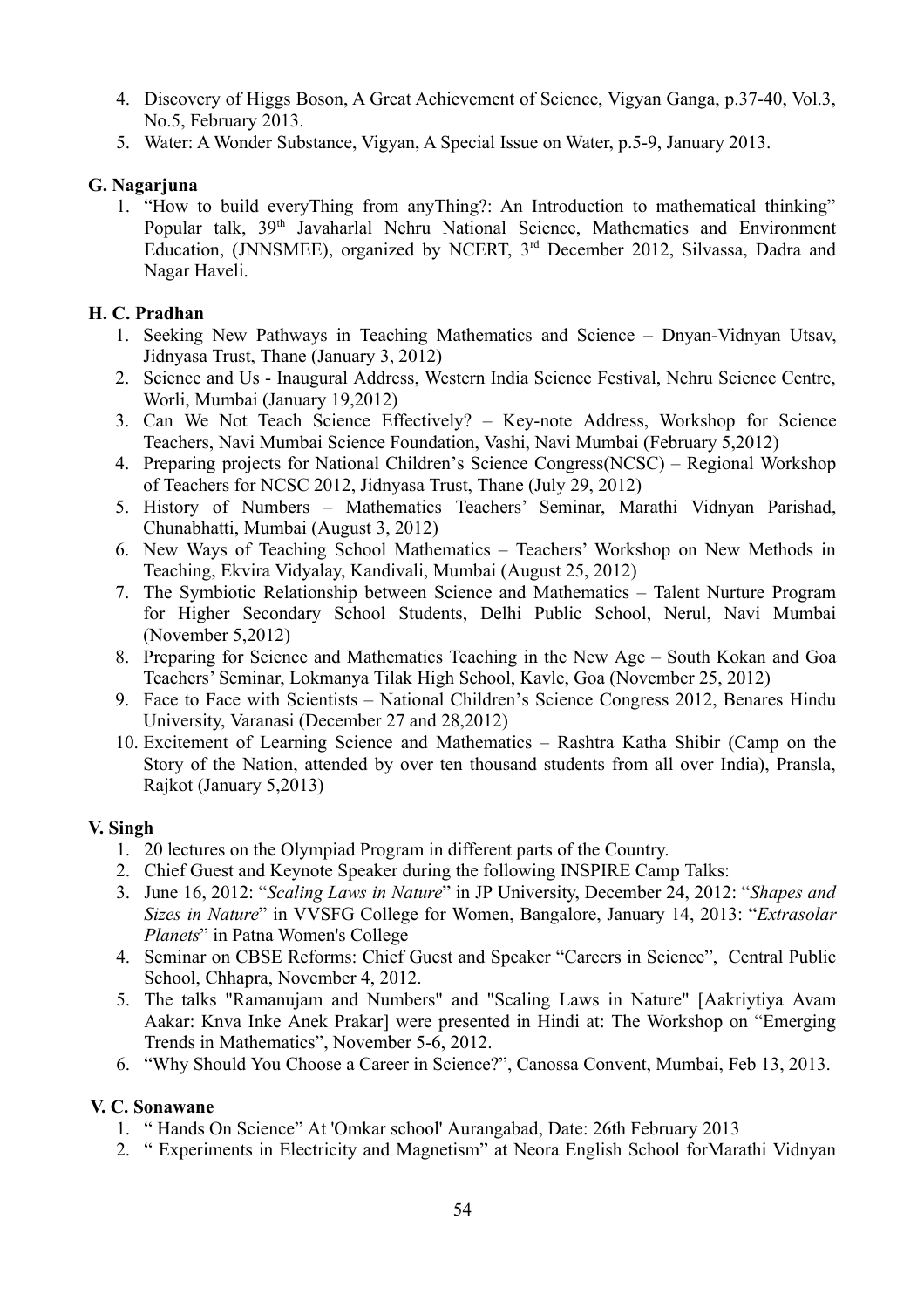Parishad, students and science teachers, Gadhingalaj, District: Kolahapur: Date: 22nd December 2012

#### **A. Sule**

- 1. "Positional Astronomy" (English) Transit of Venus workshop organised by Vigyan Prasar at M. P. Birla Institute of Fundamental Research, Bangalore 22<sup>nd</sup> May 2012.
- 2. "The Higg's Particle" (English) SIES College, Mumbai,  $12<sup>th</sup>$  July 2012.
- 3. "Careers in Science" (English) Three lectures at different locations organised by Marathi Vigyan Parishad, Thane unit,  $14<sup>th</sup>$  and  $15<sup>th</sup>$  September 2012.
- 4. "Introduction to Astrophysics" (English) D. Y. Patil International School, Worli, Mumbai, 25th September 2012.
- 5. Meet the scientist: Questions and Answer programme (English) Marathi Vigyan Parishad, Mumbai, 11<sup>th</sup> November 2012.
- 6. "Telescopes of the Future" (English)  $8<sup>th</sup> Asia Pacific Astronomy Olympiad, Cox's Bazaar,$ Bangladesh, 2 nd December 2012.
- 7. "Career in Science" (English), SMG English School, Diva, 12<sup>th</sup> July 2012.
- 8. "Astronomy Today" (English)INSPIRE camp, Rajur, dist. Ahmadnagar, Maharashtra, 6<sup>th</sup> Jaunuary 2013.
- 9. "Telescopes of the future" (English) Rotary Club Chembur West  $29<sup>th</sup>$  January 2013.

## **A. D. Ghaisas**

- 1. Overnight star observation Camp for Father Agnel Multipurpose School: *with P. Adekar, S. Chopde,* Shelu: for students of 7th and 8th class: 120 student participants, February 2013.
- 2. Inspire Camp at Latur: Three days; 439 participants, Demonstrations of Science Experiments, Mathematics Laboratory, slide lecture on Introduction to Astronomy Olympiad and Astronomy Observation at night. 19,20,21 January 2013.
- 3. Inspire Camp at Khalsa College, Mumbai: 128 participants, One day; Demonstrations of Science Experiments, Slide lecture on Introduction to Astronomy Olympiad. 22nd January 2013.
- 4. Inspire Camp at Gogate Joglekar College, Ratnagiri with *S. Chopde,* Three days; 200 student participants, Demonstrations of Science Experiments, Mathematics Laboratory activity, slide lectures on Introduction to Astronomy Olympiad, Physics Olympiad, Common errors in Mathematical clculations at SSC level and how to overcome them and Overnight sky observation, Observations through Telescopes. 25,26,27 October 2012.
- 5. Inspire Camp at Shri Pancham Khemraj Mahavidyalay, Savantwadi: Three days; 200 student participants, Demonstrations of Science Experiments, Mathematics Laboratory activity, slide lecture on Introduction to Astronomy Olympiad and Sky Observation at night with Telescopes. 16,17,18 January 2013.
- 6. Science and Mathematics Education motivation Camp at Dalawai High school *with P.K.Nawale, P. Adekar, S. Chopde, S. B. Mhetre* Chiplun, Organized by Manav Navanirman Sankalp, Three days; 400 students of class 8th, 9th and 10th Class participated in the camp, October 2012.
- 7. "Carawan", a hands on Science Camp, for children from slum areas in Mumbai, organized by Navnirmiti, one day each at various schools at Aarey Colony, Boriwali, Bhandup, Kanjur Marg, Powai and Vikroli. 1st and 2nd week of May 2012.
- 8. Science Motivation camp for Young Scientists for the Gold and Silver Medal winners, Two days, 80 students participated in the camp, HBCSE, Mumbai, April 2012.
- 9. Science day celebrations, *with P. Adekar, S. Chopde, P. Gedam,* GMRT, Khodad, Narayangaon, 3 days, more than 8,000 visitors each day, Exhibition of Science experiments, Mathematics Laboratory activities and night sky observation with telescopes, 27th, 28th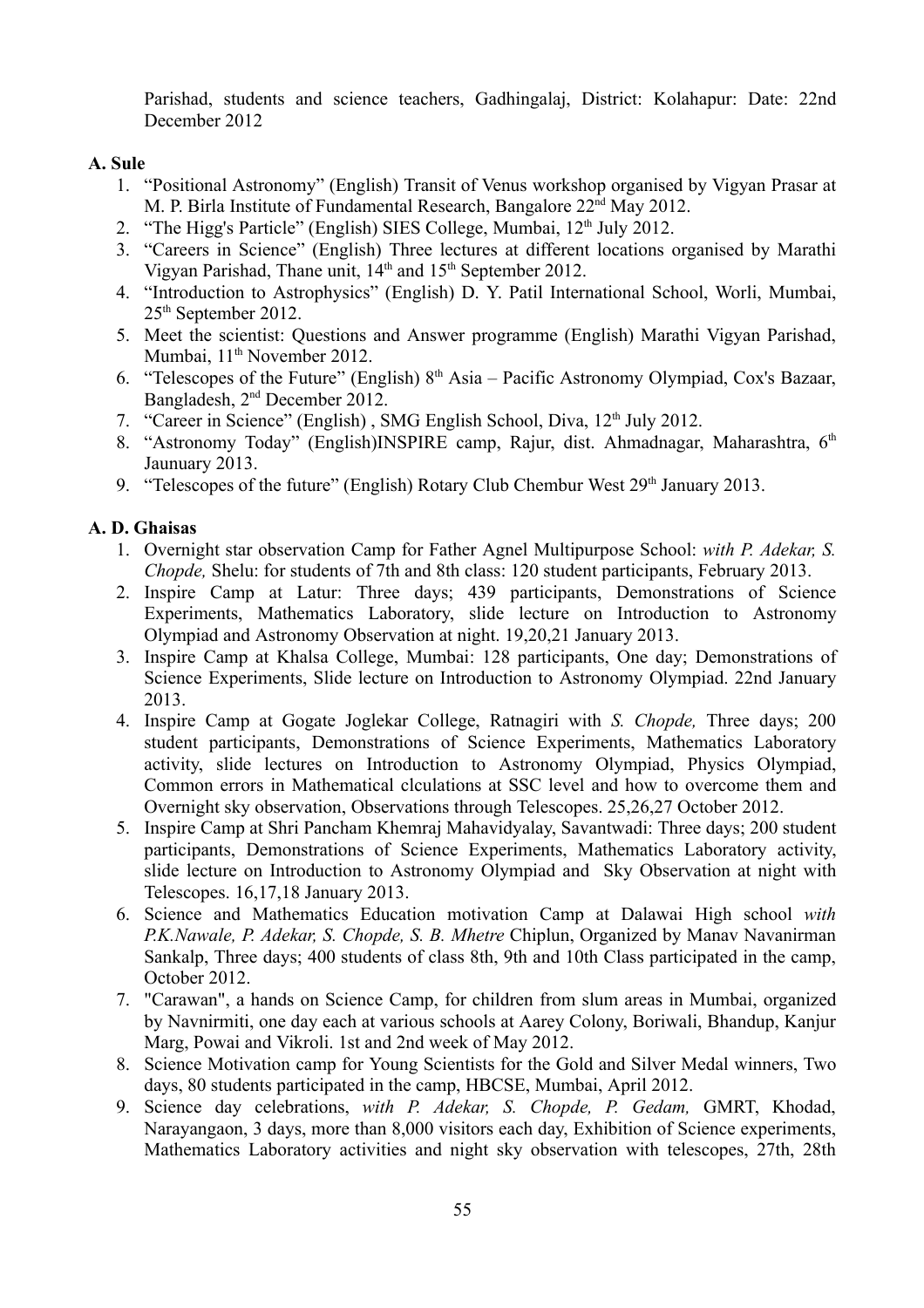February and 1st March 2013.

- 10. Astronomy Awareness program for the event of Transit of Venus, Trichanapalli, organised by Vigyan Prasar, at Trichanapalli Science Center, 3 days, 180 Resource Persons (High school Teachers and Amateur Astronomers) were trained for daytime astronomy and how to conduct sessions of observing the Transit of Venus event, 25,26,27 May 2012.
- 11. Observational and Astro-photography Camp for the event of Transit of Venus, GMRT, Khodad, Narayangaon. more than 100 students and their parents from nearby villages participated in the observations of TOV under my guidance, Orientation on 5th June and actual observations on 6th June, 2012.
- 12. Conducting and Judging "Inter IIT Messier Marathon", *with P. Adekar, S. Chopde, S. Shirodkar,* at GMRT, Teams from IITs from various parts of the country participated in the competition, December 2012.
- 13. Astronomy and Nature Camp for St. Xavier's boys school, at Mahabaleshwar, 3 days; 120 students participated in the camp, Introduction to Observational Astronomy, Astronomy Quiz, Powers of Ten, Nature walk, Mathematics activities were conducted, November 2012.
- 14. Summer camp at Bombay Mothers and Children care Center, *with P. Adekar***,** at Rajgurunagar, for the students from nearby rural schools. 270 students of ages 5 to 15 participated in the camp. Demonstrations of Experiments, Hands-on-science activities, Mathematics activities and Night Sky observations were conducted. April 2012.
- 15. "Stimulus" Camp with *P. Gedam,* at Abhinav Vidyalaya, Dombivli, 2 days, orientation of about 50 student volunteers for the exhibition on one day and on the next day exhibition of experiments was held. around 2000 students from schools from Dombivali and Kalyan visited the exhibition. December 2012.
- 16. "Newton 40 markancha tar Einstein 10 markancha", Lokaprabha Weekly, Special issue on Science Education, Indian Express Publications, March 1, 2013.

# **18. Radio and TV programmes**

## **A. D. Ghaisas**

1. Interviewed on AIR Mumbai, *Asmita Vahini*, on "Discovery of the Higgs' particle" on July 6, 2012.

# **K. K. Mishra**

- 1. *Bharatiya Vaigyaniko a Amit Sansmaran*, AIR, Mumbai, June 13, 2012
- 2. *Mangal Grah par Jeevan ki Sambhavanayen*, AIR, Mumbai, September 21, 2012
- 3. *Saur Ourja Chalit Upkaran*, AIR, Mumbai, January 7, 2013.

# **H. C. Pradhan**

1. Discussion on the Book of Knowledge 'Srishti Vidnyan Gatha' – under the feature Amritvel, Sahyadri Channel, Door Darshan, Mumbai (in Marathi, with Shreeram Geet, March 30, 2012)

## **A. Sule**

- 1. Interviewed on DD Sahyadri about "discovery of the Higgs' particle" on July 5, 2012.
- 2. Interviewed on IBN Lokmat about "100<sup>th</sup> successful launch by ISRO" on September 9, 2012.
- 3. Interviewed on DD Sahyadri about "100<sup>th</sup> successful launch by ISRO" on September 10, 2012.